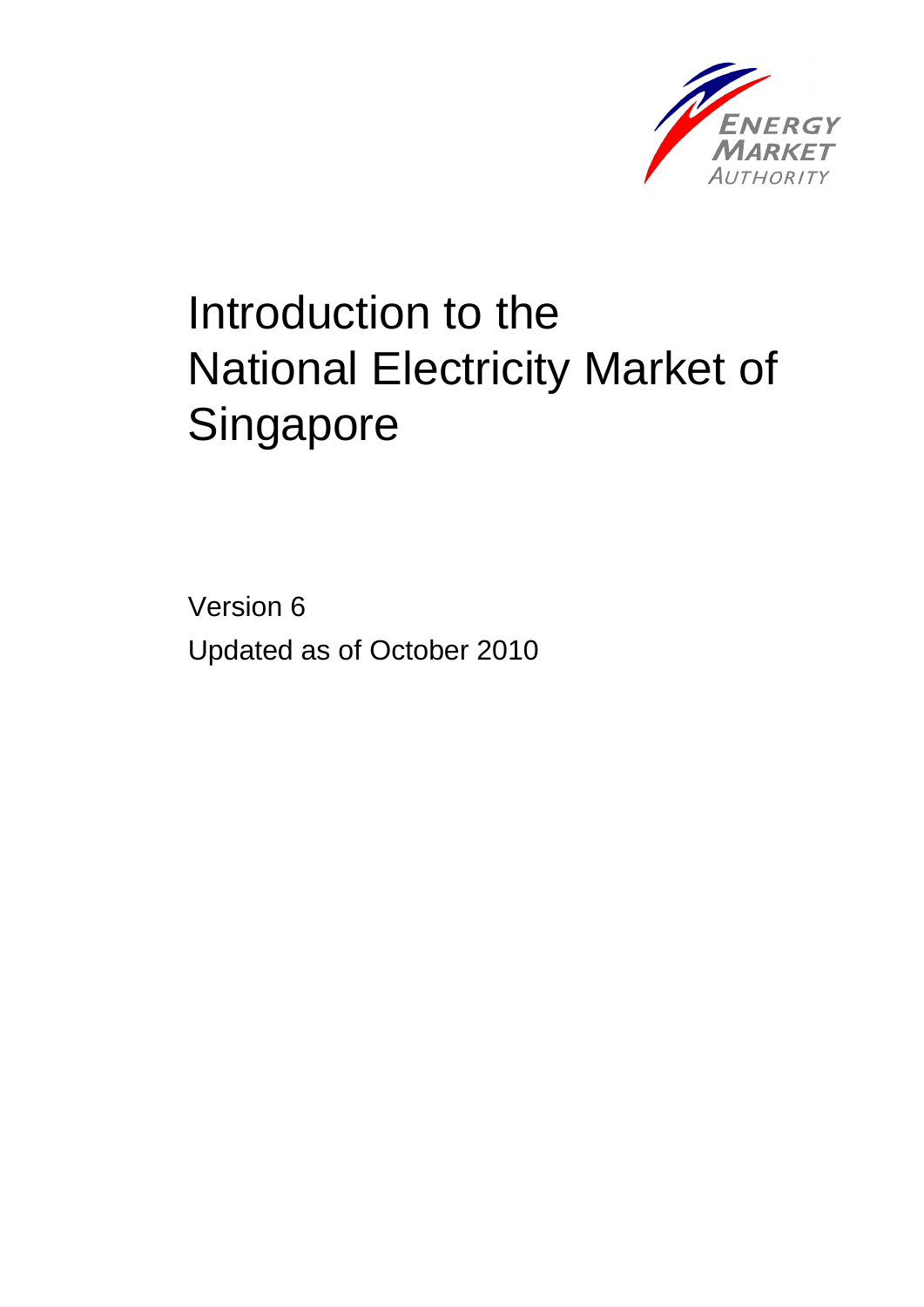# **TABLE OF CONTENTS**

| 1. |                                               | <b>Disclaimer</b>                                                                                                                                                                                                                                                                                                     | $1 - 1$                                                                            |
|----|-----------------------------------------------|-----------------------------------------------------------------------------------------------------------------------------------------------------------------------------------------------------------------------------------------------------------------------------------------------------------------------|------------------------------------------------------------------------------------|
| 2. | 2.1<br>2.2<br>2.3<br>2.4<br>2.5<br>2.6        | <b>Summary</b><br><b>Purpose of this Document</b><br>The National Electricity Market of Singapore<br><b>National Electricity Market of Singapore Structure</b><br>Parties to the National Electricity Market of Singapore<br><b>Wholesale Market Governance</b><br><b>Bilateral Contracting and Vesting Contracts</b> | $2 - 1$<br>$2 - 1$<br>$2 - 1$<br>$2 - 1$<br>$2 - 3$<br>$2 - 4$<br>$2 - 5$          |
| 3. | 3.1                                           | <b>Background</b><br>The Industry Reform Process                                                                                                                                                                                                                                                                      | $3 - 1$<br>$3 - 1$                                                                 |
| 4. | 4.1<br>4.2<br>4.3                             | <b>Overview of the National Electricity Market of Singapore</b><br>Institutional Overview of the National Electricity Market of<br>Singapore<br>Overview of the Wholesale Electricity Market<br><b>Overview of The Retail Electricity Market</b>                                                                      | $4 - 1$<br>$4 - 1$<br>$4 - 3$<br>$4 - 6$                                           |
| 5. | 5.1                                           | <b>Market Regulation</b><br><b>Governing Documents</b>                                                                                                                                                                                                                                                                | $5-1$<br>$5 - 1$                                                                   |
| 6. | 6.1<br>6.2<br>6.3<br>6.4<br>6.5<br>6.6<br>6.7 | <b>The Market Institutions</b><br>The Energy Market Authority<br>The Energy Market Company<br>The Power System Operator<br><b>Market Participants</b><br>The Transmission Company<br>The Market Support Services Licensee<br><b>Electricity Financial and Service Flows</b>                                           | $6 - 1$<br>$6 - 1$<br>$6 - 1$<br>$6 - 3$<br>$6 - 3$<br>$6 - 5$<br>$6-6$<br>$6 - 7$ |
| 7. | 7.1<br>7.2<br>7.3<br>7.4                      | <b>Market Administration and Supervision</b><br><b>Dispute Resolution</b><br>Market Surveillance and Compliance Panel<br><b>Rule Changes</b><br>Monitoring and Enforcement of the Market Rules                                                                                                                        | 7-1<br>7-1<br>$7 - 2$<br>$7 - 4$<br>$7 - 5$                                        |
| 8. | 8.1                                           | <b>Vesting Contracts</b><br><b>Vesting Contracts</b>                                                                                                                                                                                                                                                                  | $8 - 1$<br>$8 - 1$                                                                 |
| 9. | 9.1<br>9.2<br>9.3<br>9.4<br>9.5               | <b>Wholesale Market Operation</b><br>The Power System Operator<br>Market Clearing - Pricing and Dispatch<br><b>Market Operations Timetable</b><br>The Offer Process<br><b>Ancillary Services</b>                                                                                                                      | $9 - 1$<br>$9 - 1$<br>9-1<br>$9 - 6$<br>$9 - 9$<br>$9 - 10$                        |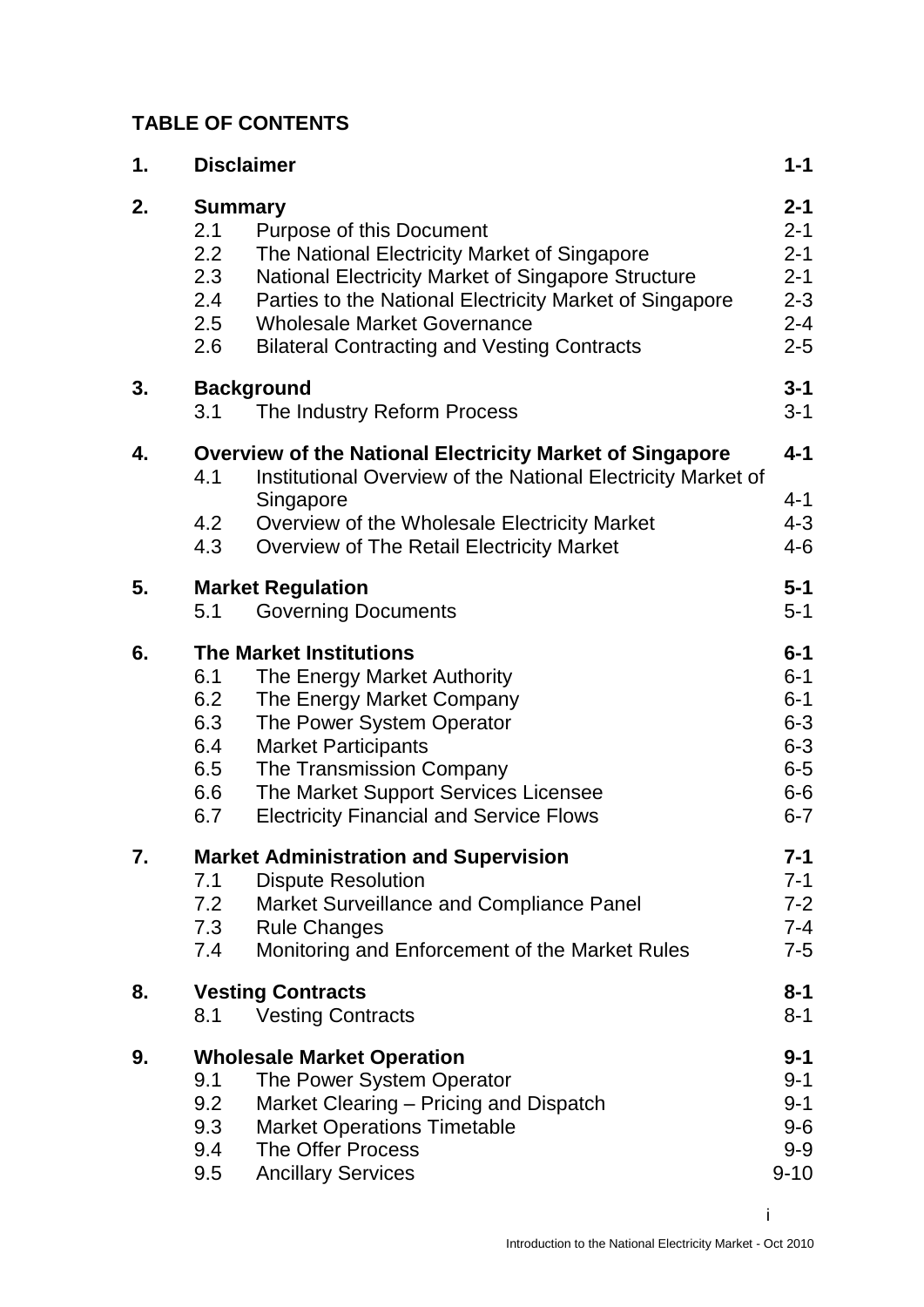|     | 9.6<br>9.7           | <b>Published Results</b><br>Market Suspension And Administered Pricing                                                                                                     | $9 - 12$<br>$9 - 12$                               |
|-----|----------------------|----------------------------------------------------------------------------------------------------------------------------------------------------------------------------|----------------------------------------------------|
| 10. | 10.1<br>10.2<br>10.4 | <b>Wholesale Market Settlement</b><br><b>Settlement Timetable</b><br><b>Settlement Surplus</b><br>10.3 Settlement of Vesting Contracts<br><b>Uplift and Other Payments</b> | $10-1$<br>$10 - 1$<br>$10-2$<br>$10 - 2$<br>$10-2$ |
| 11. | 11.1<br>11.3         | <b>The Retail Market</b><br><b>Contestability Schedule</b><br>11.2 Role of the Market Support Services Licensee<br>Operation of Retailers in the Market                    | $11 - 1$<br>$11 - 1$<br>$11 - 1$<br>$11 - 2$       |
| 12. | 12.1<br>12.2         | <b>Transmission and Metering</b><br><b>Grid Charges</b><br><b>Metering Arrangements</b>                                                                                    | $12 - 1$<br>$12 - 1$<br>$12 - 1$                   |
| 13. |                      | <b>Managing Financial Risk</b><br>13.1 Financial Contracts                                                                                                                 | $13 - 1$<br>$13 - 1$                               |
| 14. | 14.1<br>14.2         | <b>Outage and Emergency Planning</b><br><b>Annual Outage Plan</b><br>Singapore Emergency Plan and Singapore Power System<br><b>Restoration Plan</b>                        | $14 - 1$<br>$14 - 1$<br>$14 - 1$                   |
| 15. |                      | <b>Appendix 1 - Glossary</b><br>15.1 Acronyms<br>15.2 Definition of Technical Terms                                                                                        | $15 - 1$<br>$15 - 1$<br>$15 - 1$                   |
| 16. | 16.1<br>16.2         | Appendix 2 – Facts and Figures<br>The Singapore Economy<br>The Singapore Electricity Industry                                                                              | $16 - 1$<br>$16 - 1$<br>$16 - 1$                   |

ii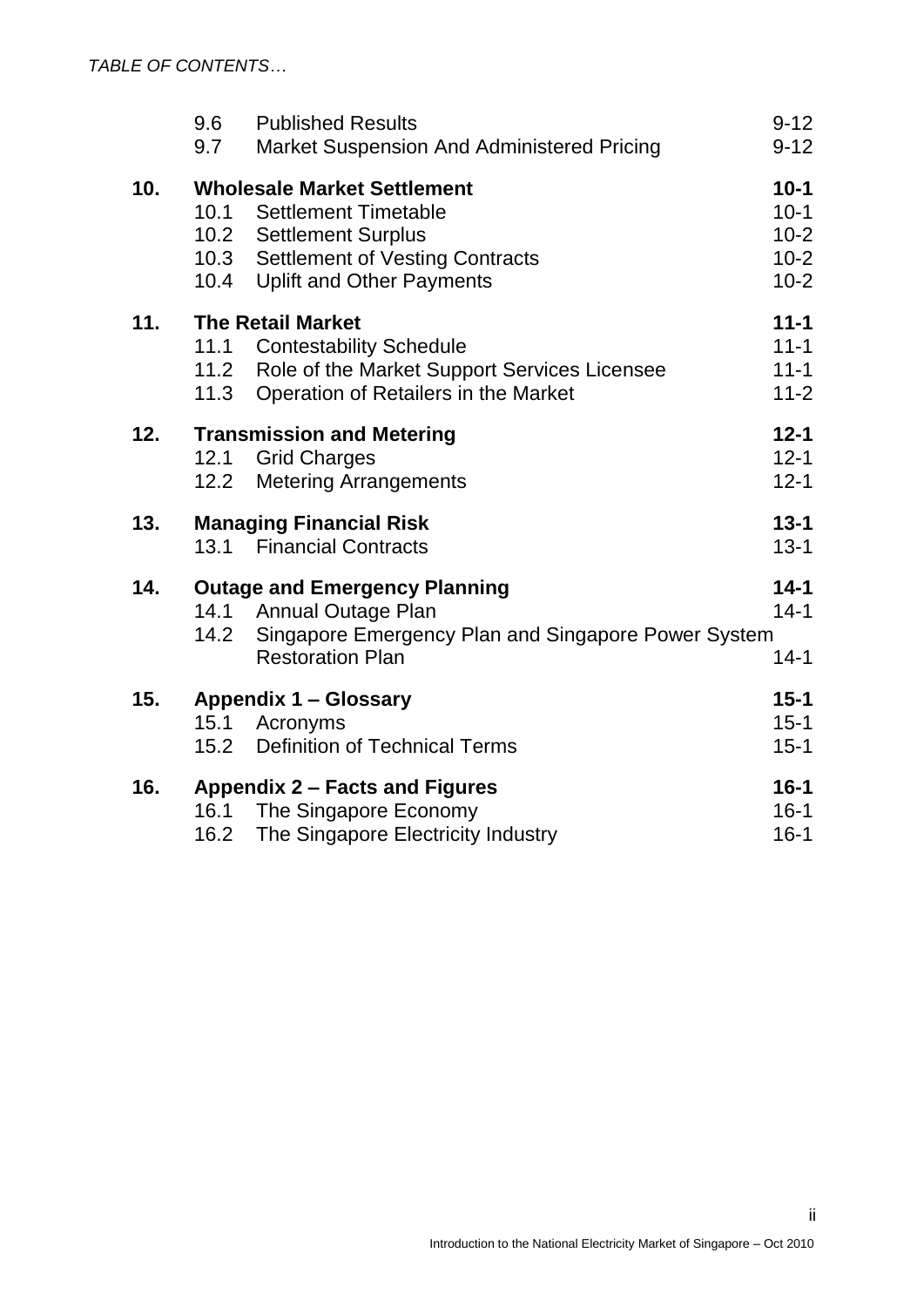# **DOCUMENT HISTORY**

The previous versions of this document, contents and issue dates are shown in the following table.

| <b>Version</b> | <b>Content</b>                  | <b>Issue Date</b> |
|----------------|---------------------------------|-------------------|
| Version 1.0    | <b>Released to EMIG Members</b> | 18 Jan 2002       |
| Version 2.0    | Posted on EMA Website           | 30 May 2002       |
| Version 2.0a   | Posted on EMA Website           | 13 Feb 2003       |
| Version 3.0    | Posted on EMA website           | 25 Feb 2004       |
| Version 4.0    | Posted on EMA website           | 13 Jan 2006       |
| Version 5.0    | Posted on EMA website           | 31 Aug 2009       |
| Version 6.0    | Posted on EMA website           | 11 Oct 2010       |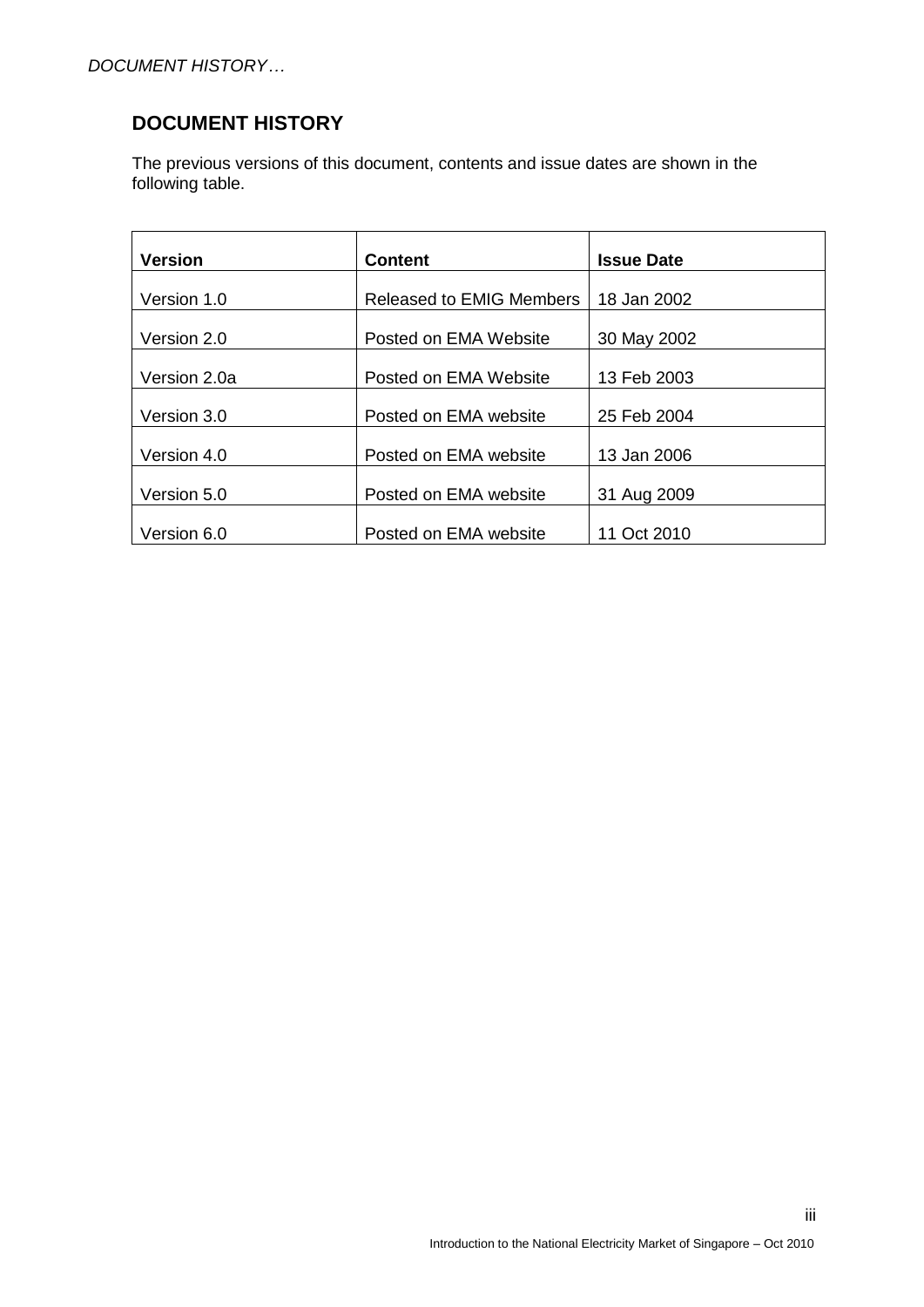#### <span id="page-4-0"></span>*1. DISCLAIMER*

This document is not a complete statement of the structure or design of the new Singapore electricity market and simplifies many of the details for the sake of brevity. While every attempt has been made to ensure its accuracy, this overview should not be relied upon for business decisions related to the new Singapore electricity market. It does not replace the Electricity Act (Cap 89A), the Energy Market Authority of Singapore Act (Cap 92B), any other legislation or regulations, the wholesale market rules, electricity licences or codes of practice or other standards of performance. The above legislation and documents are the official statements of how the new Singapore electricity market operates and defines the obligations of participants in this new market. Where discrepancies or inconsistencies exist between this overview and any one or more of the legislation/ documents mentioned above, these legislation/documents would prevail. Readers are also advised that the market itself is expected to be dynamic and to change over time. This overview is current as of the date noted on the first page, but may eventually be overtaken by events in the marketplace.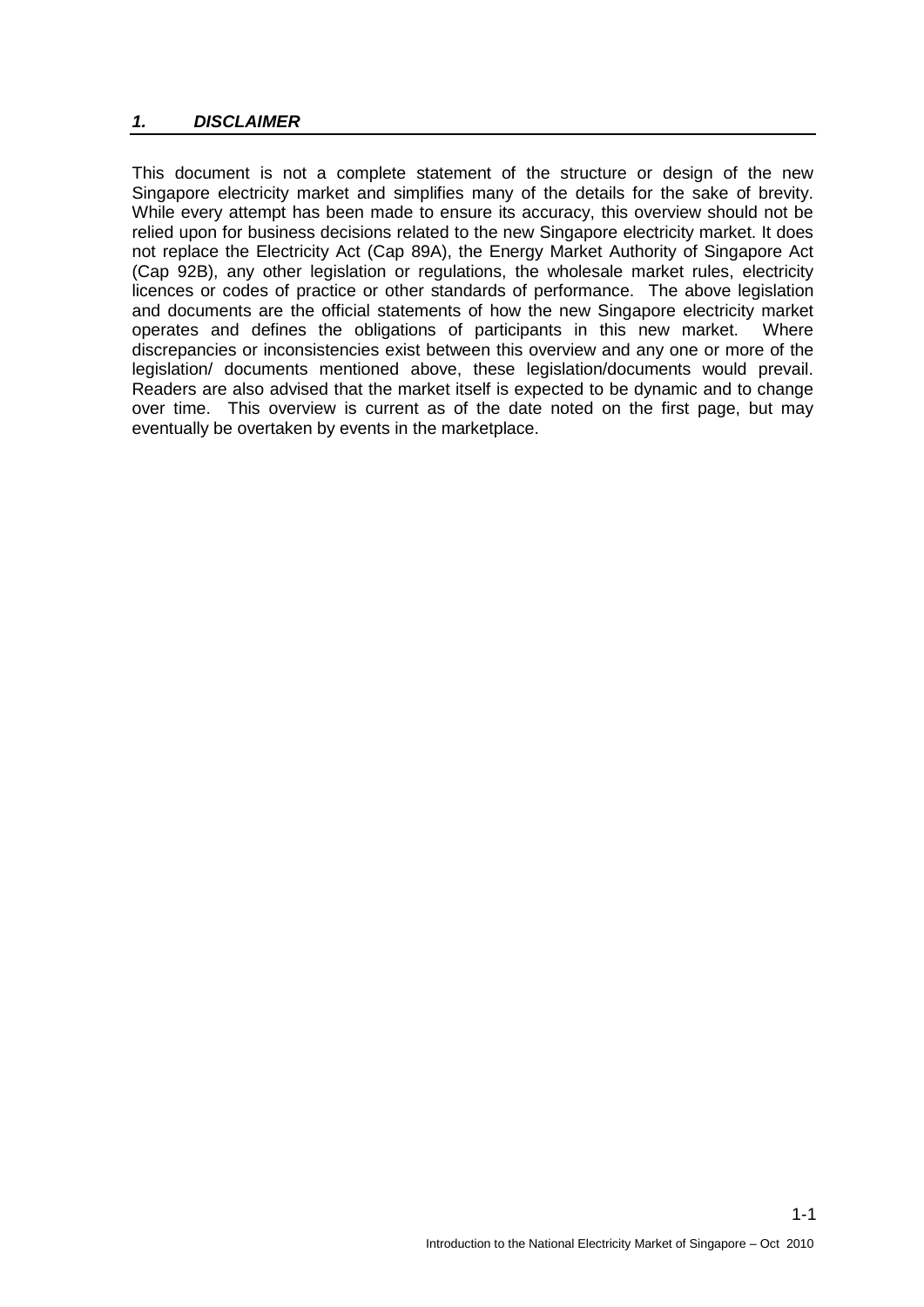#### <span id="page-5-0"></span>*2. SUMMARY*

## <span id="page-5-1"></span>**2.1 PURPOSE OF THIS DOCUMENT**

This document provides an overview of the National Electricity Market of Singapore (NEMS). Our aim is to enable interested parties to gain an understanding of what NEMS is, what the wholesale and retail markets are and how they work. As such, it is largely a non-technical description to be used as a starting point for understanding the NEMS and market arrangements. Some readers may use this overview as a precursor to studying the market rules, electricity licences, codes of practice and other market documentation in more depth. Others may use it as an educational reference.

# <span id="page-5-2"></span>**2.2 THE NATIONAL ELECTRICITY MARKET OF SINGAPORE**

The NEMS is designed to promote the efficient supply of competitively-priced electricity, open up the retail market to full competition, allow certain government-owned assets to be privatised, and encourage private investment in Singapore's power system infrastructure.

Since 1995, the power system assets have been structured to facilitate commercialisation and subsequent privatisation. As at end Dec 2008, Temasek Holdings has divested all three power generation companies previously owned by it.

In 1998, the Singapore Electricity Pool, a day-ahead electricity market, came into operation. The NEMS, which commenced in 2003, represents a progression from the Pool to fully competitive wholesale and retail electricity markets.

The NEMS is established under the authority of the Electricity Act, and is largely governed by that Act<sup>1</sup>. In addition, it is governed by the wholesale market rules and associated manuals and by the electricity licences and codes of practice issued by the Energy Market Authority (EMA).

The EMA was established under the Energy Market Authority of Singapore Act and the Electricity Act allocates to the EMA responsibility for regulation of the electricity sector.

Authorisation for an entity to conduct most electricity-related functions is via an electricity licence issued by the EMA. The electricity licences require that licensed entities comply with relevant codes of practice and other standards of performance that govern their activities.

The EMA was also responsible for making the initial set of wholesale market rules which, along with market manuals, the system operation manual and specific market-related agreements, provide for the establishment and operation of the wholesale electricity market. They also govern the conduct of the Energy Market Company (EMC), the Power System Operator (PSO), market participants and market support services licensees (MSSLs) in that market.

#### <span id="page-5-3"></span>**2.3 NATIONAL ELECTRICITY MARKET OF SINGAPORE STRUCTURE**

The NEMS comprises a wholesale market and a retail market.

1

 $1$  Also, to a lesser degree, by the Energy Market Authority of Singapore Act (Cap 92B).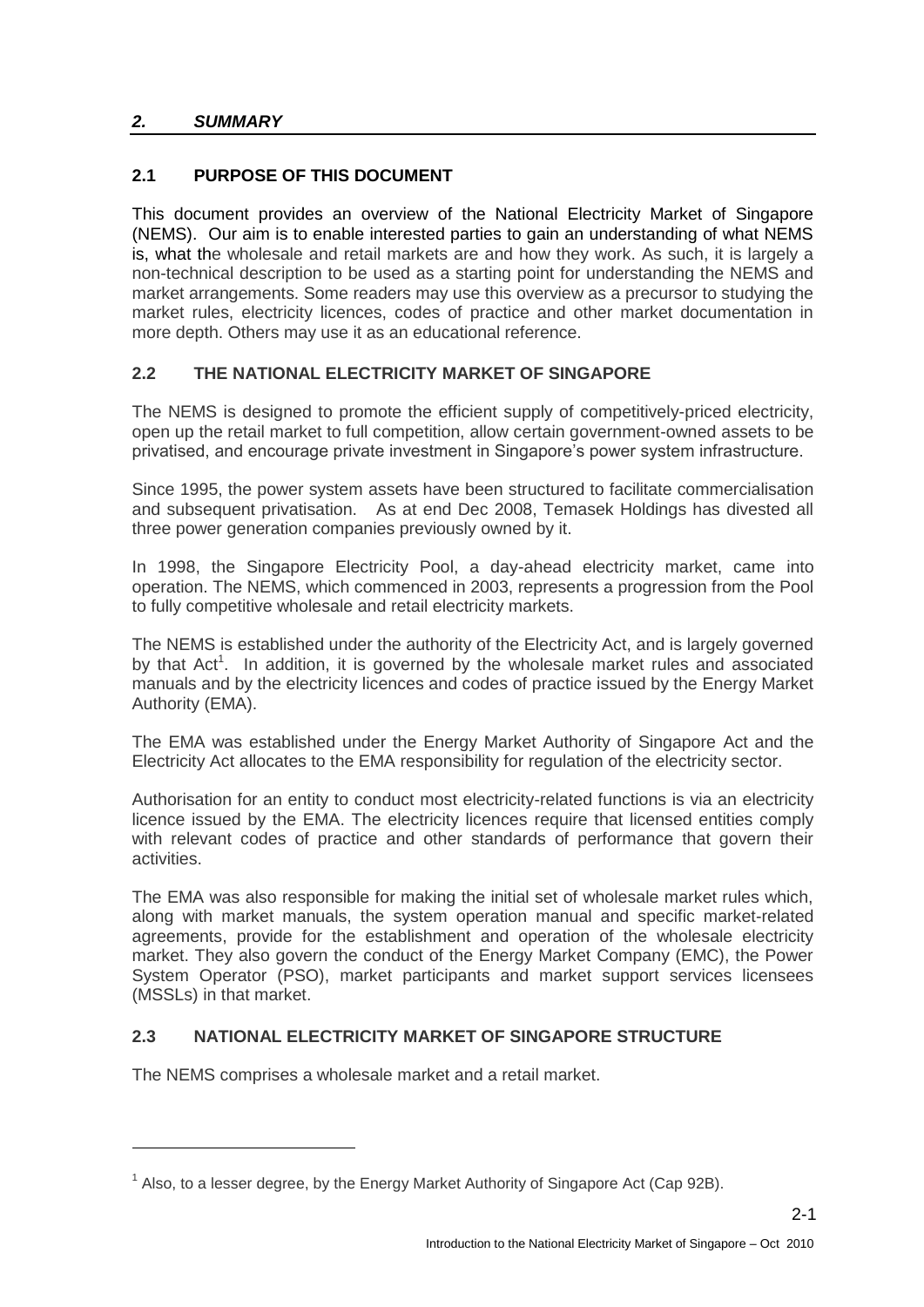-

# **2.3.1 Structure of the Wholesale Market**

The wholesale market actually comprises two markets:

- The "real-time market" or spot market for energy, regulation and reserve; and
- The "procurement market" for other ancillary services.

In the spot market, buyers and sellers trade in energy, reserve and regulation through the EMC. In the "procurement market", the EMC procures by contract, on behalf of the PSO, ancillary services (other than reserve and regulation) required to maintain the secure operation of the power system.

Unless we state otherwise, the remainder of this document describes the real-time or spot market rather than the procurement market.

The real-time market uses a form of auction pricing to settle transactions in the market. This encourages the economically efficient scheduling of generation facilities in the short term, and provides incentives for new power system investment in the long term. The market is designed to be robust, transparent, equitable and cost-effective to run.

Every half-hour the spot market determines:

- The dispatch quantity that each generation facility is to produce;
- The reserve and regulation capacity required to be maintained by each facility<sup>2</sup>; and
- The corresponding wholesale spot market prices for energy, reserve and regulation.

These quantities and prices are based on price-quantity offers made by generators and load forecasts prepared by the EMC based on demand forecast information received from the PSO.

The overall least-cost dispatch schedule and market prices are determined each half-hour by a computer model called the Market Clearing Engine (MCE). The MCE takes account of a full range of system constraints and generates energy prices – referred to as nodal prices - that will vary at different points on the network. The differences in nodal energy prices reflect the transmission losses and physical restrictions on the transmission system.

- Each dispatchable generator<sup>3</sup> is paid the market price for energy at the node to which it has been assigned.
- Each generator or load facility that has been registered to provide reserve or regulation is paid the market price for reserve or regulation. The price for reserve varies according to the class of reserve and reserve group to which the facility belongs<sup>4</sup>.

 $2$  For reserve, a facility may be a generating unit or an interruptible load.

 $3$  All generation facilities at the same location with an aggregate name-plate rating of 10 MW or more are required to be dispatchable. Generation facilities at a single location with a name-plate rating of 1 MW or more but less than 10 MW can opt to be dispatchable or non-dispatchable.

 $4$  Load facilities were not able to be registered at the time of commencement of operation of the real-time market. From 1 January 2004, load facilities can be registered to provide interruptible load.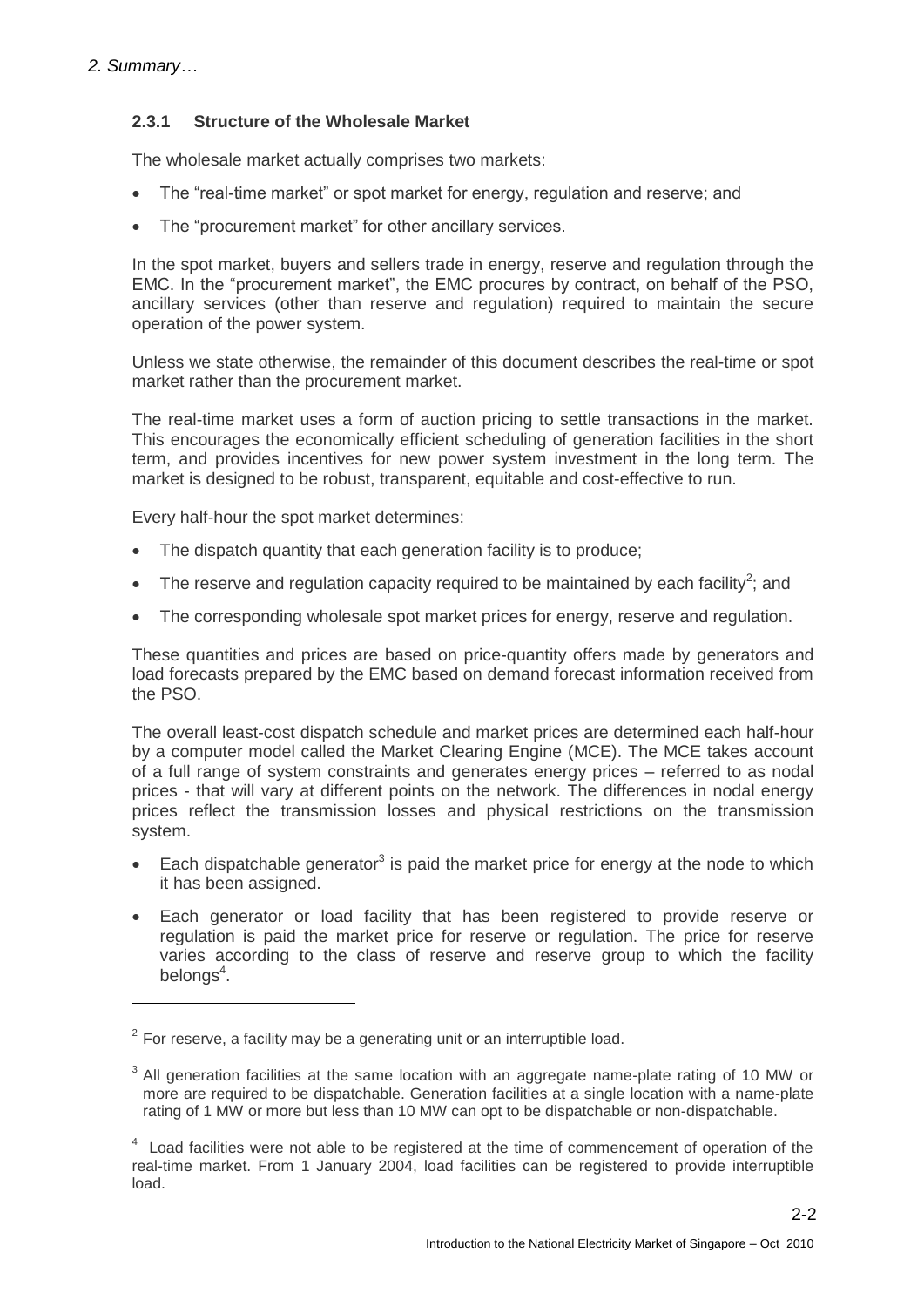- Buyers pay the Uniform Singapore Energy Price (USEP) for energy. This is a weighted-average of the nodal prices at all off-take nodes.
- The payments for reserve are made by generation units according to how much they impose to the need for that service.
- Regulation is paid by loads (and to a minor degree by generators).

## **2.3.2 Structure of the Retail Market**

Retail market competition is being introduced in stages.

Since July 2001, consumers with a maximum power requirement of 2MW and above have been "contestable" i.e. they have been given the option to buy electricity from a retailer, indirectly from the wholesale market through a MSSL or directly from the wholesale market. In June 2003, consumers with average monthly consumption of 20,000kWh and above became contestable. The size threshold for consumers to be contestable was lowered again in December 2003, allowing consumers with average monthly consumption of 10,000 kWh and above to become contestable. This arrangement gives retailers' incentives to operate more efficiently and to innovate to meet their customers' needs. Retail competition for rest of the smaller consumers (about 1 million consumers in total) is currently being studied.

Non-contestable consumers are supplied by the MSSL.

## **2.3.3 Structure of the Transmission System**

There is one transmission licensee, SP PowerAssets, which currently owns and maintains the transmission system in Singapore. The transmission system comprises a high voltage network (referred to elsewhere as the transmission network) and a low voltage network (referred to elsewhere as the distribution network). SP PowerAssets appointed SP PowerGrid, also a member of Singapore Power Group, as its agent to manage its business including the management and operation of the transmission network and distribution network. The transmission system is a natural monopoly, and SP PowerAssets is therefore subject to price regulation.

To ensure open and non-discriminatory access to the transmission network in the NEMS, the PSO will direct the operation of the high voltage transmission network<sup>5</sup> while SP PowerAssets will continue to own, operate and maintain the complete transmission system.

#### <span id="page-7-0"></span>**2.4 PARTIES TO THE NATIONAL ELECTRICITY MARKET OF SINGAPORE**

The parties in the NEMS will be:

1

- *The regulator:* The EMA is the Regulator of the electricity sector and has the ultimate responsibility of ensuring that the NEMS meets the needs of Singapore.
- *The market operator:* The EMC is the company that operates and administers the wholesale markets. It is owned by the EMA and M-Co of New Zealand, with EMA having majority ownership.

 $5$  More precisely, the PSO operates that part of the transmission system that corresponds with the nodes and lines in wholesale market system.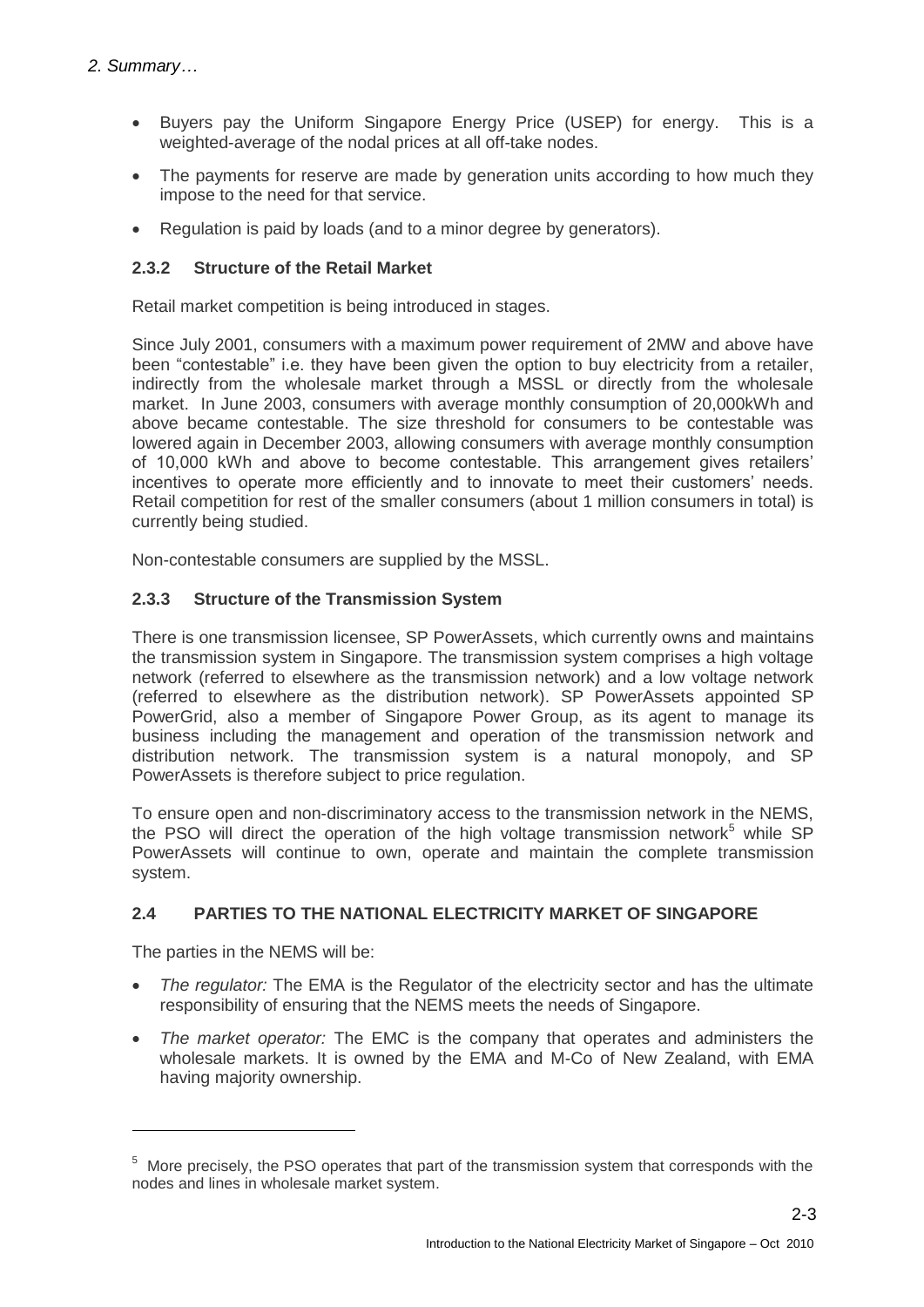## *2. Summary…*

- *The power system operator:* The PSO (a division of the EMA) is responsible for ensuring the reliable supply of electricity to consumers and the secure operation of the power system. The PSO controls the dispatch of facilities in the wholesale market, coordinates outage and emergency planning and directs the operation of the Singapore high-voltage transmission network under the terms of an "operating agreement" with SP PowerAssets, the transmission licensee.
- *The transmission licensee*: SP PowerAssets owns and is responsible for the operation and maintenance of the transmission system $6$ .
- *Generation licensees*: All generators with any facility with a name-plate rating of 10 MW or more must be licensed by the EMA. All facilities of 10MW or more must be registered for dispatch. Mandatory participation ensures that all generators of any significant size are subject to the market rules. Generators with facilities of 1MW or more but less than 10MW, or those who wish to get paid for the electricity exported to the grid are required to hold a Wholesale (Generation) licence. These generators register with the EMC either for dispatch or for settlements only.
- *Market support services licensees*: MSSLs provide market support services such as meter reading and meter data management. They also facilitate access to the wholesale market for contestable consumers and retailers, and are responsible for supplying electricity to all non-contestable consumers. SP Services Ltd (formerly known as Power Supply Ltd), is the only MSSL. The MSSL maintains a central register of all consumers in Singapore.
- *Retail electricity licensees*: Retailers are permitted to sell electricity to contestable consumers. Market Participant Retailers (MPRs) are required to be licensed by the EMA and to be registered with the EMC as a market participant in order to purchase electricity directly from the wholesale market. Non-Market Participant Retailers (NMPRs) are required to obtain a licence from the EMA and will purchase electricity indirectly from the Wholesale Electricity Market through the MSSL.
- *Consumers*: Consumers are categorised into contestable and non-contestable, depending on their annual electricity usage. Contestable consumers may purchase electricity from a retailer, indirectly from the wholesale market through a MSSL or directly from the wholesale market (provided in the latter case that they are registered with the EMC as market participants). Non-contestable consumers are required to be supplied by a MSSL.

# <span id="page-8-0"></span>**2.5 WHOLESALE MARKET GOVERNANCE**

Operation of the wholesale market is the responsibility of the EMC. The EMC is governed, in this respect, not only by the market rules but also by its constituent documents.

In certain cases, the market rules require that the Board of Directors of the EMC itself take action. In other cases, the market rules allocate responsibility to persons or panels appointed by the EMC.

The EMC is required to appoint a dispute resolution counsellor to oversee and assist in managing the dispute resolution process contained in the market rules and to facilitate the resolution of disputes.

1

 $6$  This includes both the high and low voltage networks.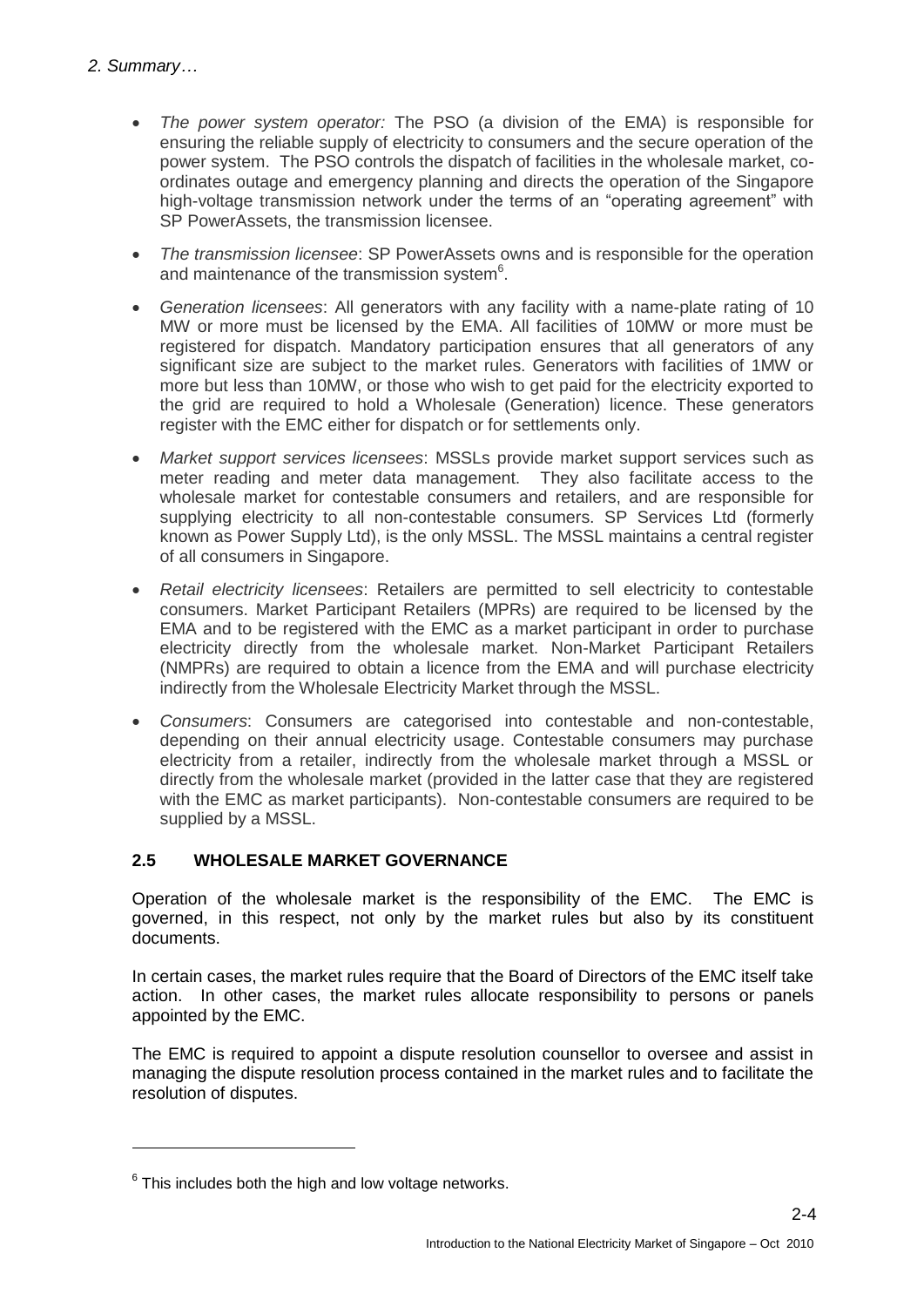The market surveillance and compliance panel (comprising persons independent of the marketplace), along with the EMC's internal market assessment unit, are responsible for monitoring, investigating and reporting on the behaviour of market participants and market support services licensees with a view to identifying inappropriate or anomalous behaviour. They also have the task of monitoring the marketplace generally in order to detect deficiencies in the market design.

The process by which the market rules are modified is largely the responsibility of the EMC-appointed rules change panel, although the Board of Directors of the EMC retains ultimate authority in respect of rule changes subject only to approval by the EMA. The rules change panel includes a cross-section of market participants and a market support services licensee as well as consumer representatives to ensure that the interests of the various sectors of the industry are adequately represented.

# <span id="page-9-0"></span>**2.6 BILATERAL CONTRACTING AND VESTING CONTRACTS**

The market encourages bilateral hedge contracting. Some forms of these contracts can, at the discretion of the parties, be settled through the EMC's settlement process.

There are special financial contracts, called "vesting contracts", that EMA has imposed on the three large generators<sup>7</sup> by condition of their electricity licences, and that will apply in the wholesale market.

- The vesting contracts are designed to reduce the market power of the large players.
- The pricing provisions of the vesting contracts are intended to reflect the economics of new generation plant.
- The quantity of hedges allocated to the generators under the vesting contracts reduces as the market power of the large generators diminishes.
- SP Services Ltd, the MSSL, is the counterparty to the generators in all of the vesting contracts, which are settled between the parties through the EMC's settlement system.
- SP Services Ltd allocates the net benefits or costs of the vesting contracts to the retailers, the non-contestable consumers and the contestable consumers who purchase electricity from the pool.

1

<sup>&</sup>lt;sup>7</sup> Senoko Energy, PowerSeraya and Tuas Power Generation.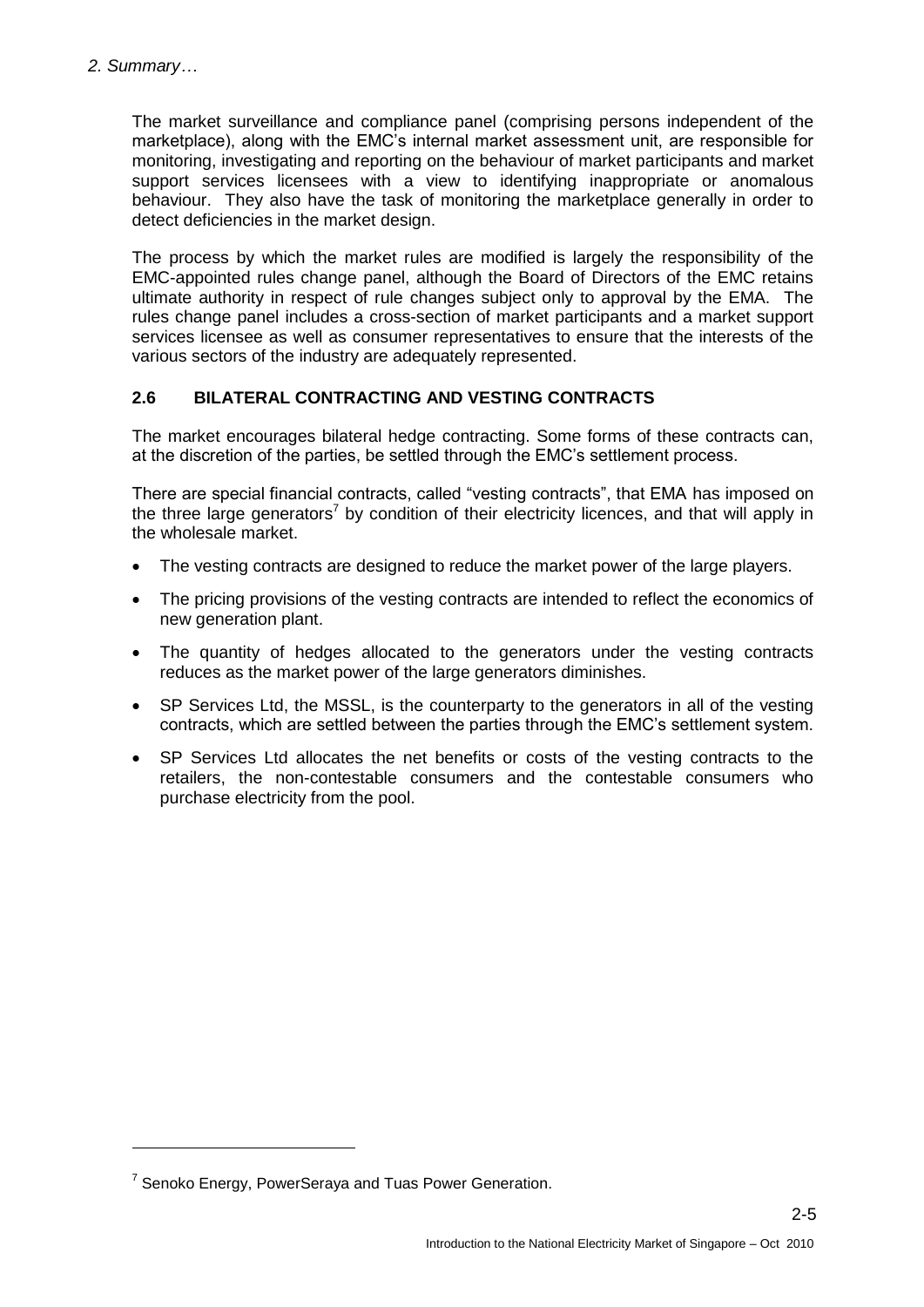## <span id="page-10-0"></span>*3. BACKGROUND*

In the context of the NEMS, it is relevant to briefly examine the development of the Singapore electricity sector and marketplace up to the time of restructuring, and the role of the electricity industry in the Singapore economy.

# <span id="page-10-1"></span>**3.1 THE INDUSTRY REFORM PROCESS**

## **3.1.1 Role of the Electricity Industry in Singapore**

The electricity industry plays a significant role in the Singapore economy. With its history of rapid growth and expanding demand for domestic and commercial energy, Singapore is very reliant on an efficient and modern electricity system. The reliable supply of electricity, at a competitive price, influences the ability of Singapore industry to compete domestically and internationally, which in turn has a direct impact on the national economy.

The current restructuring programme was conceived out of the quest for an efficient supply of competitively priced electricity driven by an entrepreneurial industry. The privatisation of some Government-owned assets, and the encouragement of investment by international electricity companies experienced in operating in a competitive market, is expected to enhance Singapore's reputation as a low risk commercial environment with a modern competitive infrastructure.

## **3.1.2 Overview of Industry Reform Process**

The electricity and piped gas industries in Singapore have traditionally been vertically integrated and Government-owned. The Public Utilities Board (PUB) was formed in May 1963 to undertake the supply of water, electricity and piped gas to the population of Singapore.

The first reform of the electricity industry was in 1995 when the Government corporatised the electricity undertakings of the PUB. The intention was to gradually introduce competition in electricity generation and retail so that Singapore would have an electricity market that allows market forces rather than central planning to drive investment, production and pricing decisions. In this first reform, the electricity and gas undertakings of the PUB were vested under the Government's investment arm, Temasek Holdings, while the PUB was reconstituted to undertake the new role of regulating the electricity and piped gas industries.

Within Temasek Holdings, Singapore Power was created as the holding company for several other new companies including the generation companies, PowerSenoko (now known as Senoko Energy) and PowerSeraya; the transmission company, PowerGrid (now known as SP PowerAssets); and Power Supply (now known as SP Services), the electricity supply and utilities support services company. A further generator, Tuas Power (now known as Tuas Power Generation), was set up as an independent company directly under Temasek Holdings.

The second phase of the reform was implemented on 1 April 1998 when the Singapore Electricity Pool commenced operation. The Pool operated as a wholesale electricity market to facilitate the trading of electricity between generators and SP Services Ltd in a competitive environment. The Pool was a "day-ahead" market, with PowerGrid (as the owner of the electricity grid network, the pool administrator and the system operator) taking responsibility for operating the transmission system. The companies competing in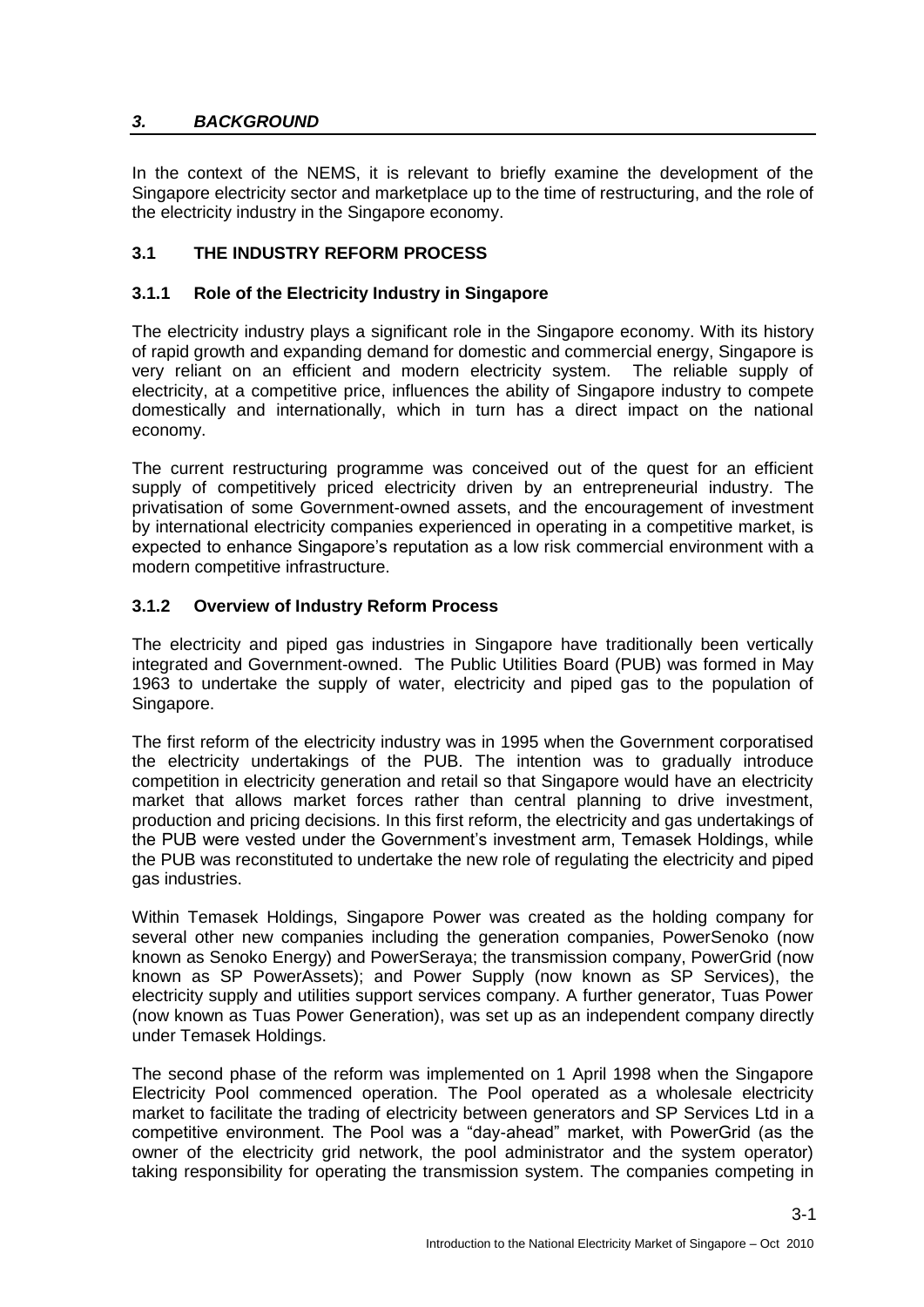the market were almost exclusively Government-owned. The pool introduced the Singapore electricity industry to many of the attributes of a modern market without the full complications of a real-time spot market at the wholesale level, and provided a steppingstone to the next stage of reform.

In September 1999, the Government carried out a comprehensive review of the electricity industry. The key objective of the review was to consider whether to implement a wholesale electricity market structure and regulatory framework to support a competitive electricity industry in Singapore.

Following the review, the Government decided in March 2000 to continue with further deregulation of the industry to obtain the benefits of full competition. The key restructuring initiatives include:

- The separation at the ownership level of the contestable and non-contestable parts of the electricity industry;
- The establishment of a system operator and market operator;
- The establishment of a real-time wholesale market; and
- The liberalisation of the retail market.

Simultaneously, the Government decided to restructure the gas industry to put in place a competitive market framework to complement the liberalisation of the electricity industry.

On 1 April 2001, PUB was restructured into a comprehensive water authority under the Ministry of the Environment, and a new statutory body called the EMA was established. The EMA is responsible for regulating the electricity and gas industries and, in its capacity as PSO, for ensuring the secure operation of the power system. The EMC, a joint venture of the EMA and M-co Pte Ltd, is responsible for the operation and administration of the wholesale electricity market.

# *Figure 1. Timeline for deregulation of the Singapore electricity industry*

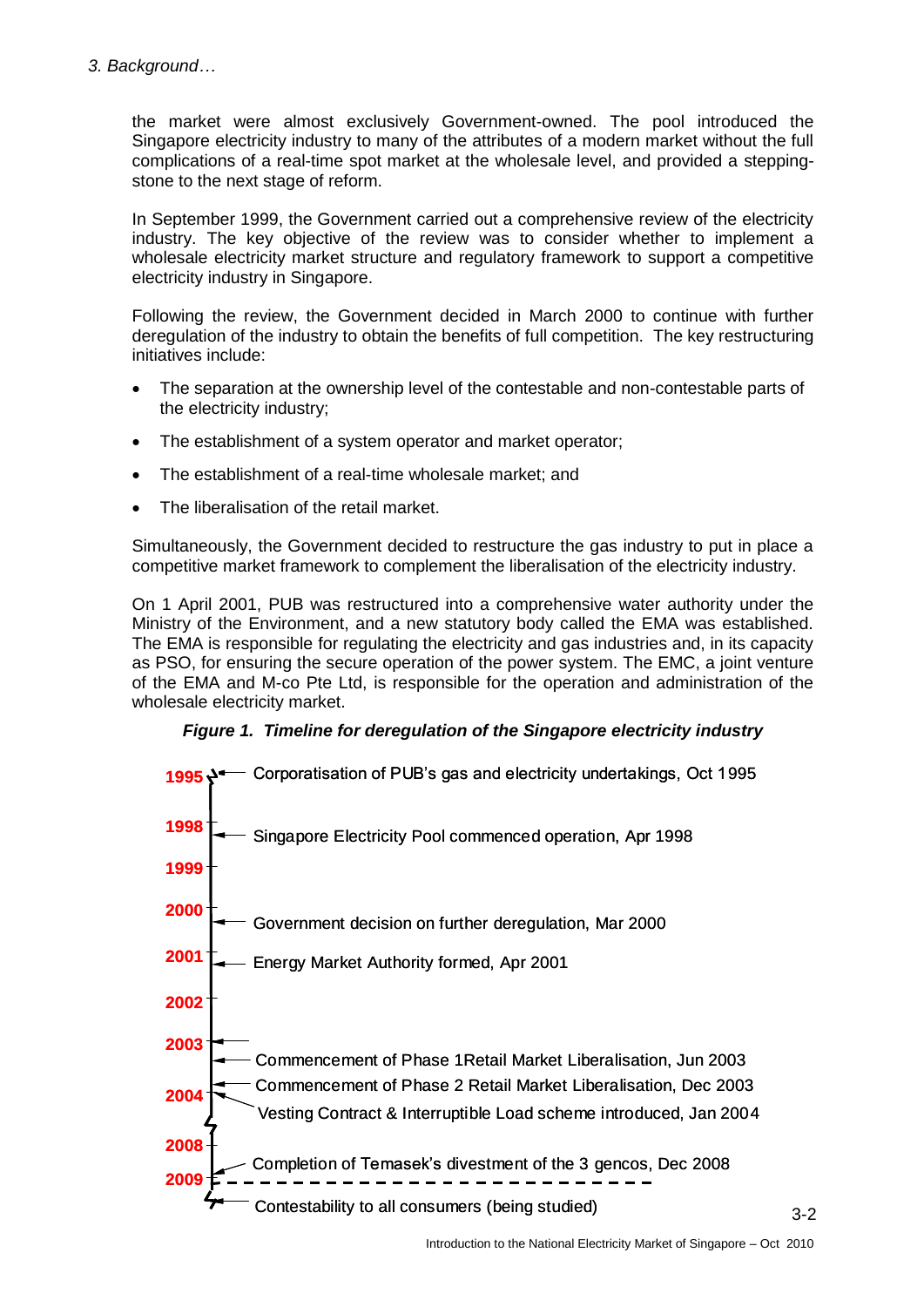*3. Background…*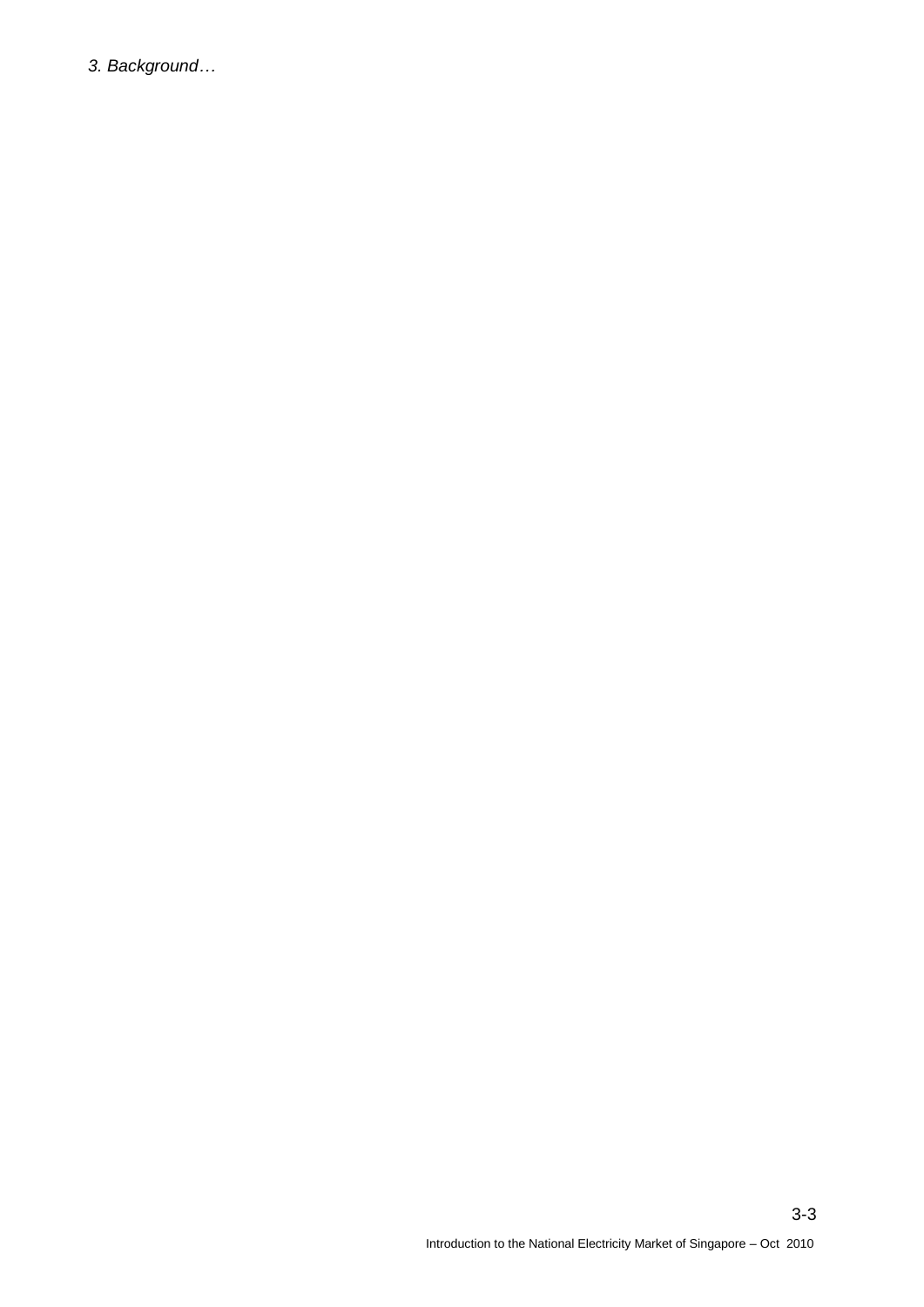## <span id="page-13-0"></span>*4. OVERVIEW OF THE NATIONAL ELECTRICITY MARKET OF SINGAPORE*

This section presents an overview of NEMS - the various institutions in the NEMS as well as some operational aspects of the wholesale electricity market and the retail electricity market.

#### <span id="page-13-1"></span>**4.1 INSTITUTIONAL OVERVIEW OF THE NATIONAL ELECTRICITY MARKET OF SINGAPORE**

The electricity market can be seen as consisting of a wholesale market and a retail market, although these can overlap. The wholesale market deals with the trading of electricity-related commodities within a "real-time" or spot market with a supporting bilateral contracts market. The wholesale market therefore deals with the relationship principally between generators of electricity and wholesale buyers<sup>8</sup> through the intermediary of a market operator. Retail market intermediaries, such as retailers buy from the wholesale market and sell or supply to consumers. The MSSL is such a retail market intermediary. Retailers can also access the wholesale market through the MSSL.

The institutions in the Singapore market are shown in [Figure 2.](#page-13-2) These will be discussed in detail through the rest of this document. There are a number of different relationships between the entities participating in the markets, such as those relating to electricity flow, contractual and financial responsibilities. [Figure 2](#page-13-2) shows the financial flows for the supply of both electricity and services between the entities<sup>9</sup>.

<span id="page-13-2"></span>

#### *Figure 2: Schematic Diagram of NEMS (Showing Financial Flows)*

<sup>8</sup> Wholesale buyers can be large consumers, retailers and, in the case of Singapore, the market support services licensee.

 $<sup>9</sup>$  It excludes bilateral contracts, other than vesting contracts, for simplicity.</sup>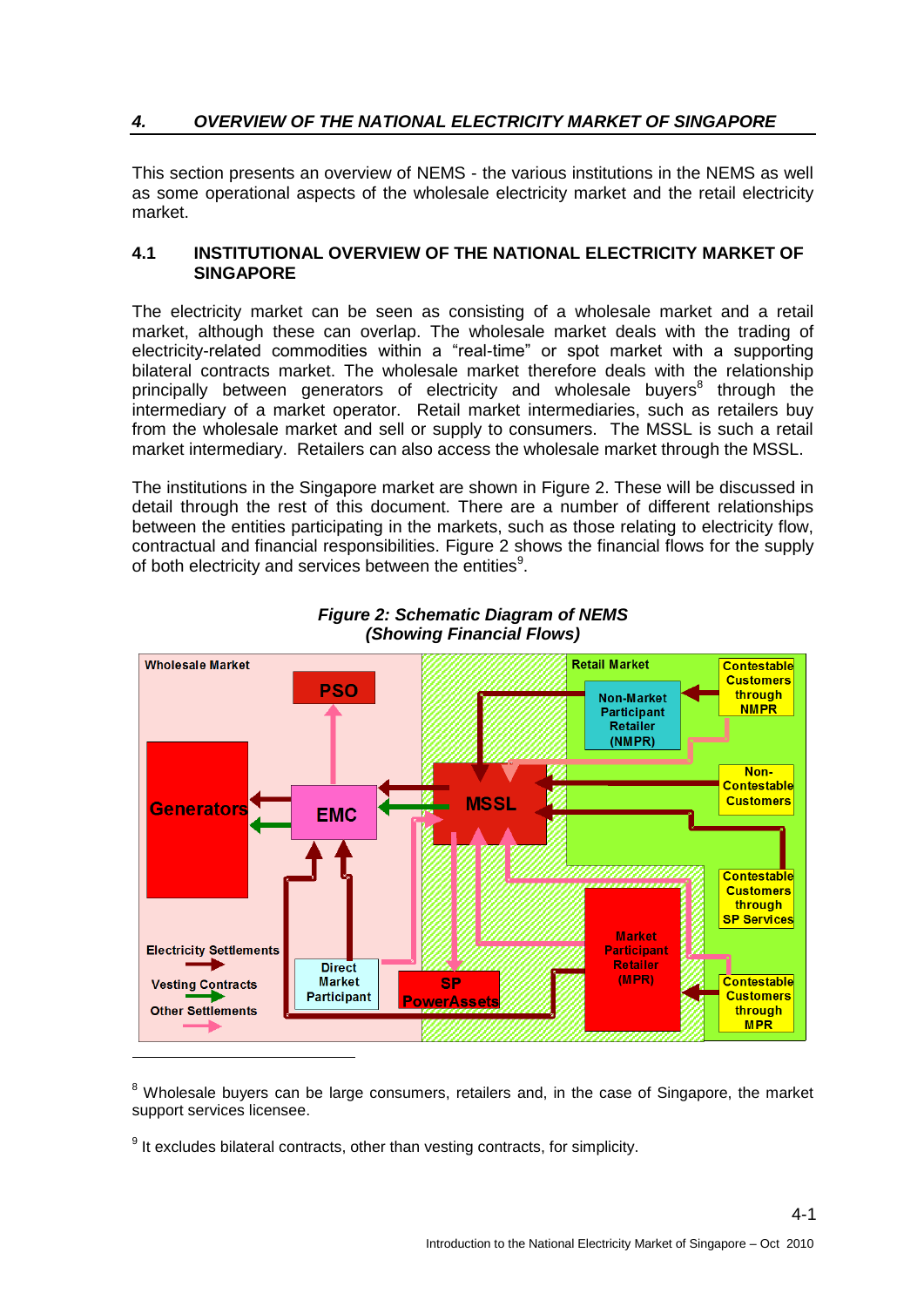*4. Overview of the national Electricity Market of singapore…*

The key players in the NEMS are:

- *The regulator:* The EMA is the Regulator of the electricity sector and has the ultimate responsibility for ensuring that the NEMS meets the needs of Singapore.
- *The market operator:* The EMC is the company that operates and administers the wholesale market.
- *The power system operator:* The PSO, which is a division of EMA, is responsible for ensuring the reliable supply of electricity to consumers and the secure operation of the power system. The PSO controls the dispatch of facilities in the wholesale market, coordinates outage and emergency planning and directs the operation of the Singapore high-voltage transmission system under the terms of an "operating agreement" with SP PowerAssets, the transmission licensee.
- *The transmission licensee*: SP PowerAssets owns and is responsible for the operation and maintenance of the transmission system (comprising high voltage and low voltage networks).
- *Generation licensees*: All dispatchable generators of 10MW or above must be licensed by the EMA and are required to be registered with the EMC as market participants. Mandatory participation ensures that all generators of any significant size are subject to the market rules.
- *Market support services licensees*: MSSLs provide market support services such as meter reading and meter data management. They also facilitate access to the wholesale market for contestable consumers and retailers, and are responsible for supplying electricity to all non-contestable consumers. At present SP Services Ltd is the only MSSL, although others may enter the market at a later date.
- *Retail electricity licensees*: Retailers are permitted to sell electricity to contestable consumers. They may be MPRs and obtain electricity for this purpose by purchasing directly from the wholesale market (provided that they are licensed by the EMA to trade in the wholesale market and are registered with the EMC as market participants) or NMPRs and obtain supply through the MSSL.
- *Consumers*: Consumers are categorised as contestable and non-contestable, depending on their annual electricity usage. Contestable consumers may purchase electricity from a retailer, directly from the wholesale market (provided that they are licensed by the EMA to trade in the wholesale market and are registered with the EMC as market participants) or from the wholesale market indirectly through a MSSL. Noncontestable consumers are supplied with electricity by a MSSL.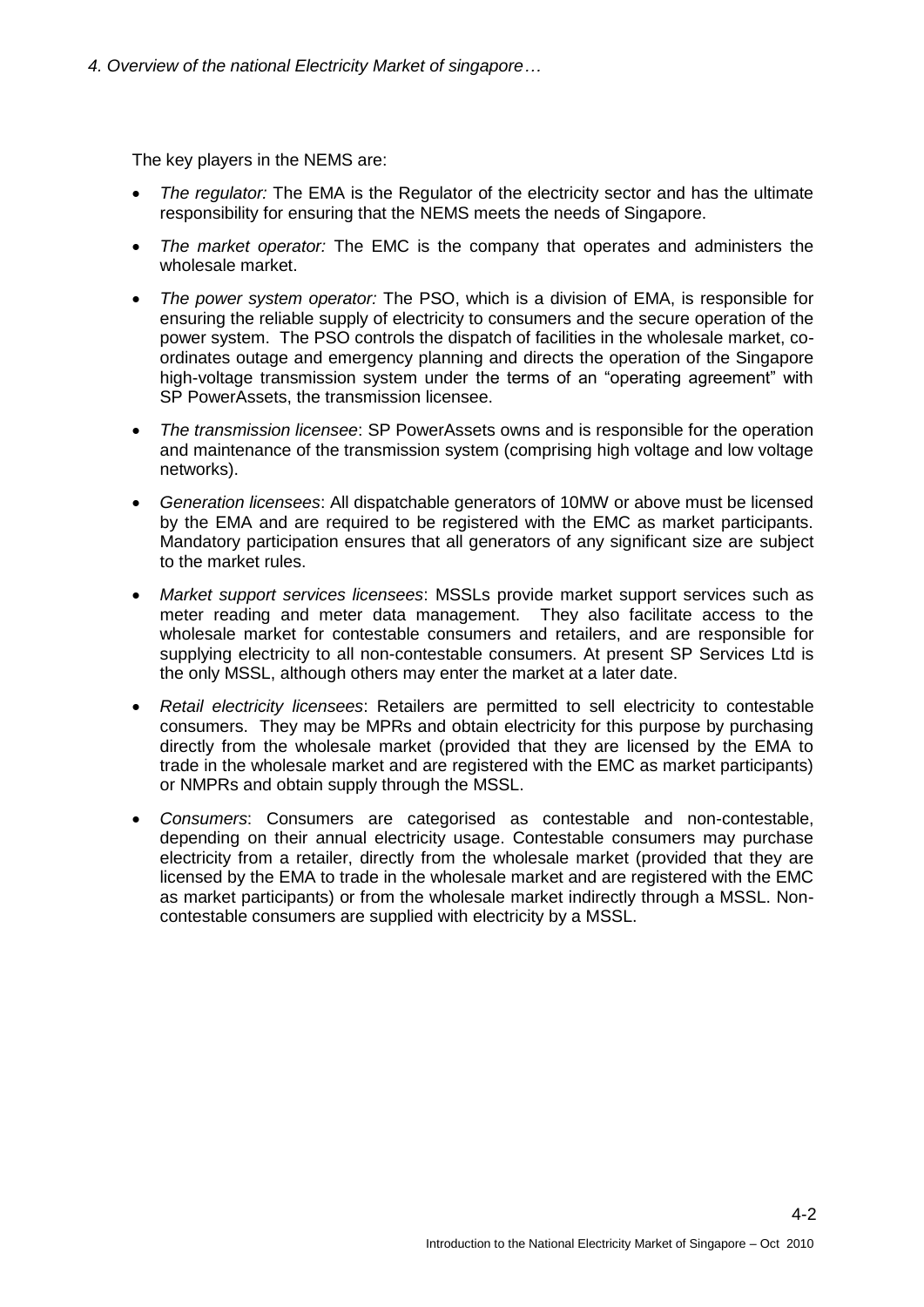In the NEMS, among the rules governing permitted relationships are the following:<sup>10</sup>

- Transmission licensees and MSSLs are not permitted to trade<sup>11</sup> in the wholesale market or to conduct competitive activities (retail and generation) or to own entities that conduct such activities.
- Generation licensees may trade in the wholesale market (as buyers or sellers) and may own a retailer, but are not permitted to conduct transmission, market operation and market support services activities or own entities that conduct such activities.
- Retail electricity licensees may trade in the wholesale market or obtain supply from a MSSL, but are not permitted to conduct transmission, market operation and market support services activities or own entities that conduct such activities.
- Contestable consumers may choose to purchase electricity from a retailer of their choice, directly from the wholesale market, or from the wholesale market indirectly through a MSSL.
- All other consumers (referred to as non-contestable) are required to obtain supply from the MSSL.

# <span id="page-15-0"></span>**4.2 OVERVIEW OF THE WHOLESALE ELECTRICITY MARKET**

This section briefly introduces the wholesale electricity market. More details are given in section 9.

## **4.2.1 Design Principles of the Wholesale Electricity Market**

In a competitive electricity market, prices are used to determine the dispatch of electricity. This is in contrast to traditional centrally planned systems where the system control centre determines dispatch according to the efficiency of power plants and other technical considerations.

The Singapore wholesale market is designed for all parties involved to operate with confidence, based on principles that would ensure effective operation and reduce risk to market participants and the public. Specifically, the design principles are:

- *Robustness.* The market must perform reliably and consistently under a wide range of operating conditions.
- *Transparency.* Market participants and external observers must be able to see how the market operates, so that they can be certain that the market outcomes are appropriate.
- *Equity and fairness.* The market must provide a "level playing field", offering equal and open access for all parties who wish to participate in it and that meet the requirements for wholesale market participation. For example, all new investment, including expansion of existing capacity, is treated on an equal footing: incumbents cannot be given any special consideration over new entrants, or vice versa.

1

<sup>10</sup> The following description is based in part on the provisions of the Electricity Act and in part on provisions relating to cross-ownership that may be included in the electricity licences to be issued by the EMA under the Electricity Act.

 $11$  The MSSL, of course, purchases its energy from the wholesale market.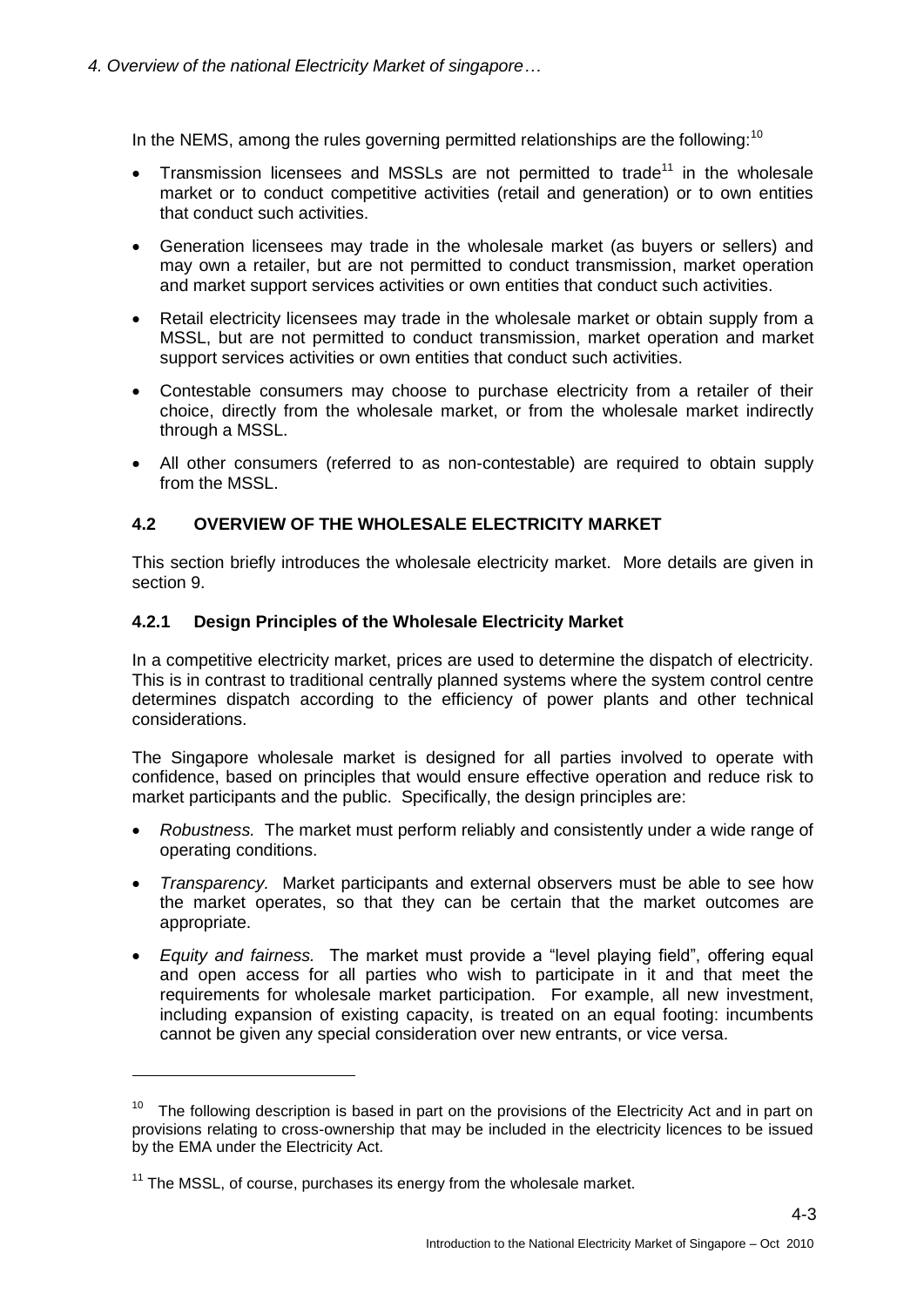*Minimise transaction costs.* Unnecessary transaction costs are to be avoided. This means that each design principle will be applied to the extent that the long-term gains outweigh the costs of giving effect to the principle.

# **4.2.2 Dispatch of Electricity**

In the NEMS, the real-time dispatch of electricity (scheduling generators to supply energy, reserve<sup>12</sup> and regulation<sup>13</sup>) is determined by the operation of a wholesale spot market run every half-hour. Generators offer their capacity (specifying price/quantity pairs) into the market and the PSO provides a forecast of the expected load along with any system constraints for that half-hour. The market then determines the least-cost dispatch quantities and the corresponding market clearing prices based on the offers made by generators. This results in a dispatch schedule that is at minimum cost to the market while respecting transmission and system conditions and constraints, reserve and regulation requirements and the dynamic characteristics of generation plant and meeting the projected load at each node on the transmission system.

## **4.2.3 Market Prices for Energy**

The wholesale spot market prices reflect the least-cost market solution to the dispatch of energy and the provision of reserve and regulation. In general, this means that each generator that submitted an offer below the market price will be dispatched and a generator that submitted an offer above the market price will not be dispatched. The market price for energy that dispatchable generators receive is a nodal price, which may vary according to the location on the network of the node to which the dispatchable generator has been assigned.

Buyers in the wholesale energy market pay the USEP for energy. This is a weighted average of the nodal prices at all of the off-take nodes in each half-hour.

# **4.2.4 Reserve and Regulation Markets**

1

The NEMS schedules the provision of reserve and regulation simultaneously with the dispatch of energy based on offers received from market participants. Since generators that make plant available for the provision of regulation and reserve are forgoing energy production, the NEMS has reserve and regulation markets into which generators can offer capacity and for which they will be compensated.

The spot market price for regulation and each class of reserve is cleared along with that for energy. The regulation and reserve prices are common throughout Singapore but may vary according to the reserve class<sup>14</sup> and reserve group<sup>15</sup> to which the facility belongs.

 $12$  Reserve capacity is unused capacity that is available on a stand-by basis to supply energy in an emergency. Typically, this capacity must be able to be in production within a timeframe ranging from a few seconds to a few minutes, depending on the arrangement. It is often called spinning reserve to indicate that the turbines are already operating (literally, they are spinning) and can be activated to produce energy very quickly. Interruptible load is also a form of reserve.

 $13$  Regulation, in this context, is generation capacity that is able to follow the normal variations in load during the half-hour dispatch period.

<sup>&</sup>lt;sup>14</sup> Reserve classes are discussed in section [9.5.1.](#page-46-1)

 $15$  Reserve groups are groups of generators/loads with particular characteristics which are defined by the PSO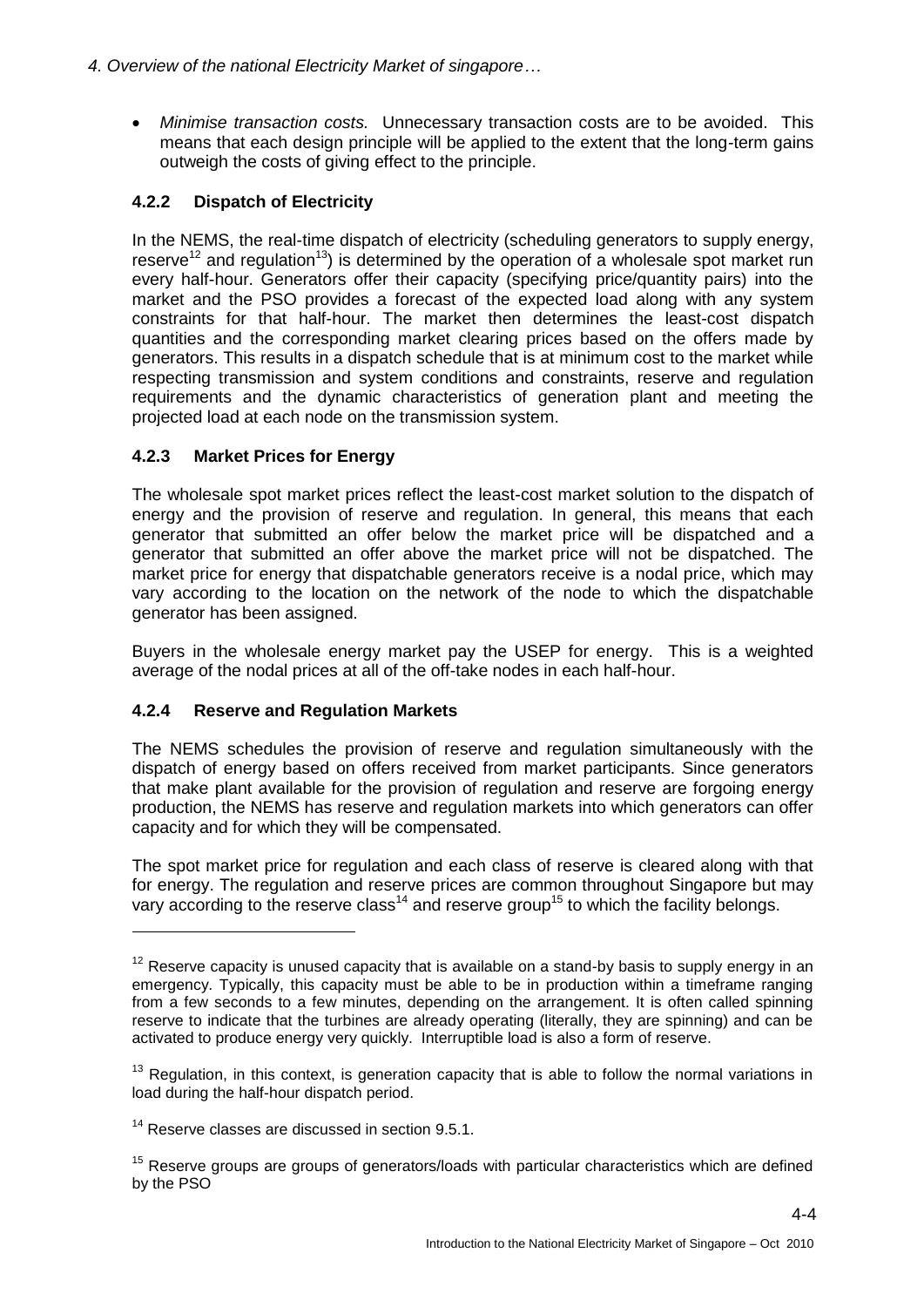# **4.2.5 Prudential Requirements and Security Standards**

The NEMS has prudential requirements and security standards that reflect the nature of the market and the manner of dispatch that must be respected. The security standards reflect Singapore's integrated electrical network that relies on generators to produce power in accordance with their offers. The prudential requirements ensure that market participants are able to meet their financial obligations to the wholesale market and are designed to protect the industry from defaults in payment.<sup>16</sup> Metering standards ensure that injections and withdrawals of energy can be accurately metered every half-hour.<sup>17</sup>

# **4.2.6 Market Outlook, Pre-Dispatch Scenarios and Short-Term Schedules**

Prior to each half-hour dispatch period, a series of indicative market and pre-dispatch scenarios are run to indicate the likely load and supply levels in that dispatch period. The indicative scenarios help to ensure that market participants have good information upon which to infer expected supply and demand conditions. This in turn allows dispatchable generators to offer efficiently and reduce their risks. Daily market outlook scenarios covering the beginning of the day D-5 to the end of day D, are prepared and provided to market participants on day D-6. Commencing on the day before the dispatch period, predispatch market scenarios are prepared every two hours through to the actual dispatch period.

Short-term Schedules are also provided to market participants just after the start of each dispatch period. The Short-term Schedule covers the next 12 dispatch periods.

# **4.2.7 Bilateral Contracts and Vesting Contracts**

1

In addition to trading in the spot market, participants can enter into bilateral contracts. These are purely financial arrangements whereby participants buy and sell on the spot market and settle between themselves any financial difference implied by their bilateral contracts. Such contracts create price certainty for the parties and limit their exposure to spot market volatility. Bilateral contracts do not affect dispatch (except indirectly through generator offer patterns) or pricing in the spot market, although the parties may choose to use the EMC's settlement system to settle the financial differences under their contracts.

Vesting contracts are a form of bilateral contract imposed on generators by the EMA for a transitional period. These contracts are a means of curbing the exercise of market power by the larger incumbent generators. The MSSL is the counterparty to all of the vesting contracts, which are settled between the MSSL and generators through the EMC's settlement system. The MSSL then settles vesting contracts with consumers or their retailer.

 $16$  Under the market rules, a shortfall in funds resulting from a default in payment by a market participant is required to be satisfied by all non-defaulting market participants (excluding the transmission licensee). The prudential requirements have been designed to require the deposit of security to cover outstanding amounts so as to minimize the likelihood of payment default and the need to recover from the rest of the marketplace any shortfall created by the default.

<sup>17</sup> The market rules contain the prudential requirements provisions as well as provisions relating to security standards that must be met by the PSO and technical requirements that must be met by market participant facilities. Additional technical requirements for facilities connected to the transmission system are contained in the Transmission Code. The majority of the requirements relating to metering are contained in the Metering Code.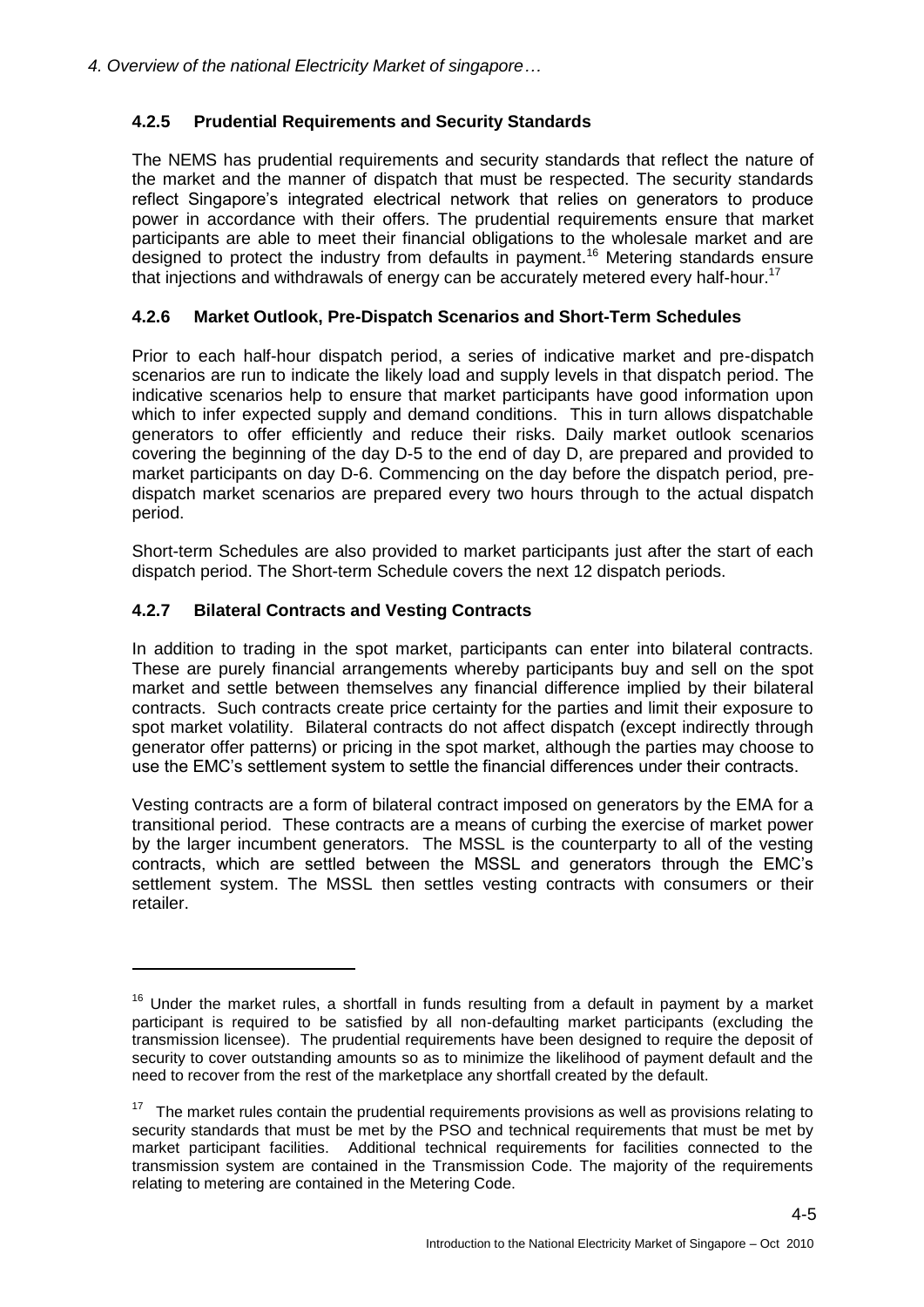# <span id="page-18-0"></span>**4.3 OVERVIEW OF THE RETAIL ELECTRICITY MARKET**

Until 2001, Singapore had a single electricity retailer or supplier (SP Services Ltd) that supplied all consumers. In order to gain efficiency benefits beyond those expected from a fully competitive wholesale market, retail competition is also being introduced.

Like many other competitive electricity markets, retail competition in Singapore is being introduced progressively. Large-volume electricity consumers became contestable first.<sup>1</sup> The consumption volume threshold for contestability has been lowered over time. This would allow further opening of the market to consumers to occur smoothly without undue technical demands being placed on the retail companies, while allowing smaller consumers the benefit of additional time to learn about and understand their options in the new retail market.

SP Services Ltd is required, under its MSS licence, to provide contestable consumers who do not, cannot or no longer wish to purchase electricity from a retailer or directly from the wholesale market, the service to purchase electricity through SP Services Ltd at prevailing market prices.

SP Services Ltd is not permitted to participate in or own generation. SP PowerAssets is also prohibited from participating in retail activities or owning a retailer (as well as participating in or owning generation). This ensures that retailers can compete on an equal footing using the same network.

1

<sup>&</sup>lt;sup>18</sup> Large consumers that meet the prudential and technical requirements necessary for registration with the EMC as market participants are also able to purchase electricity directly from the wholesale market.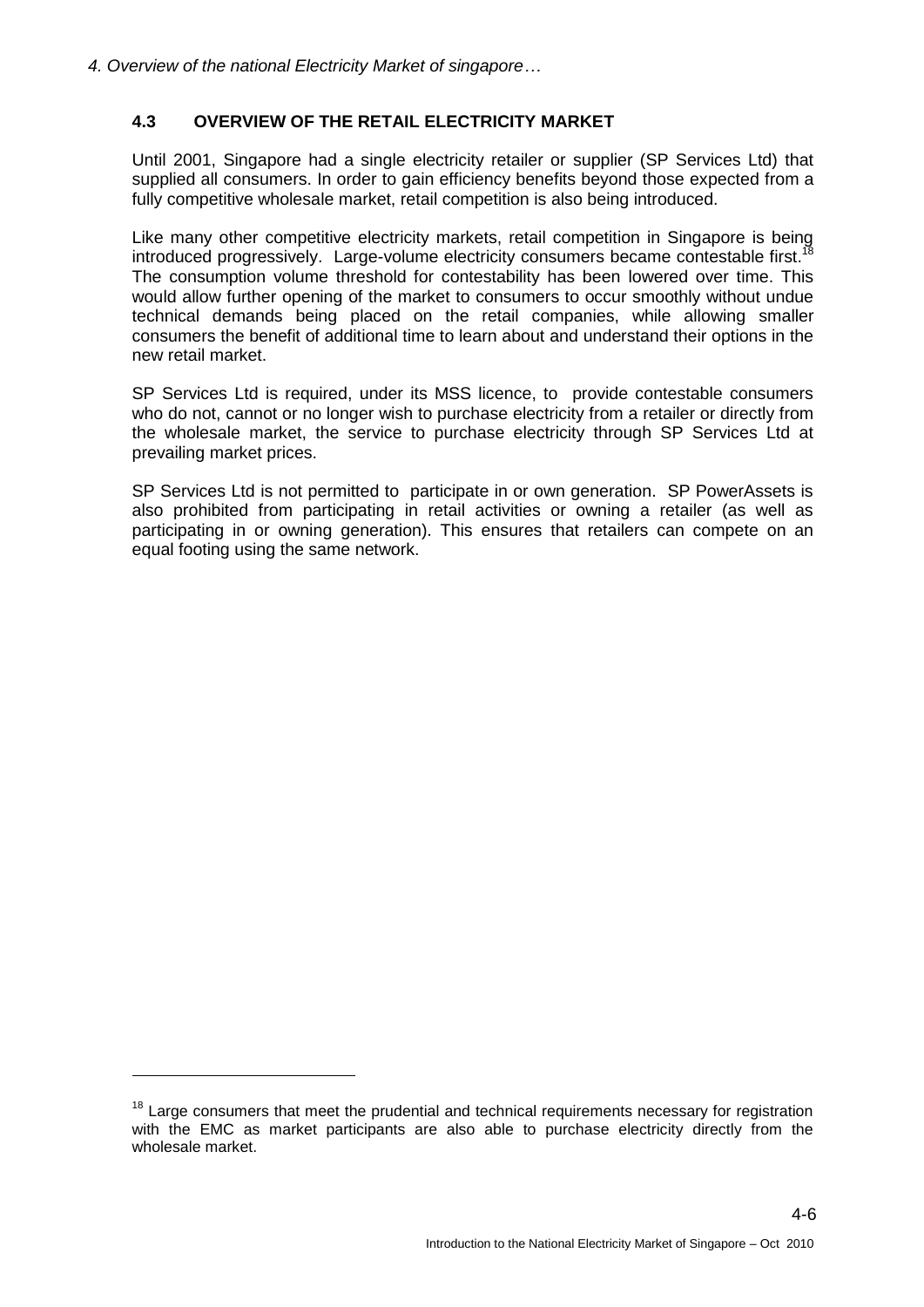## <span id="page-19-0"></span>*5. MARKET REGULATION*

This section outlines the various rules, legislation, codes of practice, licences, manuals and agreements that will regulate the NEMS. All these are part of the regulatory regime that the respective market participants will be required to comply with.

## <span id="page-19-1"></span>**5.1 GOVERNING DOCUMENTS**

#### **5.1.1 The Electricity Act**

This is the principal legislation governing the electricity sector and the NEMS.

In addition, the rights and obligations of the participants in the wholesale and retail markets are set out principally in the wholesale market rules, and in the electricity licences and codes of practice issued by the EMA.

## **5.1.2 The Singapore Wholesale Market Rules**

The wholesale market rules have the effect of a contract between each market participant and the EMC.<sup>19</sup> This ensures that market participants have the recourse to take legal action against the EMC for damages sustained as a result of the non-observance of the market rules by the EMC and vice versa.<sup>20</sup> But the rules also contain dispute resolution procedures to be used in the first instance. Similarly, as a condition of registration as a market participant, each applicant will be required to enter into a contract with the PSO. This has the same objective and effect as the contract that is deemed to exist between the EMC and each market participant.

The objectives of the market rules<sup>21</sup> are:

- To establish and govern efficient, competitive and reliable markets for the wholesale selling and buying of electricity and ancillary services in Singapore;
- $\bullet$  To provide market participants and MSSL<sup>22</sup> with non-discriminatory access to the transmission system;
- To facilitate competition in the generation of electricity; and
- To protect the interests of consumers with respect to prices, and the reliability and quality of electricity service.

-

<sup>&</sup>lt;sup>19</sup> Section 49 of the Electricity Act.

 $20$  The market rules do, however, contain provisions that limit liability and that address "force majeure" situations.

 $21$  Section 3.1 of Chapter 1 of the Market Rules.

 $22$  It should be noted that although the MSSL is obtaining supply from the wholesale market, it is not technically a market participant. However, the market rules provide for MSSL to be treated, for the most part, similarly to the manner in which market participants are treated. Thus, a MSSL is subject to most of the same obligations as market participants are under the market rules.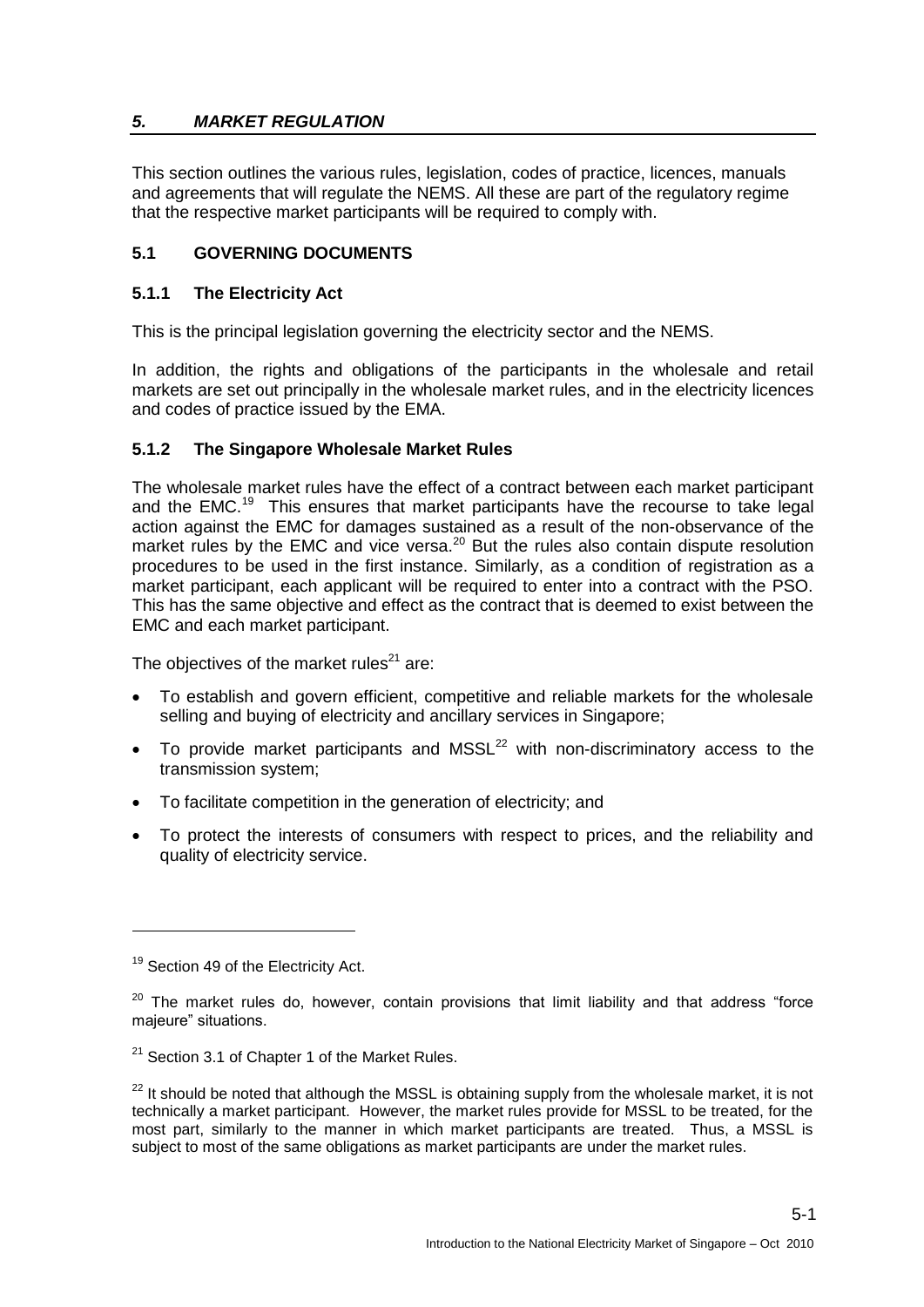# **5.1.3 Electricity Licences**

Under the Electricity Act, an entity may not engage in certain electricity-related activities unless it has been issued an electricity licence by the EMA (or it is exempted from holding a licence). The activities that require an electricity licence are:

- Operation of any wholesale electricity market;
- Generation of electricity;
- Transmission of electricity;
- Provision of market support services;
- Retailing electricity;
- Trading in the wholesale electricity market; and
- Importing or exporting electricity.<sup>23</sup>

Holding of an electricity licence is not sufficient to trade in the wholesale market, as the following conditions must also be met:

- Participation in the wholesale markets for energy, regulation and reserve requires that the person<sup>24</sup> also register with the EMC as a market participant.
- In addition, certain facilities of the market participants are required to be registered with the EMC under a separate but mandatory process.

# **5.1.4 Codes of Practice**

The electricity licences require the licensees to comply with one or more specified codes of practice<sup>25</sup>. The codes of practice contain the detailed rules that govern the electricity licensees in conducting their licensed activities. The codes of practice developed to date are:

# *A. TRANSMISSION CODE*

1

- This code is binding on SP PowerAssets, the transmission licensee. It sets the minimum conditions that SP PowerAssets must meet in carrying out its obligations as the provider of transmission services, and to facilitate non-discriminatory access to the transmission system.
- The code also (indirectly) binds persons whose facilities are connected to the transmission system through their connection agreements with SP PowerAssets. The connection agreements require the parties concerned to comply with their respective obligations under the Transmission Code.

<sup>&</sup>lt;sup>23</sup> It is expected that the EMA will issue multi-activity competitive licences to generators and retailers that authorize not only the principal activity (i.e., generating or retailing) but also the activities of trading in the wholesale electricity market and where applicable, of importing and/or exporting electricity.

 $24$  Throughout this document we use the legal term "person" to mean an entity or organisation as well as of people in the normal sense. The context will usually be sufficient for the reader to gauge the usage.

 $25$  The applicable codes vary depending on the nature of the electricity licence.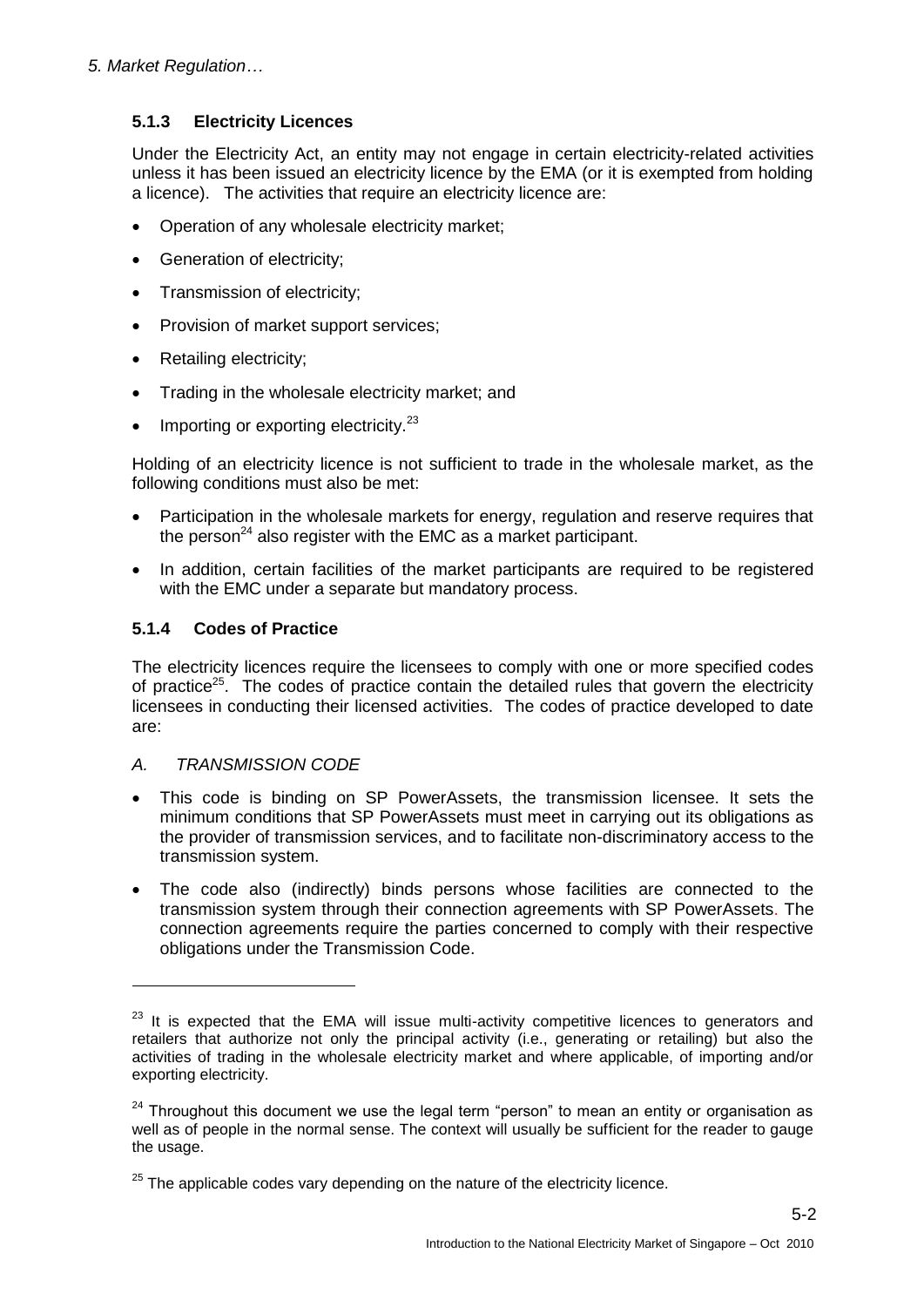## *B. REGULATED SUPPLY SERVICE CODE*

 This code is binding on MSSLs. It sets the minimum conditions that a MSSL (such as SP Services Ltd) must meet in carrying out its obligations to procure the supply of electricity and provide market support services to non-contestable consumers under section 21 of the Electricity Act.

## *C. MARKET SUPPORT SERVICES CODE*

 This code is also binding on MSSLs. It sets the minimum conditions that a MSSL must meet in carrying out its obligations to provide market support services to retailers and contestable consumers and facilitate their access to the wholesale market.

## *D. METERING CODE*

- This code is binding on the transmission licensee, generation licensees and on MSSLs. It sets out the minimum conditions that a metering equipment service provider must meet in carrying out its obligations to install and maintain meters. It also sets out the roles and obligations of the meter reader and meter data manager.
- *E. CODE OF CONDUCT FOR RETAIL ELECTRICITY LICENSEES*
- This code of practice sets out the minimum standards of behaviour that a retail electricity licensee must observe in retailing to consumers.

## **5.1.5 Market and System Operation Manuals**

Under the market rules, the EMC may issue market manuals and the PSO is required to produce a system operation manual. These lay out more detailed procedures and other requirements than are found in the market rules. Once adopted, the manuals are binding on the EMC, the PSO, all market participants and the MSSLs.

Any market manuals prepared by the EMC must be reviewed by the rules change panel and approved by the EMA in order to have effect. The system operation manual is also required to be reviewed by the Rules Change Panel prior to taking effect.

#### **5.1.6 Market Agreements and Contracts**

In order to participate in the NEMS, most market entities are required to enter into a number of agreements and contracts. These are generally a consequence of their respective licence conditions, the rules or codes. The various agreements are summarised below.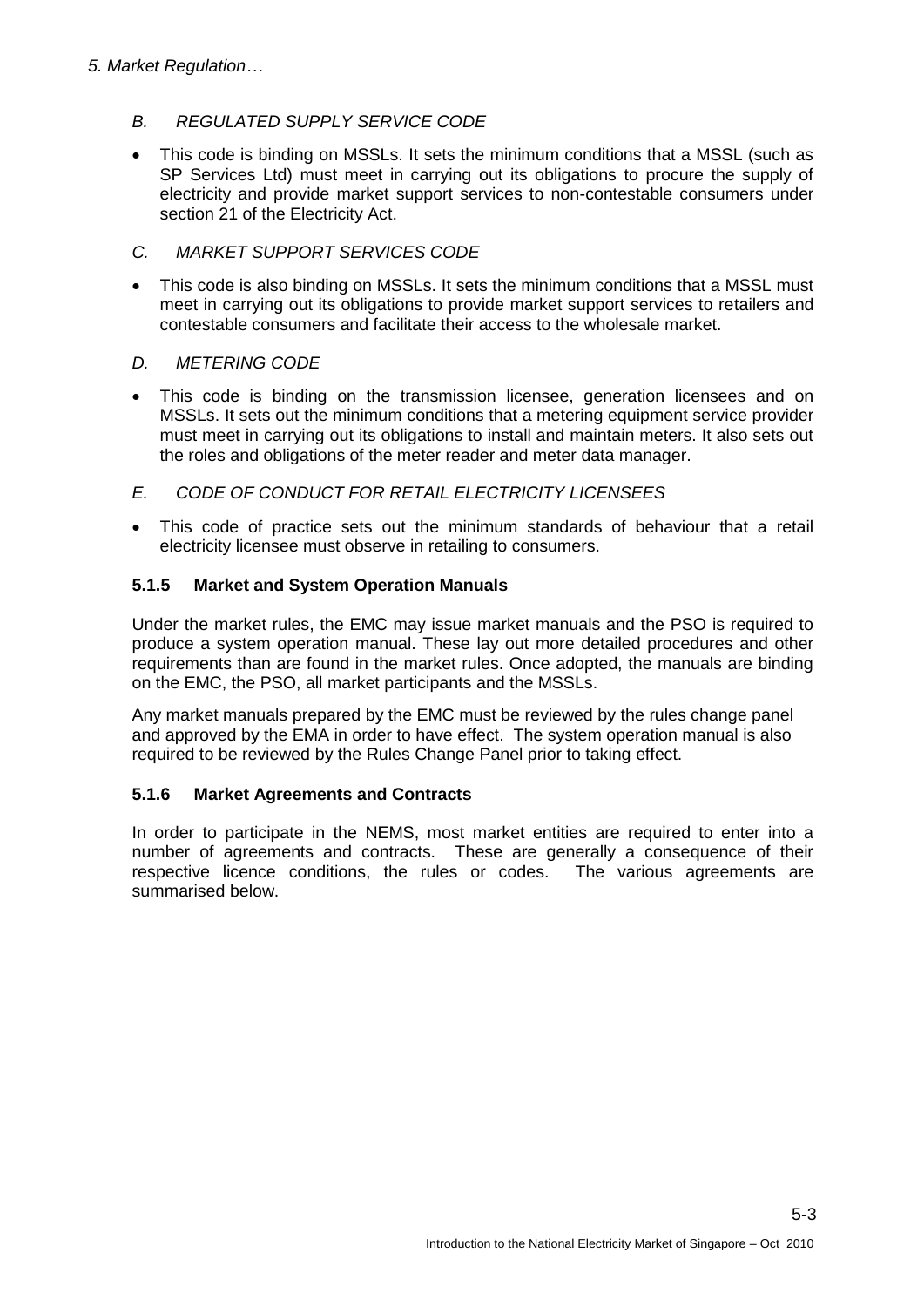| <b>Agreement</b>                                                                                          | <b>Purpose</b>                                                                                                                                                                                                                                                                                                           |  |  |  |
|-----------------------------------------------------------------------------------------------------------|--------------------------------------------------------------------------------------------------------------------------------------------------------------------------------------------------------------------------------------------------------------------------------------------------------------------------|--|--|--|
| <b>Operating Agreement</b><br>(PSO - Gencos / SP PowerAssets)                                             | To vest control of operation of the generator /<br>transmission network to PSO subject to limitations on<br>the manner and extent of those operations.<br>Gives<br>force of contract to the relationship.                                                                                                                |  |  |  |
| MSSL - EMC Agreement                                                                                      | To make provisions in the Market Rules relating to<br>MSSL, binding on MSSL and EMC. To establish the<br>relationship between the EMC & MSSL as a<br>relationship.<br>contractual<br><b>This</b><br>agreement<br>will<br>incorporate the provision of meter reading services by<br>MSSL to EMC for wholesale settlement. |  |  |  |
| MSSL - Market Participant Agreement<br>(MSSL - Gencos / DMPs)                                             | Provision of meter reading service of MPs meters for<br>wholesale settlement. MP would pay directly for this<br>service with fees set by MSSL.                                                                                                                                                                           |  |  |  |
| PSO - Market Participant Agreement<br>(PSO - Gencos / Retailers / DMPs)                                   | To establish a contractual relationship between PSO<br>and each market participant. To enable the parties to<br>enforce obligations under contract law.                                                                                                                                                                  |  |  |  |
| PSO-EMC Agreement                                                                                         | Market rules contain requirements in relation to duties<br>and responsibilities of EMC and PSO with respect to<br>the other.                                                                                                                                                                                             |  |  |  |
| <b>Market Support Services Agreement</b><br>(MSSL - Retailers)                                            | Services agreement between MSSL (as provider) and<br>retailers (as procurers) of various customer support<br>services as defined in the MSS Code.                                                                                                                                                                        |  |  |  |
| Connection Agreement (SP PowerGrid,<br>acting on behalf of SP PowerAssets -<br>Gencos / DMPs / Customers) | To give effect to obligations that must exist between<br>the party wanting connection service & SP PowerGrid,<br>acting on behalf of SP PowerAssets.                                                                                                                                                                     |  |  |  |
| Retailer Agreement (SP PowerAssets -<br>Retailers)                                                        | Agreement between the SP PowerAssets and retailers<br>for the collection of UoS charges when a retailer opts<br>for consolidated billing (i.e. when the retailer assumes<br>the payment responsibility of its consumers).                                                                                                |  |  |  |
| Agency Agreement (MSSL - SP<br>PowerAssets)                                                               | Agency agreement for the provision of UoS collection<br>services for SP PowerAssets.                                                                                                                                                                                                                                     |  |  |  |
| <b>Ancillary Services Agreement</b><br>(Generators - EMC on behalf of PSO)                                | Contract between the EMC and offering generators for<br>the supply of ancillary services (including reliability<br>must-run, black start and reactive power).                                                                                                                                                            |  |  |  |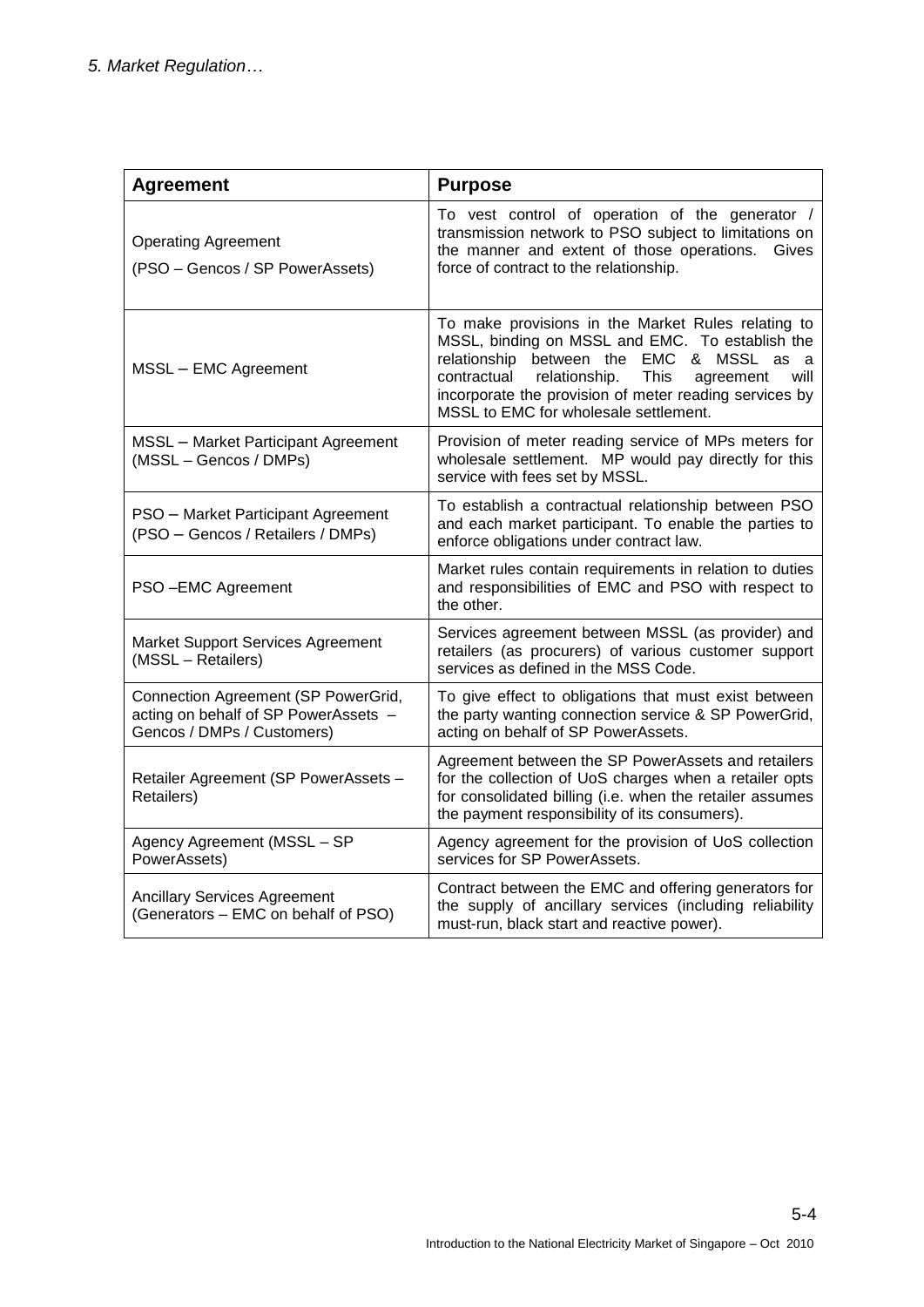## <span id="page-23-0"></span>*6. THE MARKET INSTITUTIONS*

This section describes the different entities in the NEMS and their various roles and interrelationships - the regulator, the market operator, the power system operator, the market participants, the transmission company and the MSSL.

## <span id="page-23-1"></span>**6.1 THE ENERGY MARKET AUTHORITY**

The EMA is the Singapore Government agency in the gas and electricity market. It was formed partly to take over from the PUB as the regulator of the electricity industry. In addition, a division of the EMA is the Power System Operator for Singapore.

The regulatory powers of the EMA are provided under various statutes $^{26}$ .

Specifically, under section 3 of the Electricity Act, the EMA is charged with the general administration of the Act and with exercising the following functions (among others):

- To protect the interests of consumers with regard to prices, reliability and quality of services;
- To perform the functions of economic and technical regulator;
- To ensure that electricity licensees provide an efficient service;
- To ensure security of supply of electricity to consumers and to arrange for the secure operation of the transmission system;
- To protect the public from dangers arising from electricity-related activities;
- To create an economic and regulatory framework for the electricity sector that promotes competitive, fair and efficient market conduct and prevents the misuse of monopoly or market power; and
- To advise the Government on matters relating to the electricity system.

In fulfilling these functions, the EMA has at its disposal a number of regulatory tools and powers. These include the authority to issue, suspend, revoke or modify an electricity licence; the power to issue and modify codes of practice and other standards of performance; the power to issue directions to electricity licensees; the power to fine electricity licensees; and the authority to investigate and sanction anti-competitive conduct.

<span id="page-23-2"></span>It is intended that the EMA is self-funding from licence fees.

#### **6.2 THE ENERGY MARKET COMPANY**

1

The market company is the EMC, a company jointly owned by the EMA (with 51% shareholding), and M-co (49%). The EMC is licensed to operate the wholesale market.

 $26$  The Energy Market Authority of Singapore Act, along with the Electricity Act, Gas Act, and District Cooling Act.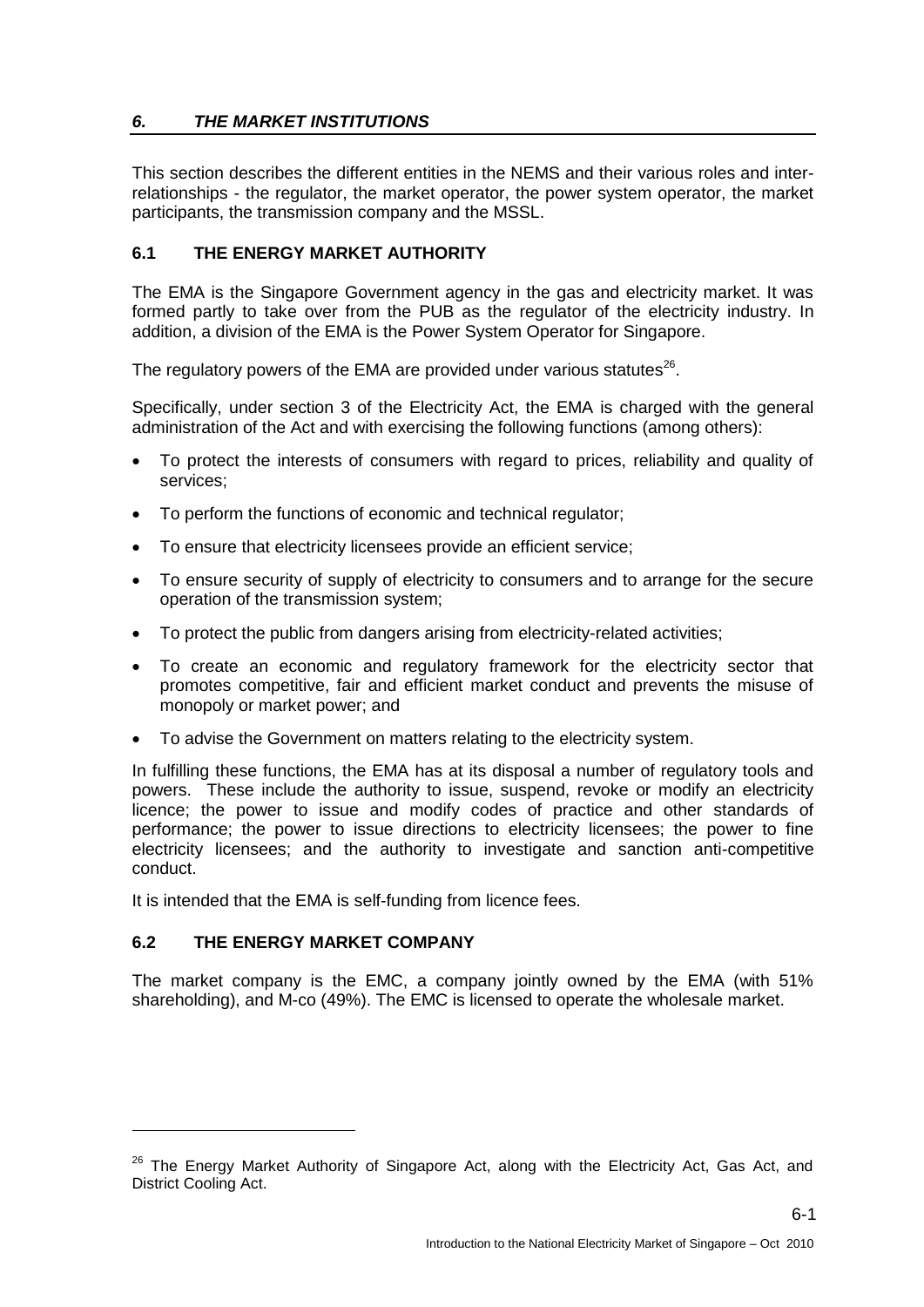The EMC's functions are to:

- Operate and administer the wholesale market;
- Prepare schedules for generating units, loads and the transmission system;
- Settle accounts of market participants;
- Facilitate the planning and augmentation of the transmission system;
- Provide information and other services to facilitate decisions for investment and the use of resources in the electricity industry; and
- Exercise and perform the functions, powers and duties assigned to the EMC under the Electricity Act, its electricity licence, the market rules and applicable codes of practice.

Under the market rules, some of the EMC's functions are required to be carried out by persons, panels or committees appointed by the EMC. These are briefly described below and in greater detail in section 8.

#### **6.2.1 Energy Market Company Board**

A board of directors, referred to as the "EMC Board", oversees the EMC. The market rules assign certain functions, powers and duties specifically to the EMC Board and prohibit it from assigning or delegating them. These include voting on rule changes.

#### **6.2.2 Dispute Resolution Counsellor and Dispute Resolution Panels**

The dispute resolution counsellor is responsible for managing the dispute resolution process described in the market rules and for facilitating the resolution of individual disputes. The dispute resolution counsellor is also responsible for selecting a group of people onto a roster from which persons may then be selected to form a dispute resolution panel in respect of individual disputes. The dispute resolution counsellor is appointed by the EMC Board and is required to act independently of the marketplace.

#### **6.2.3 Rules Change Panel**

The principal tasks of the rules change panel are:

- To review any proposed changes to the market rules (including any changes that it may itself have proposed) and to provide recommendations in this regard to the EMC Board,
- To review proposed market manuals and the system operation manual, and any changes to them, and
- To review the EMC's and PSO's budgets and fees.

#### **6.2.4 Market Surveillance and Compliance Panel**

The market surveillance and compliance panel is an external panel established by the EMC Board to monitor the conduct of market participants and MSSLs in the wholesale market and the structure and performance of the wholesale electricity market itself. It is assisted by the EMC's internal market assessment unit.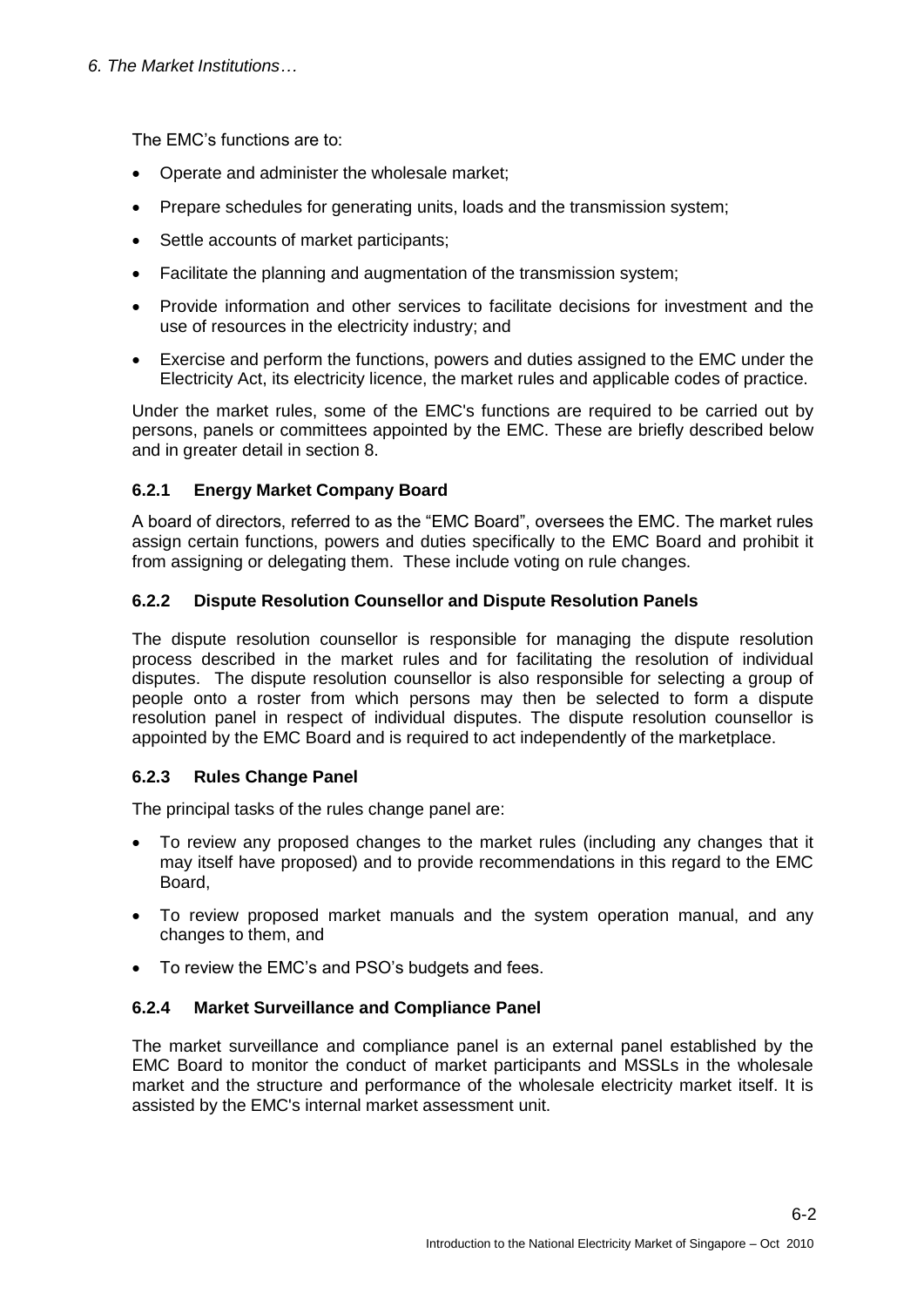# <span id="page-25-0"></span>**6.3 THE POWER SYSTEM OPERATOR**

The role of the PSO (a division of EMA) is to ensure the security of supply of electricity to consumers and to arrange for the secure operation of the power system  $27$ . The functions of the PSO include:

- Maintaining the reliability of the power system;
- Forecasting and reporting on conditions on the transmission system;
- Co-ordinating the outage of facilities;
- Providing network status and load forecasting to the EMC for the purposes of market clearing;
- Co-ordinating the actions of the EMC and market participants during emergencies; and
- Dispatching facilities.

In fulfilling its responsibility for maintaining the reliability of the power system, the PSO will direct the operation of the generation / transmission system under an "operating agreement" with Gencos / SP PowerAssets, the transmission licensee.

## <span id="page-25-1"></span>**6.4 MARKET PARTICIPANTS**

A market participant is a person that:

- 1. has an electricity licence, issued by the EMA or has been exempted from the requirement to hold an electricity licence; and
- 2. has been registered with the EMC as a market participant.

The wholesale market is a compulsory (or mandatory) market in the sense that any person who wishes to convey electricity over the transmission system must be registered as a market participant with the EMC.

Market participants may be $^{28}$ :

- The transmission licensee;
- Generation licensees;

1

- Retail electricity licensees;
- Persons, other than generation licensees and retail electricity licensees, who have been licensed to trade in the wholesale market. (These are expected to be predominantly large contestable consumers but could also be wholesale traders.); and
- Any department of the Government which generates electricity before 1 Apr 2001.

However, a MSSL is not a market participant

<sup>&</sup>lt;sup>27</sup> Subsection 3(3)(e) of the Electricity Act, and Chapter 1 section 5.1 of the market rules.

<sup>&</sup>lt;sup>28</sup> Chapter 2, Section 2 of the Market Rules.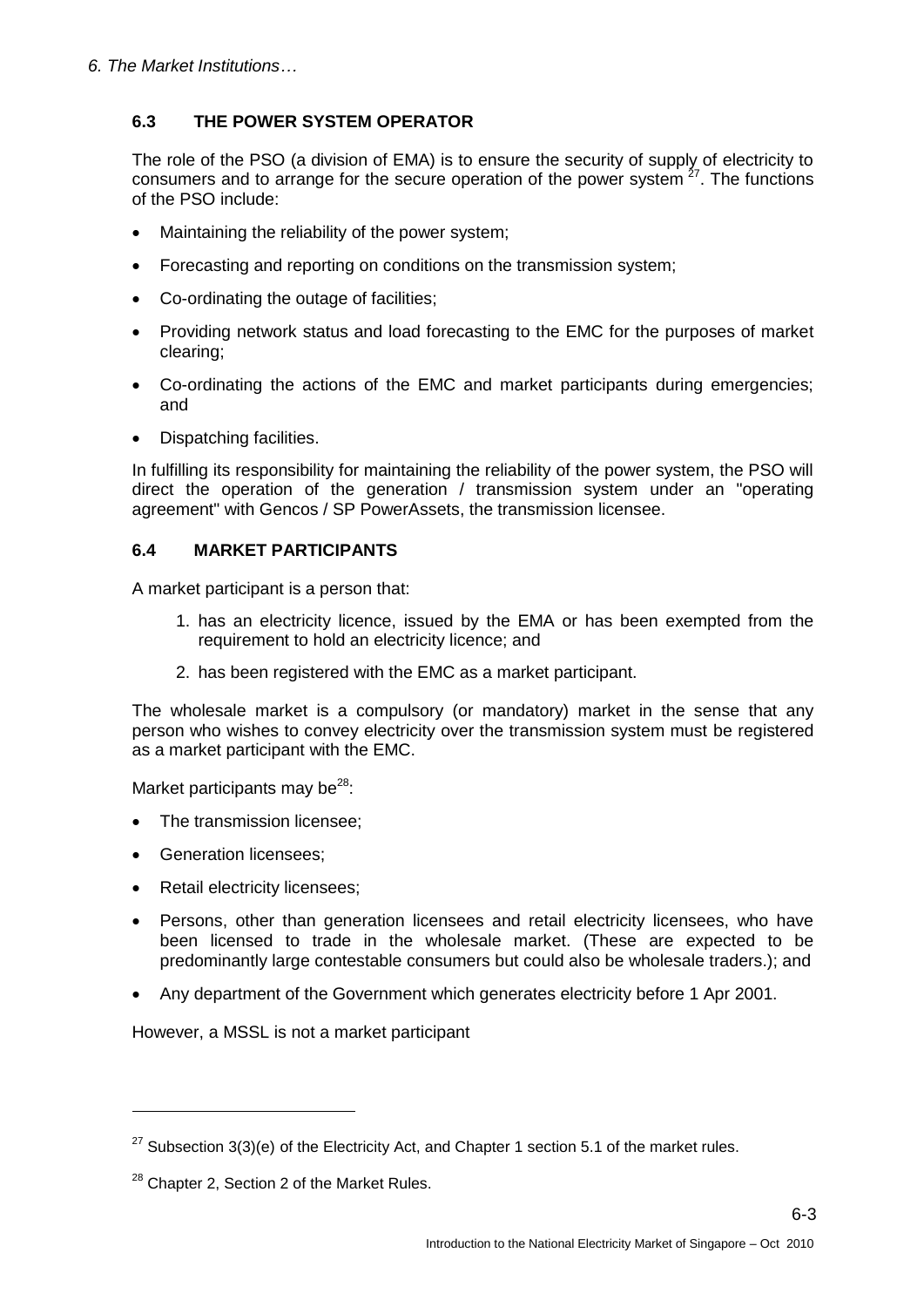# **6.4.1 Generators**

In the NEMS, it is generally mandatory for all generators of 10 MW or more to be licensed. Generators of below 10MW at a single location are generally exempted from licensing as a generator and are licensed only as a wholesaler.

It is also generally mandatory for multiple generating units with aggregate capacity of 10MW or more within a generating station be subjected to central dispatch, and for the relevant facilities to be registered as dispatchable facilities with the  $EMC<sup>29</sup>$  Generators of 1MW or more but less than 10MW have the option of being either dispatchable or not. If not dispatchable, their facilities need only be registered as "generation settlement facilities" for settlement purposes. By making market participation mandatory for all but the smallest generators ensures that all generators are subject to the market rules and most are included in the dispatch process, and they pay their share of system and market costs, such as reserve and regulation charges.

A generator that participates in the wholesale market must comply with several licensing and registration steps:

- Licence with the EMA as a generator and as a wholesaler;
- Register with the EMC as a market participant;
- Enter into a connection agreement with SP PowerGrid, which acts on behalf of SP PowerAssets; and
- Where the facility is required to be or chooses to be dispatchable, registering the generation facility with the EMC as a "generation registered facility".

The requirement that a facility, which is not to be dispatchable, have still to be registered with EMC as a "generation settlement facility" is primarily to ensure that the facility has adequate metering in place to permit settlement.

Generators, like all market participants, must satisfy the prudential requirements set out in the market rules to ensure that they have the ability to meet all financial obligations arising from any transactions they undertake in the market<sup>30</sup>. These are discussed in section [6.4.2.](#page-26-0)

# <span id="page-26-0"></span>**6.4.2 Retailers**

1

Contestable consumers are entitled to purchase electricity from the wholesale market directly or through the MSSL or from a retailer of their choice  $.31$  The retailer itself may also purchase directly from the wholesale market if registered as a market participant, or may obtain supply through the MSSL.

<sup>&</sup>lt;sup>29</sup> As noted below, the process of registration of market participants is separate from the process of registration of facilities under the market rules since not all market participants will be participating in the markets through facilities and some licensees may not yet own facilities.

<sup>&</sup>lt;sup>30</sup> Since generators are usually sellers, their prudential obligation will often be zero or negligible. Generators that conduct their transactions under bilateral contracts that are settled through the EMC settlement system may, however, have prudential obligations that are higher.

 $31$  By contrast, non-contestable consumers must obtain their supply of electricity from SP Services Pte Ltd.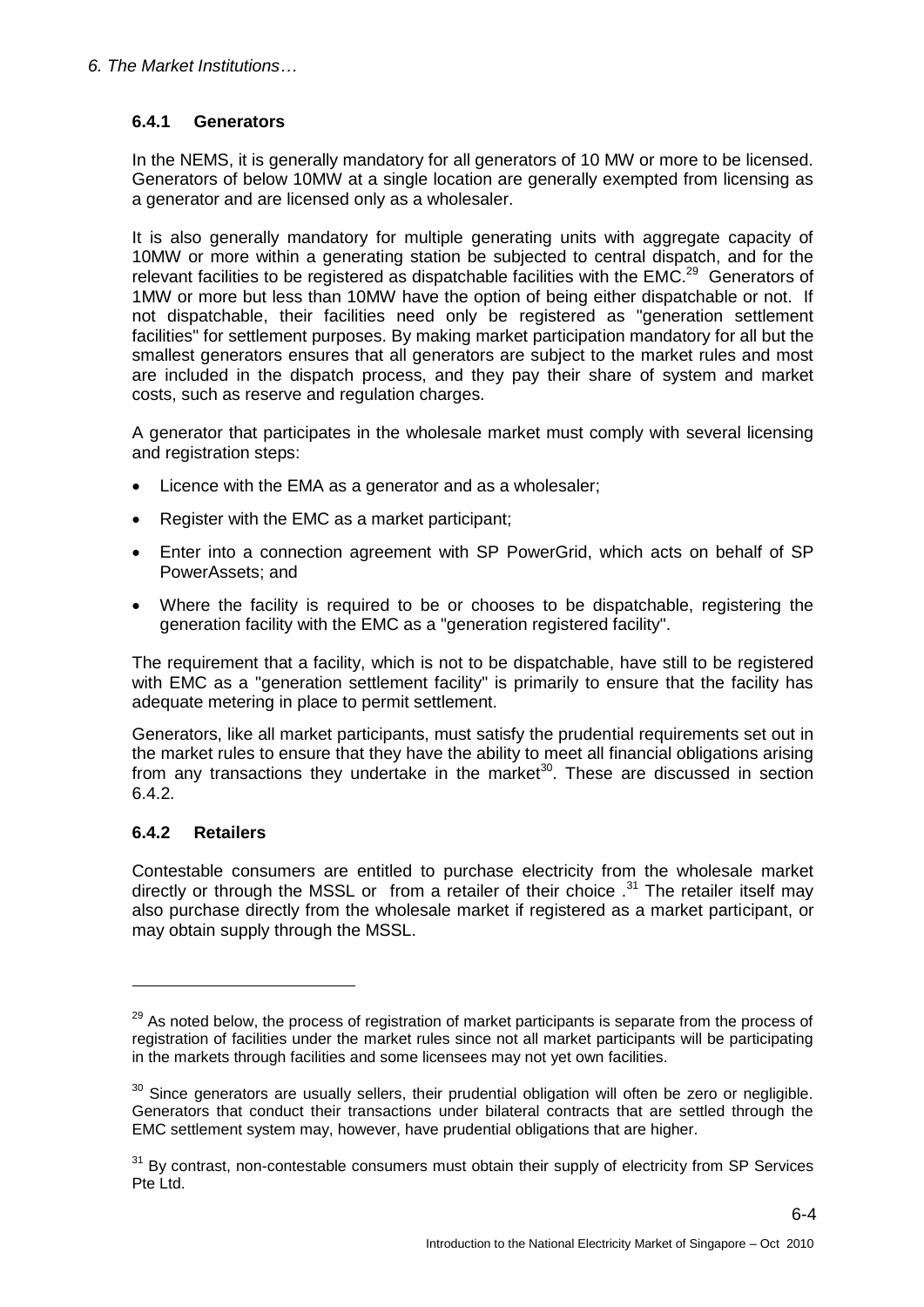When a contestable consumer transfers to a retailer, it pays for energy at the price agreed in their contract. The retailer may also offer the consumer other services, including billing and collecting of transmission charges payable by the consumer.

Where a retailer is registered as a market participant, it must meet the prudential and other requirements for market participation. For a MPR the prudential obligations are particularly significant.

The prudential requirements provide for:

- The nature of the credit support that must be provided and maintained by each market participant;
- The manner in which the amount of credit support is determined; and
- The EMC's responsibilities:
	- in monitoring transactions to ensure that the credit support provided remains adequate, and;
	- of issuing margin calls where it is contemplated that the credit support will become insufficient.

The prudential requirements serve to protect the marketplace from the effects of a default in payment by a market participant.

Where there has been a default in payment, all non-defaulting market participants (excluding the transmission licensee) are required to contribute on a pro-rata basis to cover the shortfall. This is done through the imposition of a "default levy" by the EMC.

#### **6.4.3 Other Traders**

At the commencement of the NEMS, no other traders except the generators, retailers and the MSSL traded in the wholesale market. The market rules, however, accommodate participation by other persons who are licensed to trade and meet the prudential and other requirements for registration as market participants. These would include large contestable consumers who wish to purchase directly from the wholesale market or to provide reserve to the wholesale market. These may also eventually include load aggregators and brokers. There are now 3 companies licensed to provide interruptible load services at NEMS.

#### <span id="page-27-0"></span>**6.5 THE TRANSMISSION COMPANY**

The transmission network transports electricity at high voltage from generators to the low voltage distribution network (or, in a small number of cases, directly to large industrial consumers). PowerGrid has historically owned all of the network assets in Singapore.

PowerGrid was restructured in Oct 03 to form an asset company i.e. SP PowerAssets which owns the network assets in Singapore and a management company i.e. SP PowerGrid which serves as SP PowerAssets' agent to manage and operate the electricity network.

SP PowerAssets, being the monopoly provider of transmission services, is not permitted to compete in the energy market, whether as a generator, retailer or trader (either directly or indirectly by ownership of companies engaged in such activities), because opportunities exist for it to afford a preference to its competitive activities or its competitive affiliates.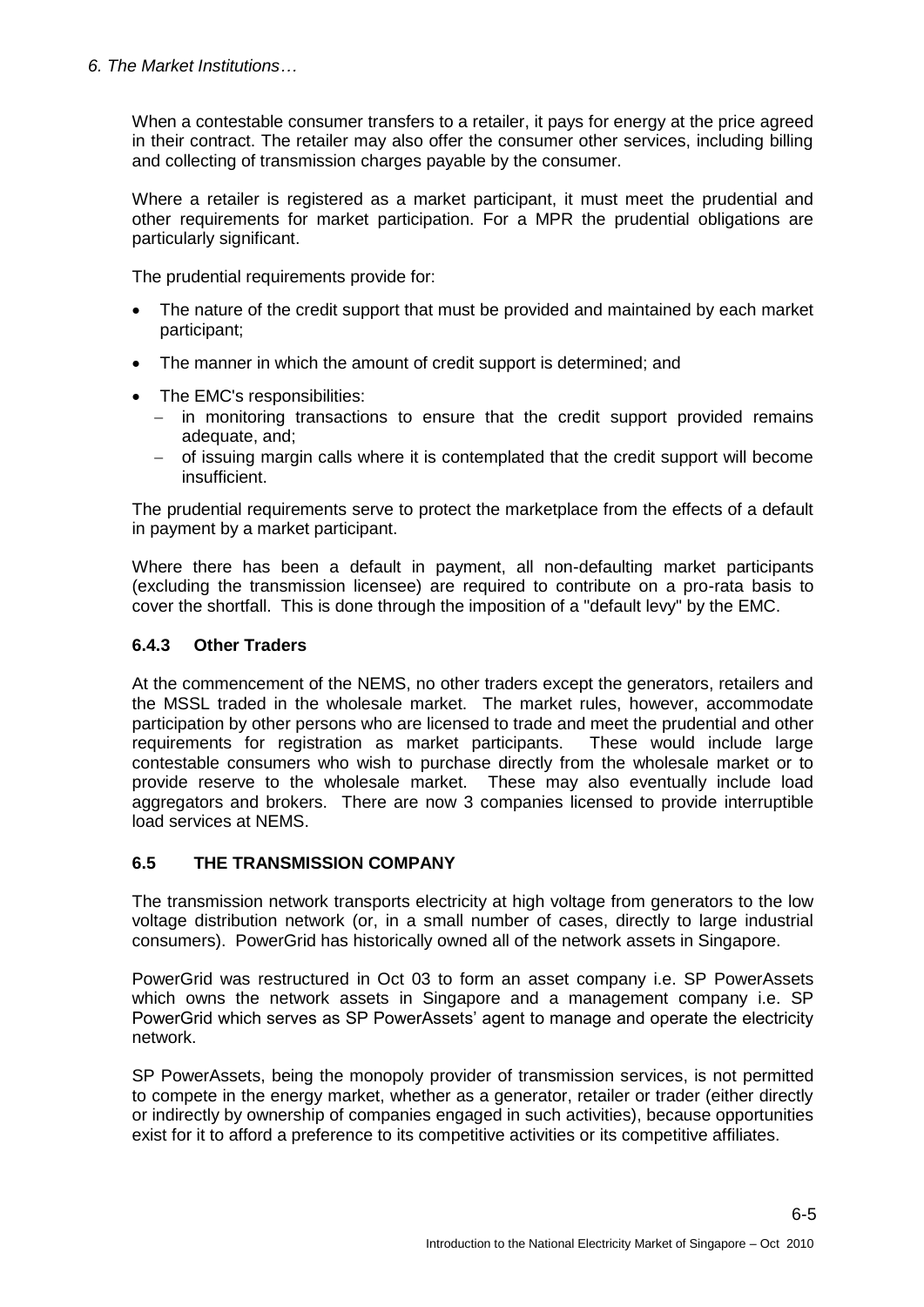As a Transmission Licensee, SP PowerAssets is responsible for the operation and maintenance of the transmission system and, in the foreseeable future, for system planning and expansion. The Transmission Code requires:

- SP PowerAssets to make physical connections and disconnections and, in the case of consumers, to provide and install metering systems.
- SP PowerAssets and persons whose facilities are connected to the transmission system to have technically sound equipment and for equipment to be operated within its ratings.
- SP PowerAssets to plan network maintenance and outages.
- SP PowerAssets to expand, enhance, upgrade, replace and reconfigure parts of the network as appropriate.

The responsibilities of SP PowerAssets and of persons whose facilities are connected to the network are set out principally in the Transmission Code and related connection agreements. The market rules also contain provisions relating more specifically to the obligations of SP PowerAssets and the PSO in respect of the reliability and security of the transmission system.

Any person whose facilities are directly connected to the transmission system is required to enter into a connection agreement with SP PowerGrid, which acts on behalf of SP PowerAssets. The connection agreement also contains provisions relating to the provision of and payment for transmission services to such facilities through a connection charge.

Consumers and retailers who intend to bill their customers for transmission charges are, for their part, required to pay use-of-system charges to SP PowerAssets for the transmission services. Charges for transmission services are regulated by the EMA.

The MSSL calculates, bills for and collects transmission charges on behalf of SP PowerAssets.

# <span id="page-28-0"></span>**6.6 THE MARKET SUPPORT SERVICES LICENSEE**

At present, SP Services Ltd is the sole MSSL, and is required, as such, to provide the following market support services to various parties:

- Reading electricity meters and managing the data relating to meter reading;
- Facilitating access to the wholesale electricity market for contestable consumers and retail electricity licensees;
- Facilitating the transfer of contestable consumers between retailers; and
- Supplying electricity to non-contestable consumers.

SP Services Ltd represented the majority of consumers in Singapore at the commencement of the NEMS. As a monopoly supplier, SP Services Ltd charges regulated fees (approved by EMA) to its customers for market support services provided.

The MSSL has a specific role in the settlement of vesting contracts. The MSSL is the counterparty to the generators for vesting contracts and will calculate and settle vesting contracts with consumers or their retailers. This role is explained in more detail in section [8.](#page-36-0)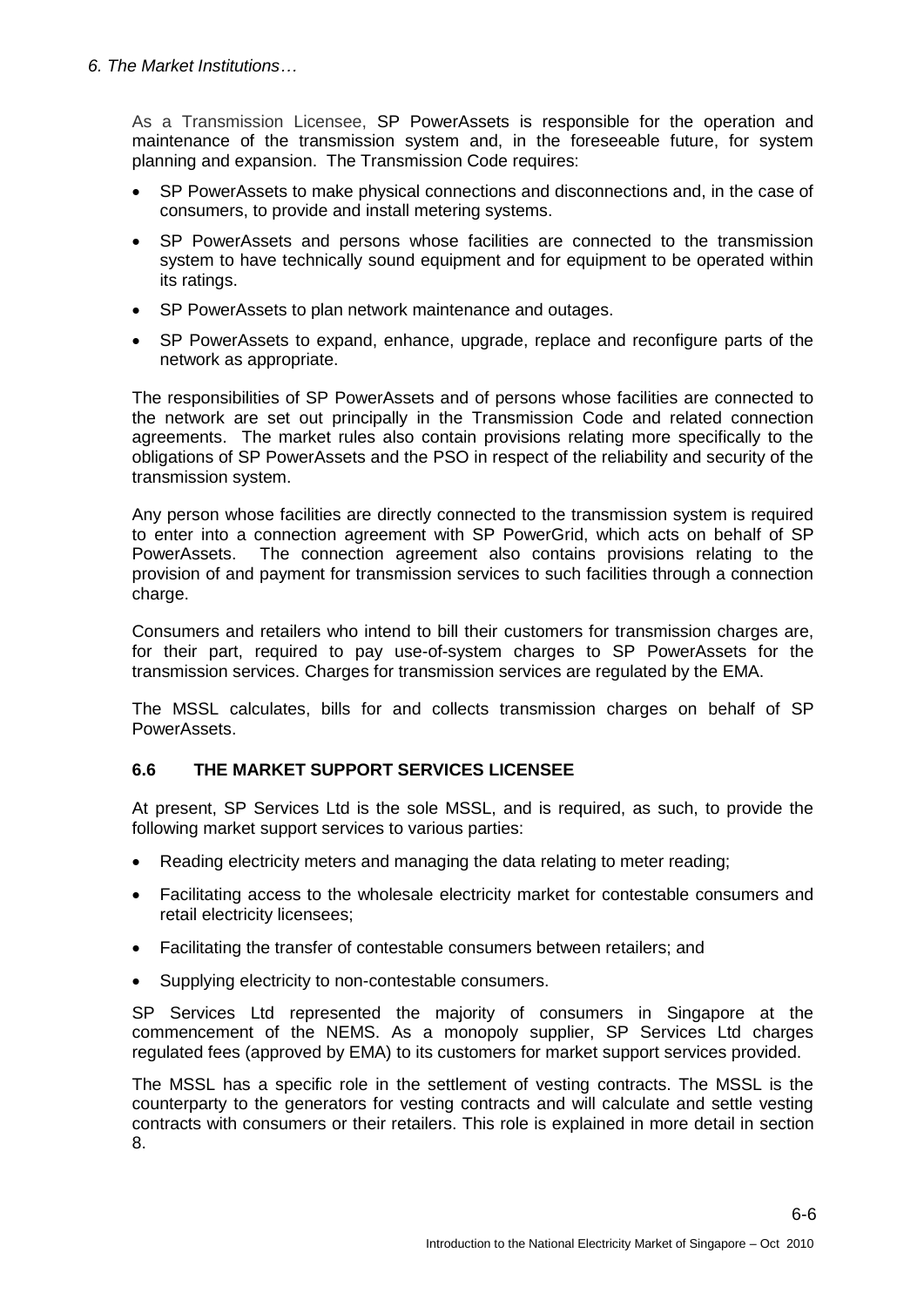## <span id="page-29-0"></span>**6.7 ELECTRICITY FINANCIAL AND SERVICE FLOWS**

In summary, the NEMS is characterized by several "flows" – electricity financial flows, and flows of service as follows:

- *Electricity Flows.* 
	- Electricity flows from generators via the transmission system to load (i.e. consumers)
	- Generators are dispatched by the PSO in accordance with real-time dispatch schedules produced by the MCE
- *Financial Flows*.
	- The wholesale market pays each generator for the energy it injects into the transmission system.
	- The wholesale market pays for ancillary services obtained from dispatchable generators and interruptible load. Where the ancillary service is obtained under contract rather than obtained from the market, payment is made in accordance with the terms of the contract.
	- MPRs (i.e. those who obtain supply from the wholesale market), market-participant consumers (i.e. contestable consumers) and MSSLs pay the wholesale market for their withdrawals of energy from the transmission system.
	- NMPRs pay the MSSL for market support services as well as their withdrawals of energy from the transmission system.
	- A market participant may chose to settle amounts owing under its bilateral contract with another market participant either through the EMC's settlement system, or directly with their contracting party.
	- Contestable consumers pay their retailer (if they have chosen a retailer) or SP Services Ltd (if they have not chosen a retailer) for electricity consumed.
	- Non-contestable consumers pay SP Services Ltd for electricity consumed.
	- Consumers and retailers (on behalf of their customers) pay SP PowerAssets for transmission services provided, which is initially collected by the MSSL on behalf of SP PowerAssets.
	- Market participants pay to the EMC, PSO and the MSSL the fees determined or approved by the EMA.
	- MSSL charges for services it provides, generally on a fee for service basis, as approved by the EMA.
- *Flows of Services*
	- Generators provide energy
	- SP PowerAssets provides connection and access to the transmission system, including wholesale-level meters (except generators, who supply and install their own).
	- EMC provides wholesale market clearing and settlement services, including a facility whereby amounts owing under bilateral contracts can be settled through the EMC's settlement system.
	- EMC provides the services of a dispute resolution counsellor for settlement of disputes arising in the wholesale market.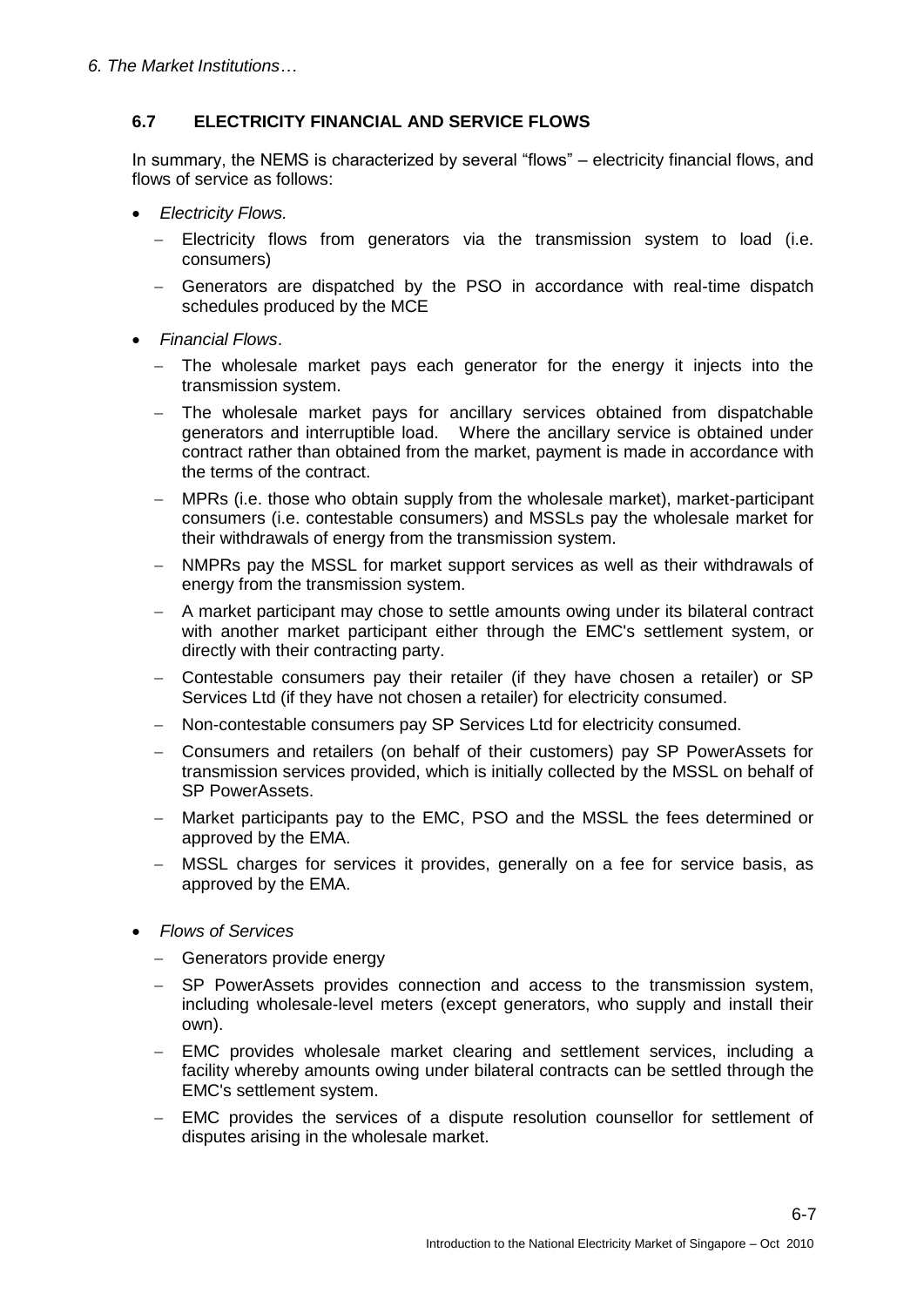- MSSL supplies electricity and provides related metering services to all noncontestable consumers.
- MSSL provides metering services to the EMC and to all market participants who have facilities directly connected to the transmission system.
- MSSL provides related metering services to all contestable consumers. It is also required under its MSS licence, to provide a contestable consumer who does not wish to purchase electricity from a retailer or wholesale market, the service to purchase electricity at prevailing market prices.
- MSSL acts (at least initially) as the agent for SP PowerAssets in respect of the calculation, billing and collection of transmission charges.
- MSSL provides customer transfer services for transfers among MSSL, retailers and wholesale market.
- Market participants provide ancillary services to the wholesale market.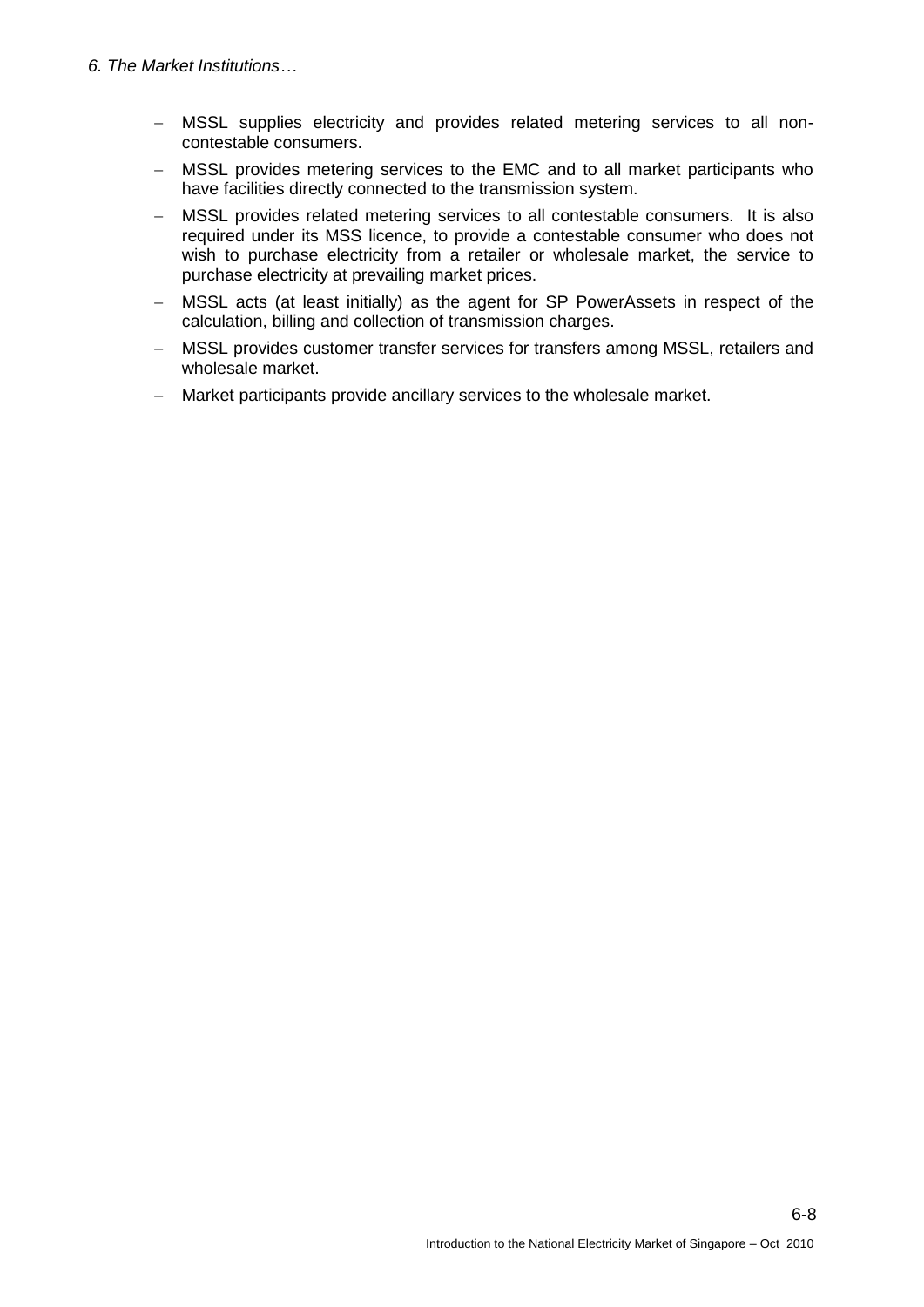## <span id="page-31-0"></span>*7. MARKET ADMINISTRATION AND SUPERVISION*

This section describes in greater detail the more significant administrative provisions of the market rules relating to dispute resolution, market surveillance, rule changes, enforcement and market suspension.

#### <span id="page-31-1"></span>**7.1 DISPUTE RESOLUTION**

A comprehensive and flexible dispute resolution procedure is set out in the market rules.

Use of this dispute resolution procedure is mandatory (with a few exceptions) for:

- Disputes between the EMC or the PSO, on the one hand, and a market participant or MSSL, on the other hand, for disputes arising under the market rules, a market manual or the system operation manual or under any agreement or contract referred to in those documents;
- Disputes arising from the denial by the EMC of registration as a market participant; and
- Disputes relating to compensation payable by the EMC or the PSO under those sections of the market rules that expressly allow for the payment of compensation.

The EMC Board is required to appoint a dispute resolution counsellor to oversee and manage the dispute resolution process under the market rules and to facilitate the resolution of disputes.

The dispute resolution counsellor is also responsible for appointing qualified persons to a mediation panel and an arbitration panel. These panels collectively called a dispute resolution and compensation panel are used in resolving disputes through mediation for mediation panels and arbitration for arbitration panels. There are strict selection and eligibility criteria for both the dispute resolution counsellor and those appointed to a dispute resolution and compensation panel.

#### **7.1.1 Dispute Resolution Procedure**

The dispute resolution procedure is generally as follows:

- The parties must first attempt to amicably resolve the dispute through their respective internal dispute management systems. These internal systems are required to be established by the EMC, the PSO, each market participant and each MSSL. They are designed to facilitate discussion and good faith negotiations during the initial stage of the dispute resolution process.
- If there is no amicable resolution of the matter, one party commences the more formal process by filing a notice of dispute with the dispute resolution counsellor, who decides whether the dispute is eligible to be heard and notifies the parties accordingly.
- For the case where the dispute is eligible to be heard, unless the dispute resolution counsellor determines that mediation is not an appropriate means for resolving the dispute, the dispute resolution counsellor selects a person (the "mediator") from the mediation panel to mediate the dispute.
- If the dispute resolution counsellor determines that mediation is not an appropriate means for resolving the dispute or the dispute is not resolved after a mediation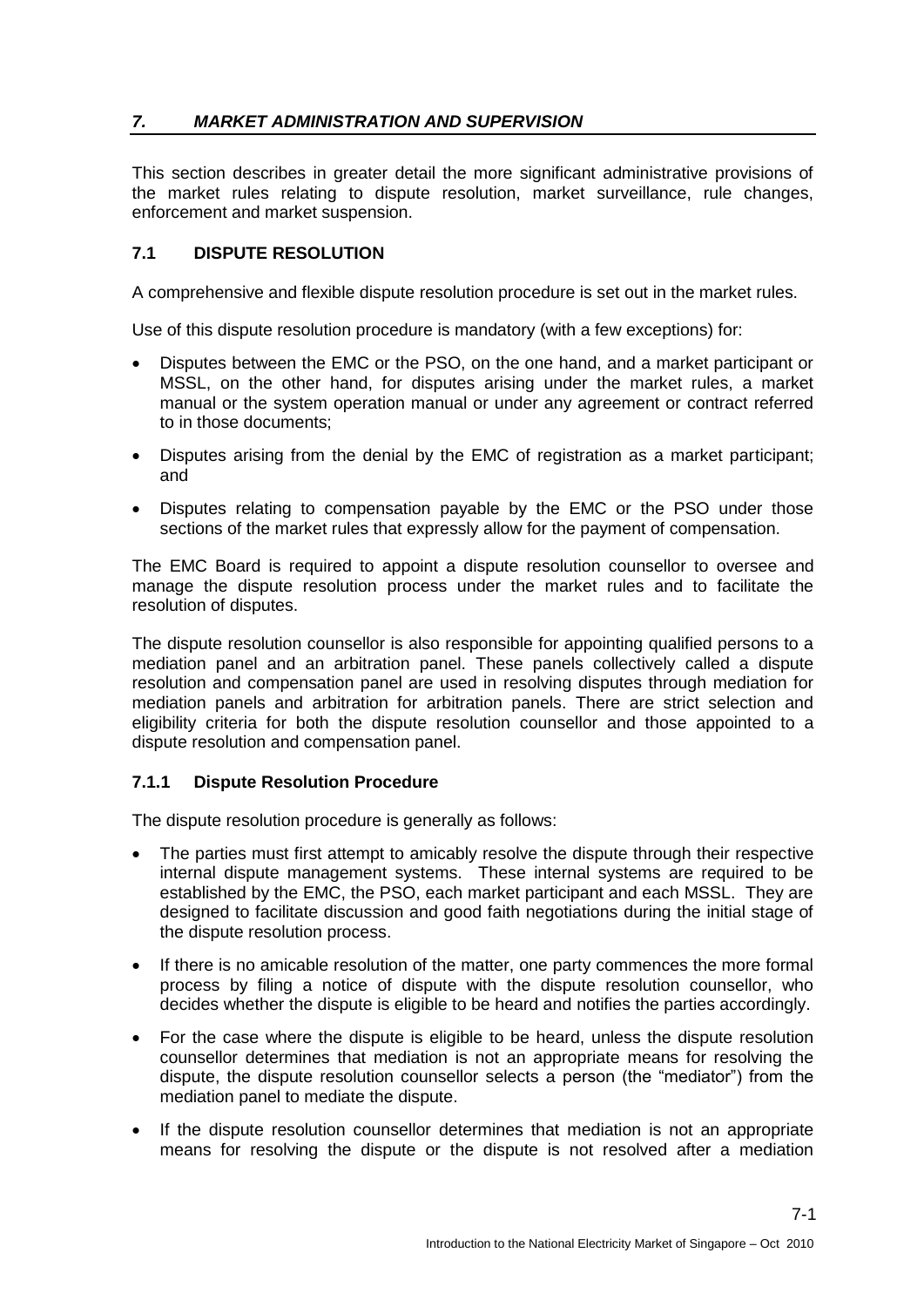session has been attended or is not resolved within a stipulated timeframe, the dispute would move to arbitration.

- One or three persons are appointed from the arbitration panel by the disputing parties to form the arbitration tribunal. If the disputing parties fail to select an arbitration tribunal, the dispute resolution counsellor shall select one. The dispute resolution and compensation panel consults all parties in the dispute and gives them an adequate opportunity to present their case. It may also consult any other person, other than EMC executive, management and staff, it sees fit<sup>32</sup>. It may require the parties to exchange submissions, documents and information.
- The dispute resolution and compensation panel may make whatever determination or award in respect of a dispute that it decides is just and reasonable, including damages in appropriate cases, subject to any limitations of liability that may be set out in the market rules.

A determination or award made by the disputes and compensation resolution panel is final and binding on the parties in the dispute and is not subject to appeal or review other than by appeal to a court in Singapore on a question of law or jurisdiction.

# <span id="page-32-0"></span>**7.2 MARKET SURVEILLANCE AND COMPLIANCE PANEL**

The market rules require that activities in the wholesale market and the conduct of market participants and MSSLs be monitored in order to:

- Identify breaches of the market rules, any market manual or system operation manual;
- Identify market flaws; and
- Assess whether the underlying structure of the market is consistent with the efficient and fair operation of a competitive market.

The monitoring activities are to be carried out by the EMC's internal market assessment unit, acting under the supervision and direction of the external market surveillance and compliance panel.

To carry out its assessment and surveillance function, the market assessment unit is required to develop an information system and evaluation criteria. This involves creating and periodically updating:

- A detailed catalogue of all of the data to be collected and used; and
- A catalogue of the monitoring indices that will be used to evaluate the data.

The market surveillance and compliance panel shall consist of at least three persons, having expertise in:

- The operation of competitive wholesale electricity markets or financial or commodity markets;
- Singapore laws and/or electricity regulations
- Competition law and policy;
- Power system operations; or

1

 $32$  Consultation with staff, management and executive of the EMC requires the consent of the parties.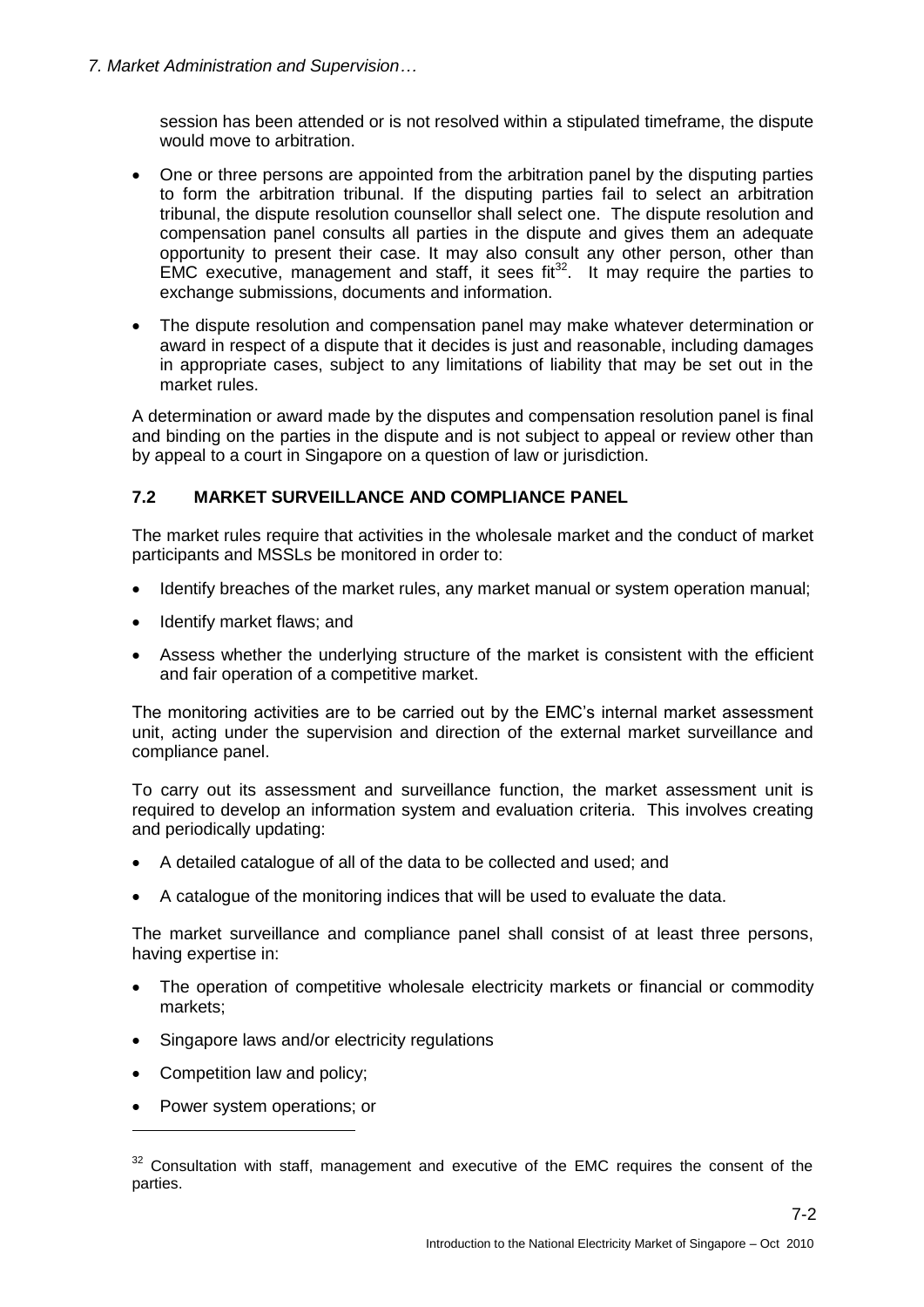Economics.

The market surveillance and compliance panel and the market assessment unit both have monitoring and reporting functions while the market surveillance and compliance panel also has an investigation function.

# **7.2.1 Regular Monitoring and Reporting**

The market assessment unit monitors daily market behaviour in the wholesale market under the direction of the market surveillance and compliance panel.

The market assessment unit is required to make a report, at least quarterly, on its day-today monitoring and evaluation activities to the market surveillance and compliance panel. It is also required in the following cases to report:

- To the market surveillance and compliance panel, where it discovers evidence of phenomena that may require investigation or where it discovers the possible need for a change to the market rules or evidence that a market participant or MSSL or the EMC or the PSO may be breaching the market rules; and
- To EMA, where it receives any complaint or uncovers any information that may indicate the possibility of anti-competitive agreements or the abuse of a dominant position contrary to section 50 or 51 of the Electricity Act.<sup>33</sup>

Similarly, the market surveillance and compliance panel is required to make a report, at least annually, to the EMC, giving an overview of its monitoring activities, a summary of all complaints, referrals and investigations, and any investigations it had conducted in respect of offer variations reported to it by the EMC.**<sup>34</sup>** The annual report must also contain the market surveillance and compliance panel's general assessment as to the state of competition and compliance within, and the efficiency of, the wholesale market.

#### **7.2.2 Ad Hoc Investigations**

1

The market surveillance and compliance panel may investigate any activities in the wholesale market, either at the request of a third party or on its own initiative.

When the market surveillance and compliance panel determines that a market participant, the EMC or the PSO has breached the market rules, it is required to provide a report, which should include the facts and circumstances of the breach and details of any sanctions imposed. The report is provided to the EMC and the EMC shall notify the EMA. Where the PSO is in breach, the report will be provided to the PSO and the EMA. Where the report does not contain confidential information, it will be published by the EMC. Where the report contains confidential information, an edited version will be prepared by EMC for publication.

Where the market surveillance and compliance panel finds that a modification to the market rules may be required, or that a market participant, a MSSL, the EMC or the PSO may be breaching the market rules, the panel shall initiate an investigation and may report any findings to the EMC, the PSO or the EMA.

 $33$  The market surveillance and compliance panel may do the reporting instead of the market assessment unit.

 $34$  Under the market rules, any offer variations for a dispatch period that are submitted within 65 minutes immediately prior to that dispatch period shall be reported by the EMC to the market surveillance and compliance panel.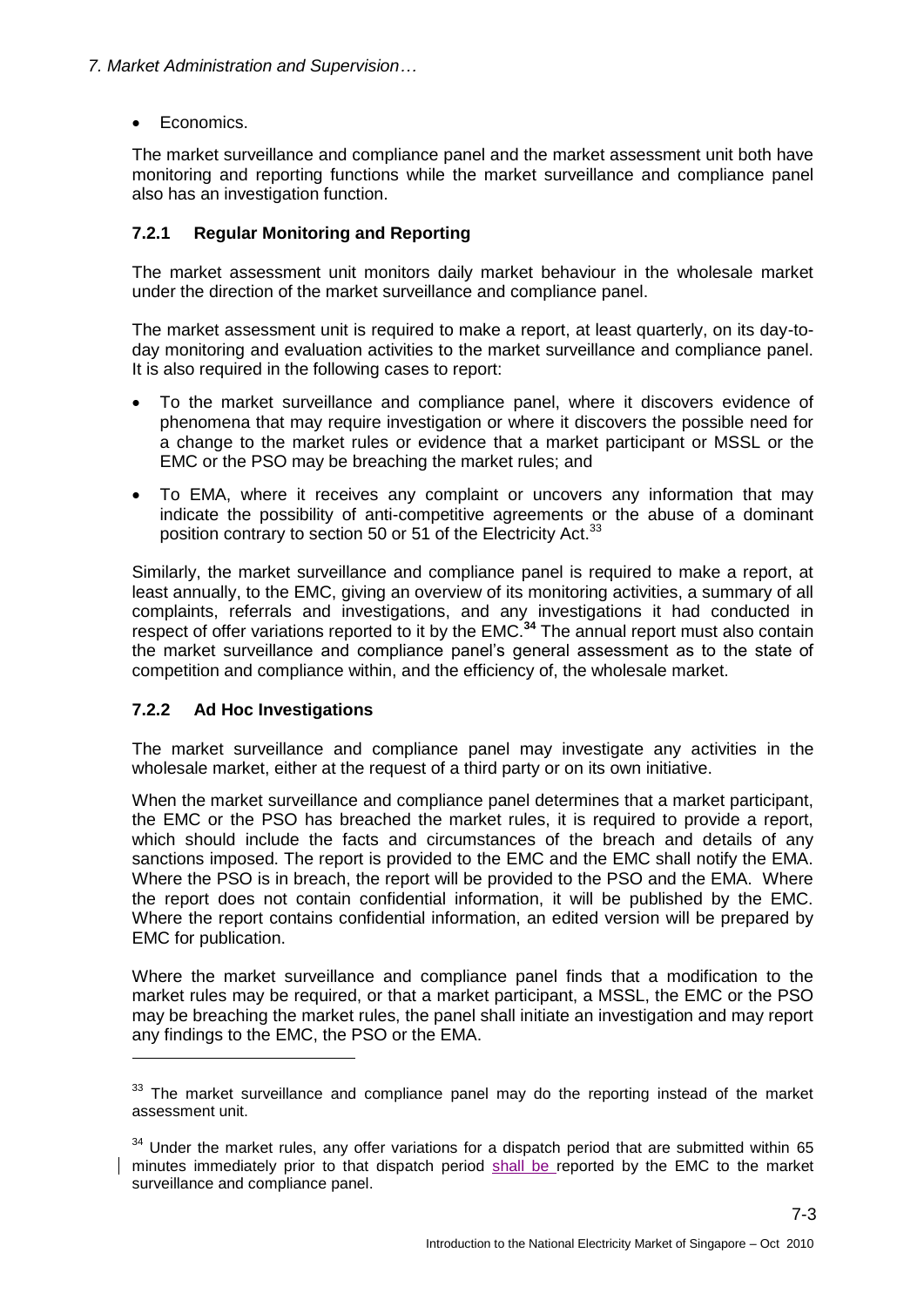# <span id="page-34-0"></span>**7.3 RULE CHANGES**

In the NEMS, rule changes can be initiated by any interested party. Much of the rules change process is led by the rules change panel appointed by the EMC Board. composition of the rules change panel, the transparency of the process and the need for final EMA approval are designed to provide assurance that the rule change process will not prejudice the operation of the market or unduly affect the interests of any particular participant or class of participants.

# **7.3.1 Rules Change Panel**

The composition of the rules change panel is expected to comprise  $35$ .

- The Chief Executive of the EMC;
- One employee of the EMC other than the Chief Executive;
- One representative of the PSO;
- Three representatives of the generation licensee class of market participant;
- One representative of the transmission licensee class of market participant;
- Two representatives of the retail electricity licensee class of market participant;
- One representative of the wholesale electricity market trader class of market participant
- One representative of the MSSLs;
- Two representatives of consumers of electricity in Singapore ; and
- One representative of the financial community in Singapore.

# **7.3.2 Rules Change Procedure**

A request for review of the market rules can come from any interested person, including the EMC Board and the rules change panel itself. They may propose modifications to the market rules or identify a rule where they consider a modification or review may be desirable.

The general rules change procedure is as follows:<sup>36</sup>

- Prior to the rules change panel considering a modification submission, the EMC publishes an invitation to make written submissions to the rules change panel. The panel may hold public meetings.
- At the conclusion of its deliberations, the rules change panel submits a written report to the EMC Board indicating:
	- the recommendations (with reasons) of the rules change panel;
	- $-$  a copy of the proposed text of the modification, if any;
	- a summary of any objections to the modification;

1

 $35$  Chapter 3 section 2.3 of the Market Rules

<sup>36</sup> The market rules also provide for expedited processes to address urgent rule changes.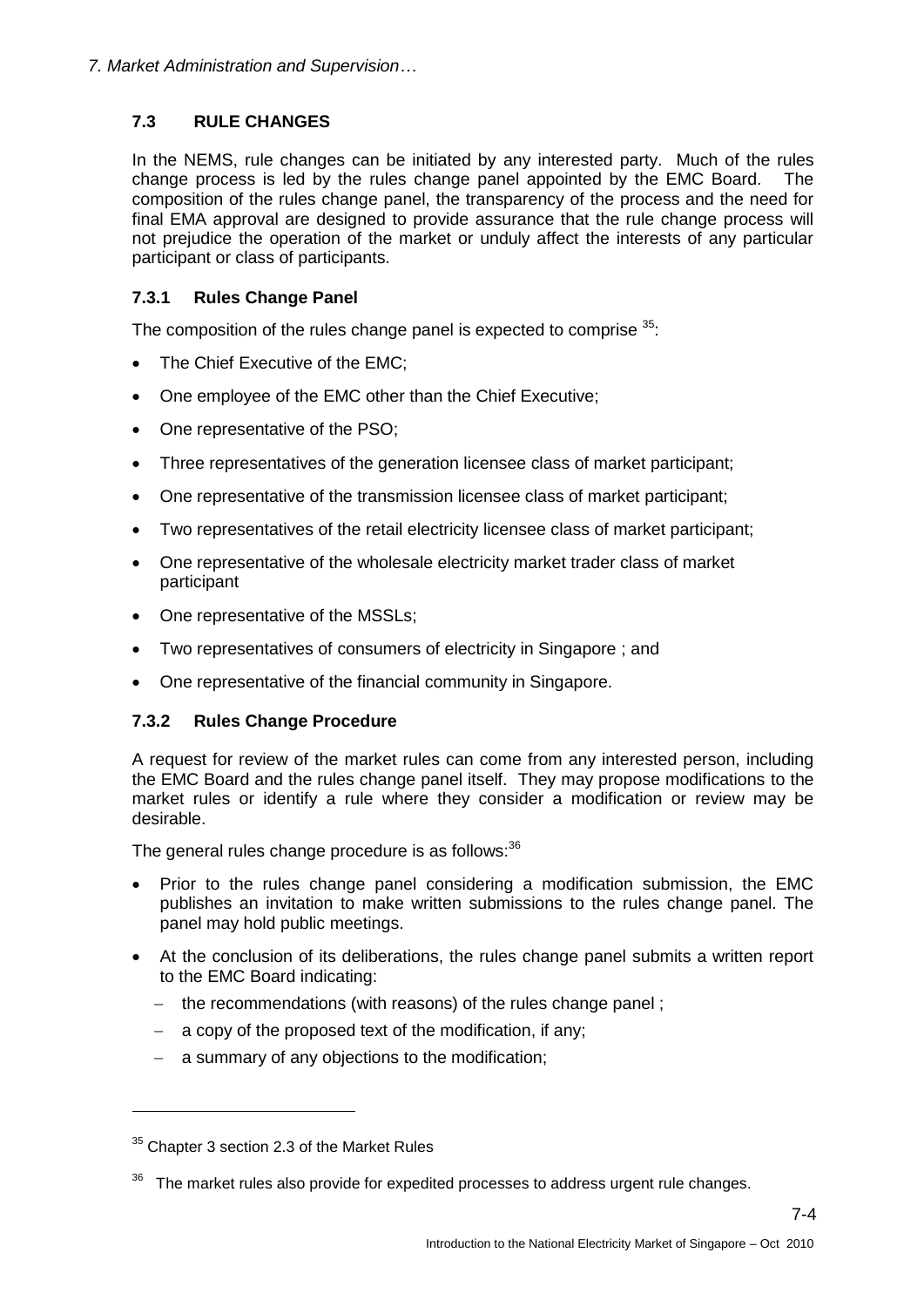- whether the recommendations have the support of the dispute resolution counsellor or the market surveillance and compliance panel, if the modification affects a provision of the market rules that relates to their respective functions; and
- a record of the vote of each member of the panel on the recommendations and a summary of any objections raised by a member of the panel to the recommendations.
- The EMC publishes the proposed text of the modification, if any.
- The EMC Board then considers the recommendations of the rules change panel. The EMC Board may decide in favour of or against the proposed modification, or may refer the matter back to the rules change panel for reconsideration.
- Where the EMC Board decides against the proposed modification, it publishes the decision, together with an indication of the reasons for the decision. The EMC Board may only reject a proposed modification that has been recommended by the rules change panel on the grounds listed in the market rules.
- Where the EMC Board decides in favour of the adoption of a modification, it must:
	- $-$  publish the decision, together with a copy of the modification, and provide a copy to the PSO; and
	- file a copy of the decision, together with a copy of the modification, a copy of the associated report of the rules change panel and a summary of any objections to the modification brought to the attention of the EMC Board, with the EMA.

The EMC Board may adopt a modification to the market rules that has been rejected by the rules change panel only in the limited circumstances referred to in the market rules.

Finally, the rule change must be approved by the EMA, which may only reject it on specified grounds listed in the market rules.

# <span id="page-35-0"></span>**7.4 MONITORING AND ENFORCEMENT OF THE MARKET RULES**

The market assessment unit is responsible for monitoring the markets to ensure that market participants and MSSLs comply with their obligations under the market rules and market manuals. The PSO is responsible for monitoring to ensure compliance with those parts of the market rules that related to its functions and duties and with the system operation manual.

Where a market participant or a MSSL or the EMC or the PSO breaches the rules, the market surveillance and compliance panel may sanction such non-compliance with:

- Fines (only against market participants, a MSSL or the EMC);
- Suspension from the market;
- Expulsion from the market;
- The revocation of the registration of a facility; or
- Notifying the EMA, who may take further actions

The market rules contain procedures that must be followed by the market surveillance and compliance panel in investigating and sanctioning non-compliance.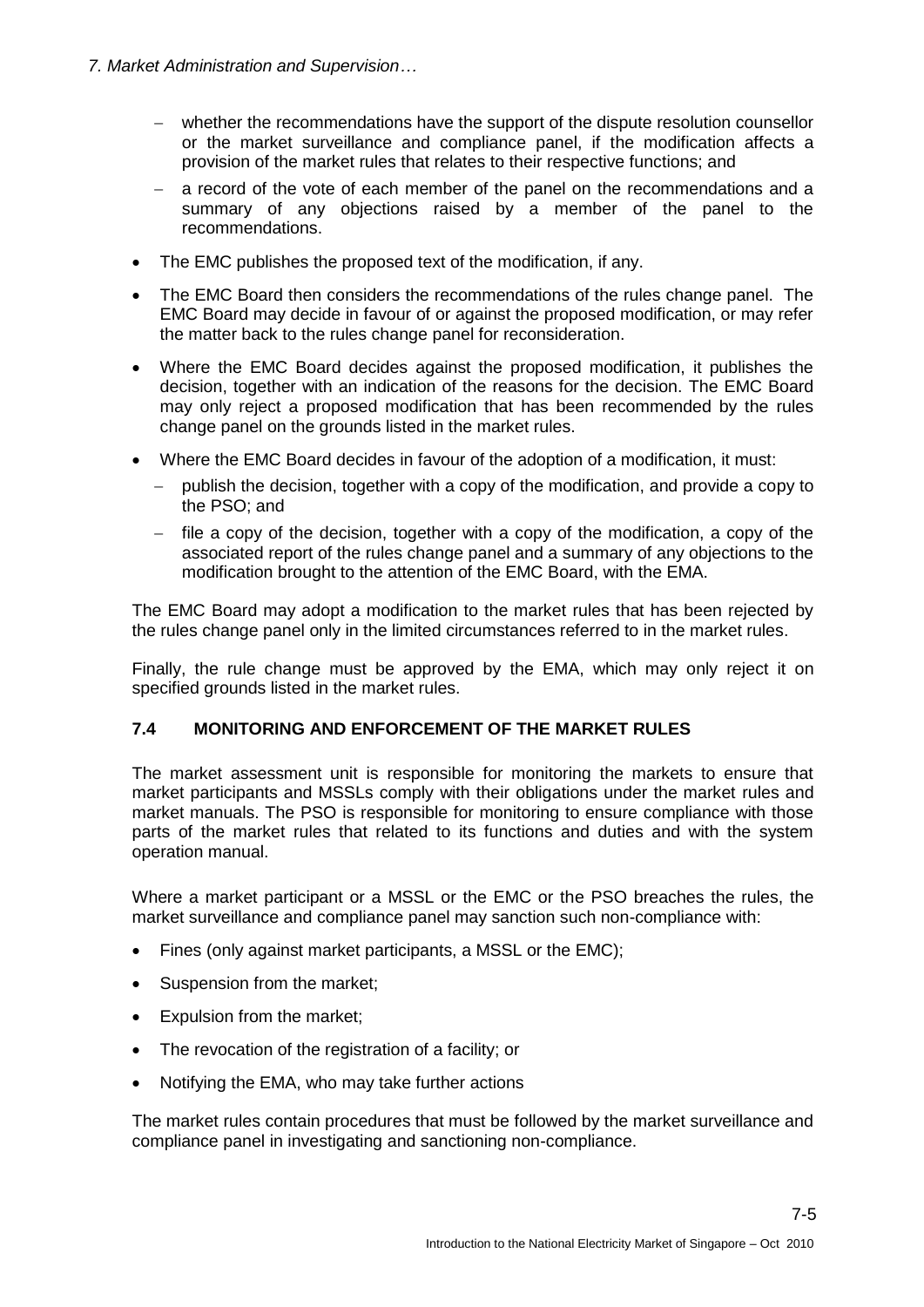## <span id="page-36-0"></span>*8. VESTING CONTRACTS*

Vesting contracts have an important role in limiting market power and are also a way of limiting price risk for both generators and consumers. This section examines the role of vesting contracts in the NEMS.

## <span id="page-36-1"></span>**8.1 VESTING CONTRACTS**

1

When making the transition from a government-owned and centrally-controlled electricity system to a privately-owned and competitive system, several economic and public policy issues can arise. A major concern for the EMA in the transition to the NEMS is the market power of generators that exists in the wholesale market.

This concern is addressed using vesting contracts without interfering with the structure of the wholesale market. Vesting contracts are bilateral financial contracts imposed (vested) on certain market participants prior to the commencement of the market. In Singapore, the vesting contracts take the following form:

- They are between existing large generating companies (including generating companies who had already decided to plant when the decision was made to implement vesting contracts) and the MSSL as the agent for consumers as a whole. The MSSL will then distribute debits and credits associated with the contracts to the retailers, the non-contestable consumers and the contestable consumers who purchase electricity from the pool.
- They have a contract price (or strike price) set at about the economic cost (long-run marginal cost or LRMC) of a new entry generator  $37$ . The same strike price applies to all generators.
- The contract quantity will be set to curb the exercise of market power of the big generators to an acceptable level and to encourage the spot market price not to average above LRMC. During peak load times, the contract quantity will be a larger proportion of total load, while in off-peak times; it will be a smaller proportion. The average contract quantity will reduce over time as new capacity is built to mitigate the market power of incumbents.
- The contract quantities for each generator are based on the generation capacity of each of the eligible companies.
- The level of contract cover for the market exceeds the cover required for all noncontestable consumers. Thus having covered all the non-contestable consumption with vesting contracts, there are still some vesting contracts still to be assigned. This unassigned contract quantity will be allocated to contestable consumers.

 $37$  This is the electricity price that a new investor in base-load capacity would require in order to cover its fixed and variable costs at a reasonable return to shareholders over the life of the plant.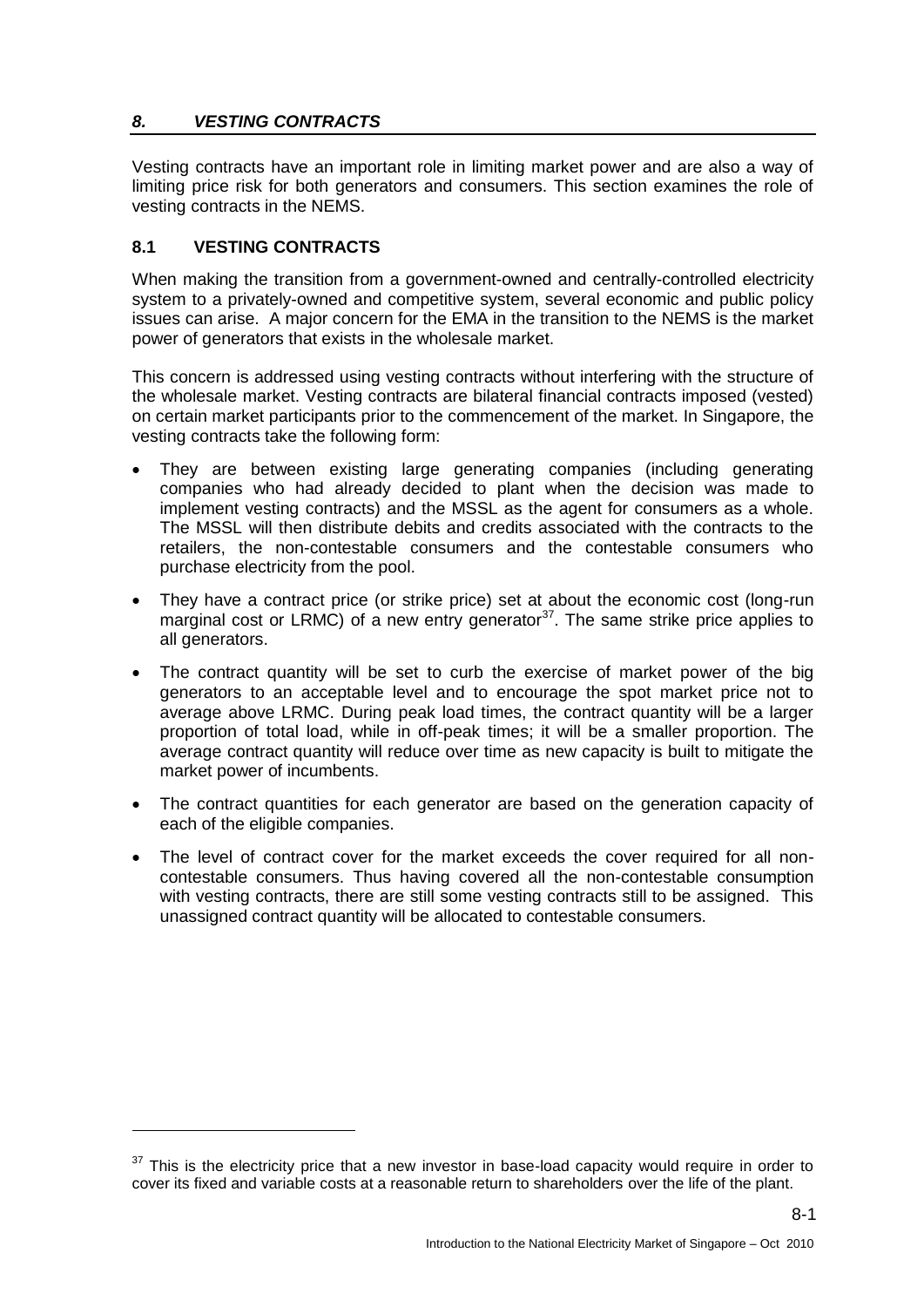## <span id="page-37-0"></span>*9. WHOLESALE MARKET OPERATION*

<span id="page-37-1"></span>This section elaborates on the operations of the wholesale market.

#### **9.1 THE POWER SYSTEM OPERATOR**

The Power System Operation Division<sup>38</sup> of EMA is responsible for the integrated operation of Singapore's generation and transmission system. The PSO's responsibility covers dayto-day operations, system security assessment and system emergency planning.

By evaluating the forecasted indicative scenarios, the PSO ensures that the dispatch schedules produced by the EMC do not compromise the security of the Singapore power system.

# <span id="page-37-2"></span>**9.2 MARKET CLEARING – PRICING AND DISPATCH**

#### **9.2.1 Dispatch Scheduling**

Dispatch scheduling is the process of matching the generation capacity needed to meet forecast demand. It is at the heart of running an electricity system. The PSO and the plant dispatch co-ordinators need to know in advance when each plant will be operating and how much output is expected from each. The dispatch schedule comes from the MCE.

The PSO instructs the generators to conform to the dispatch schedule. Any deviations from the estimated load and corresponding schedule are handled by the PSO using ancillary services.

# **9.2.2 The Market Clearing Engine**

1

Every half-hour a computer model (called the  $MCE^{39}$ ) is run to determine the dispatch schedule and the associated energy market prices for the up-coming dispatch period. In addition to the dispatch schedule and energy prices, MCE determines which plant is on reserve and regulation duty along with the market prices for reserve and regulation.

The objective of the MCE is to find a set of dispatch instructions that minimises the cost of supplying<sup>40</sup> the load at all nodes, as well as meeting the reserve and regulation requirements. There is no overall cheaper dispatch available, in terms of the offers that have been made to the market, by providing energy, regulation or reserve from different suppliers or in different quantities from the same suppliers. This is the minimum cost market dispatch.

The supply of energy, reserve and regulation is specified by means of offers that contain price/quantity tranches indicating the quantity of energy, reserve or regulation that each dispatchable generator is willing to supply at the corresponding energy, reserve or regulation prices. The offer process is discussed in detail in section [9.4.](#page-45-0)

 $38$  Further information can be found at www.ema.gov.sg/Electricity/psod.php

 $39$  The MCE is a linear programming model. As such it solves linear simultaneous equations to find the solution that best meets some criterion or "objective". All of the conditions stated in this section are specified as linear functions.

 $40$  The cost of supply is measured by the generator offers, not their costs of production.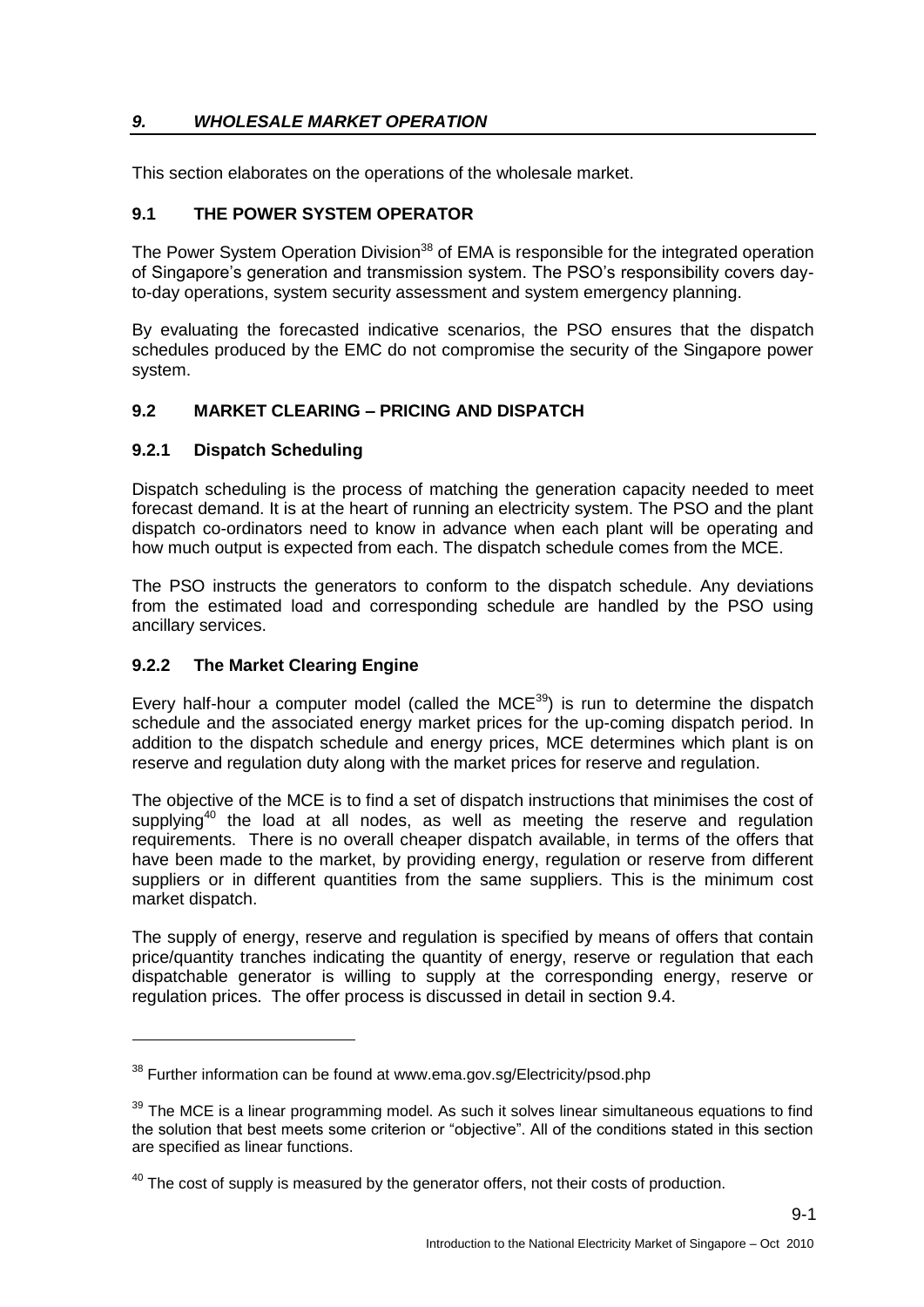The MCE takes into account constraints on the electricity system such as:

- The offers made by dispatchable generators;
- Estimated demand at each node on the network;
- Reserve and regulation requirements (including the offer made by interruptible load for reserve);
- The state of the power system at the commencement of the dispatch period (plant energy setting, transmission system availability, etc);
- The available capacity of plant;
- The rate at which plant can change their output (ramping rate);
- The relationship between energy production, reserve capacity and regulation capacity for each plant;
- Physical limitations on the flows that can occur on the transmission system<sup>41</sup>;
- Losses (that vary with the configuration of, and power flows on, the power system); and
- Constraints in relation to system security.

The model is run with estimates of the demand for the coming dispatch period.

In addition to finding a dispatch schedule and regulation and reserve allocations, the MCE produces market prices that correspond with that solution.

With the dispatch based on estimates of the demand for the coming dispatch period, the market prices are similarly the prices set according to those estimates. This form of price setting, called *ex ante* pricing (pricing before the event), gives the market participants certainty about market prices even if dispatch quantities differ from those scheduled<sup>42</sup>.

The MCE does not produce a single market energy price because of the effects of losses and congestion on the transmission system. Different energy prices apply to different nodes on the transmission system. However, as discussed in section 10.2.6, in the case of the price seen by load, these prices are averaged.

#### **9.2.3 Market Clearing Process – An Example**

1

[Figure 3](#page-39-0) shows a simplified example of how offers by dispatchable generators and total consumer demand interact to produce the market-clearing price in a specific half hour (complicating factors such as plant ramping, transmission and system security constraints and reserve have been omitted).

In this example, there are three generators (A, B, and C) whose offers consist of four price/ quantity tranches each. The tranches are arranged in ascending price order. The market-clearing price is found at the point where total demand from consumers is met by

<sup>&</sup>lt;sup>41</sup> To fit into the linear programming formulation of the model these are approximated as DC loadflow equations, although a simple adjustment is made for reactive power flows.

 $42$  For all but plant providing regulation, energy actually injected should not differ greatly from scheduled energy, under normal circumstances.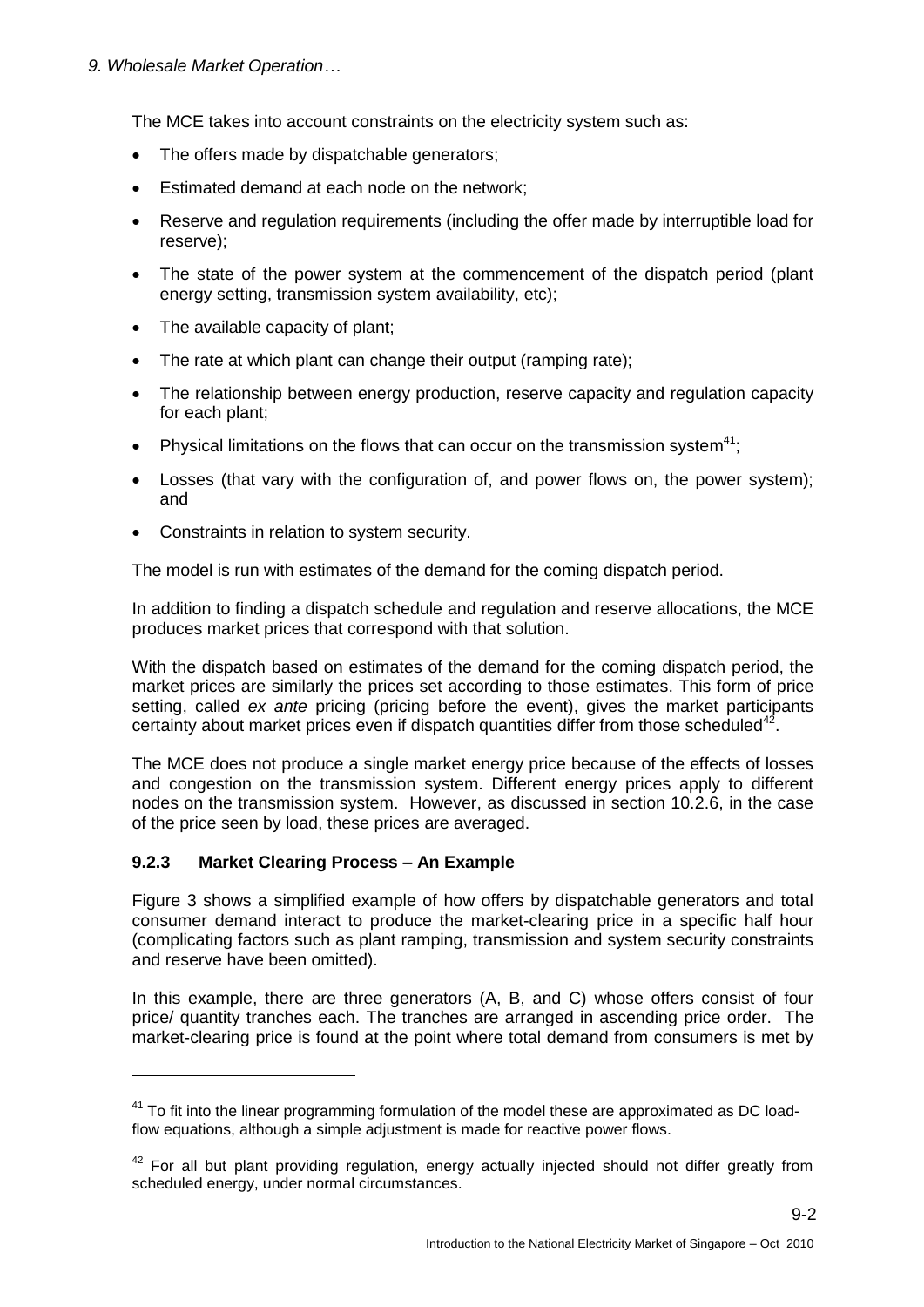the offer tranches. In this example, the third tranche from Company C sets the marketclearing price with its offer price of \$50/MWh. The total demand is a forecast of the load for that period.

<span id="page-39-0"></span>

*Figure 3. Example Market Clearing Process*

Offers below the market-clearing price are accepted and those generation units are dispatched to the full. Offers above the market-clearing price are not accepted, and so the generation capacity represented by those offers is not dispatched at all. At the margin, the offer that sets the price is usually only partially dispatched. This plant is called the marginal unit. There is always a marginal unit whose offer sets the market-clearing price.

In economic terms, the diagram shows a supply and demand curve. The supply curve is the stepped offer curve from generators and the demand curve is the forecast load. The market clearing price and dispatch schedule quantities are set by the intersection of the two curves.

Plant with tranches below the market clearing price make a profit equal to the difference between their offer and the market clearing price. This is the standard producer surplus of economics – the gain made by more efficient producers. Those producers who are not efficient enough to meet the market at the market-clearing price are not dispatched.

#### **9.2.4 Unit Commitment**

The NEMS is a self-commitment market. This means that unit commitment is the responsibility of each generation company and no start-up and shutdown payments are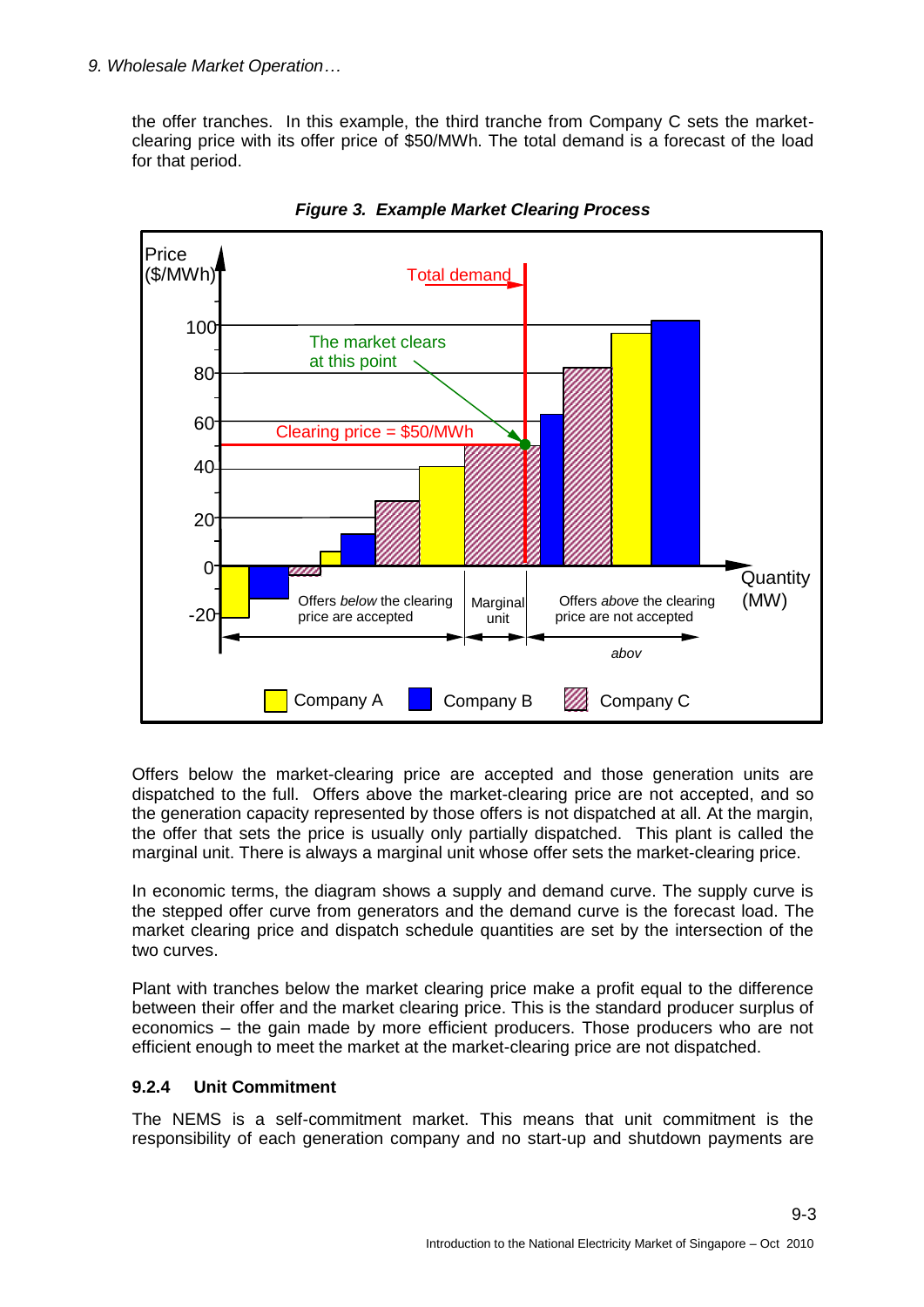made (generators are expected to factor these into their offering strategy)<sup>43</sup>. This fact is important because some generation units require a significant period of time to warm up before they can produce electricity and hence need to be committed some time in advance. The PSO needs to know and account for the ability of plant to ramp up or down. In the NEMS, this information is part of the standing capability data required from each facility.

# **9.2.5 Nodal Pricing**

In common with many modern electricity markets, the NEMS uses a form of energy pricing referred to as nodal pricing, meaning that prices at each node in the network will be influenced by the physical properties and constraints of the transmission system. This results in the price of energy differing at different physical locations on the network. The MCE automatically produces a different price at each node on the network. Dispatchable generators are paid the nodal price at their point of injection.

The MCE clears the market at all of the nodes simultaneously and manages the power flows between nodes to ensure a dispatch schedule that is both physically feasible and economically efficient. The power flow on the transmission system is very complex and can create considerable difficulties for the management of dispatch. Nodal pricing will correct for this by pricing the energy at each node so that generally only those tranches of energy offered at, or below, the market price at their own node will be dispatched.

Nodal pricing differences can arise due to transmission losses, physical limitations on the transmission system, or interactions within the transmission system (loop-flow effects). These effects exist in any event and must be overcome when determining the dispatch schedule. Nodal prices place a value on the transmission effects. Market participants do not need to understand the detailed mechanisms by which such effects occur, but they can build up an understanding of the transmission system by merely observing the nodal prices over time.

In the short term, by responding to nodal prices, the market creates a dispatch schedule that optimises the use of the transmission system.

In the long term, nodal prices encourage the right investment decisions. Generators will build new capacity at high-price nodes, which should relieve some transmission congestion without resorting to new investment in transmission lines. When new transmission capacity is the proposed solution to congestion problems, nodal prices can help evaluate the alternatives in commercial terms. Nodal pricing is crucial to ensuring that accurate economic evaluations of engineering decisions can be made.

Although it is sometimes criticised as complex and unnecessary, nodal pricing adds little complexity for market participants. It simply means that the true costs to the market of delivering electricity to each point on the transmission system are revealed.

# **9.2.6 Uniform Singapore Energy Price**

-

In Singapore, while generators are paid their nodal price, buyers from the wholesale market pay a uniform overall average price so that no consumers are locationally disadvantaged. Because the Singapore transmission system is well developed and has

 $43$  An alternative arrangement is a "central commitment" market, wherein the system operator schedules start-ups and shutdowns. The Singapore Electricity Pool was a central commitment market.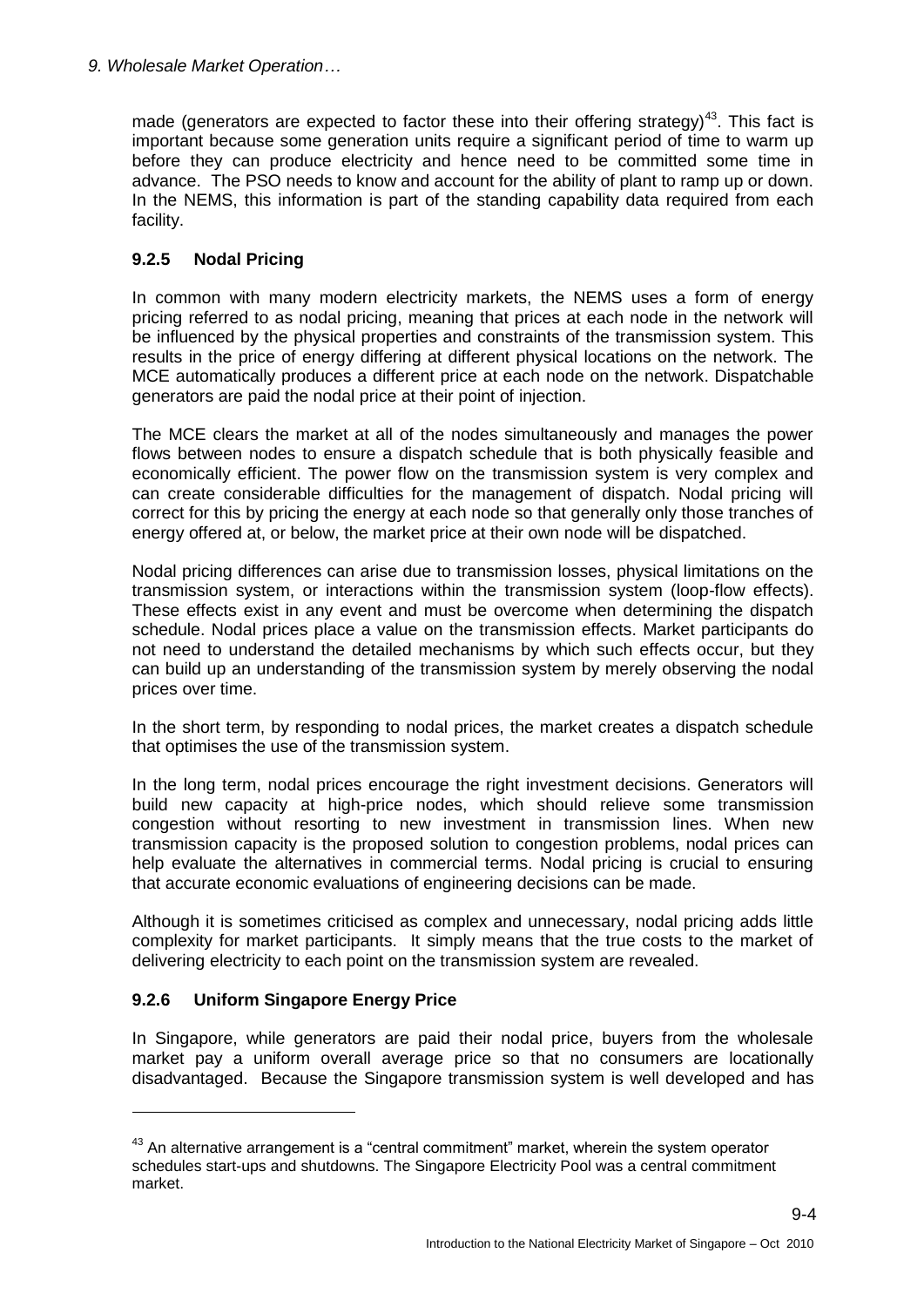few instances of constraints that will impact the nodal prices that would otherwise be faced by load, uniform pricing is an acceptable compromise between accurate economic signalling and social policy objectives.

To create a uniform price for buyers a USEP is calculated from the weighted average of the nodal prices over all of the nodes that withdraw energy. The nodal energy price at each node is weighted by the estimated energy demand from that node. In this way, the total price paid by all consumers under USEP is the same "total price would be if each consumer paid the price at its node."

The USEP is augmented by the uplift charge made by the EMC.

## **9.2.7 Accounting for Electrical Losses**

As electricity flows through the transmission system, a small percentage of energy is lost in the form of heat, due to electrical resistance. The typical level of electrical losses on the Singapore network is about 3 %. This means that if a customer requires a unit of electricity, generators will need to produce more energy than that to allow for the losses incurred in transporting the electricity from the generator to the customer. Electrical losses vary by location and over time, depending primarily on network characteristics and usage.

While nodal price differences account for some of the losses, the total paid to generators will usually be less than that collected from loads because of congestion and losses not fully accounted for in nodal prices<sup>44</sup>. Consequently, in the settlement process, the EMC is paying out less to generators than it collects from loads. Import and export flows through the intertie with Malaysia also impact on the difference between what is paid to the generators and what is paid by load. The impact can be positive or negative depending on prices as well as whether there is net import or export. The EMC has to settle this difference. This is discussed under settlement surplus in section [10.2.](#page-51-0)

#### **9.2.8 The Cost of Energy Shortage**

1

Energy prices in the Singapore wholesale spot market are effectively uncapped most of the time. However, for computation purposes, the maximum price will be limited by the software to a specified large number, which reflects the cost of shortage if the system was somehow not able to satisfy the load. This price is called the "Value of Lost Load" (VoLL) or the "value of energy not served". The maximum price paid to generators is 0.9 x VoLL. Maximum price paid by consumers is more than that due to transmission losses but is effectively capped at VoLL.

When the system faces shortages through insufficient supply being offered into the market, the price paid to generators for those periods will go to 0.9 x VoLL<sup>45</sup>. If this is observed in a pre-dispatch scenario, the 0.9 x VoLL price provides incentives for generators to make offers and hence enable demand to be met.

Allowing the price to go to a very high level for a few extreme dispatch periods is an important element in ensuring that there will continue to be adequate capacity during such periods in the future. Since peaking generation plants may only run infrequently, it is

<sup>&</sup>lt;sup>44</sup> The settlement surplus created by losses is because the loss function is approximately quadratic, not linear, so that the average loss (the difference in energy generated and consumed) is about half the marginal loss (the nodal price difference).

 $45$  There are several "shortage" prices, including those for reserve and regulation.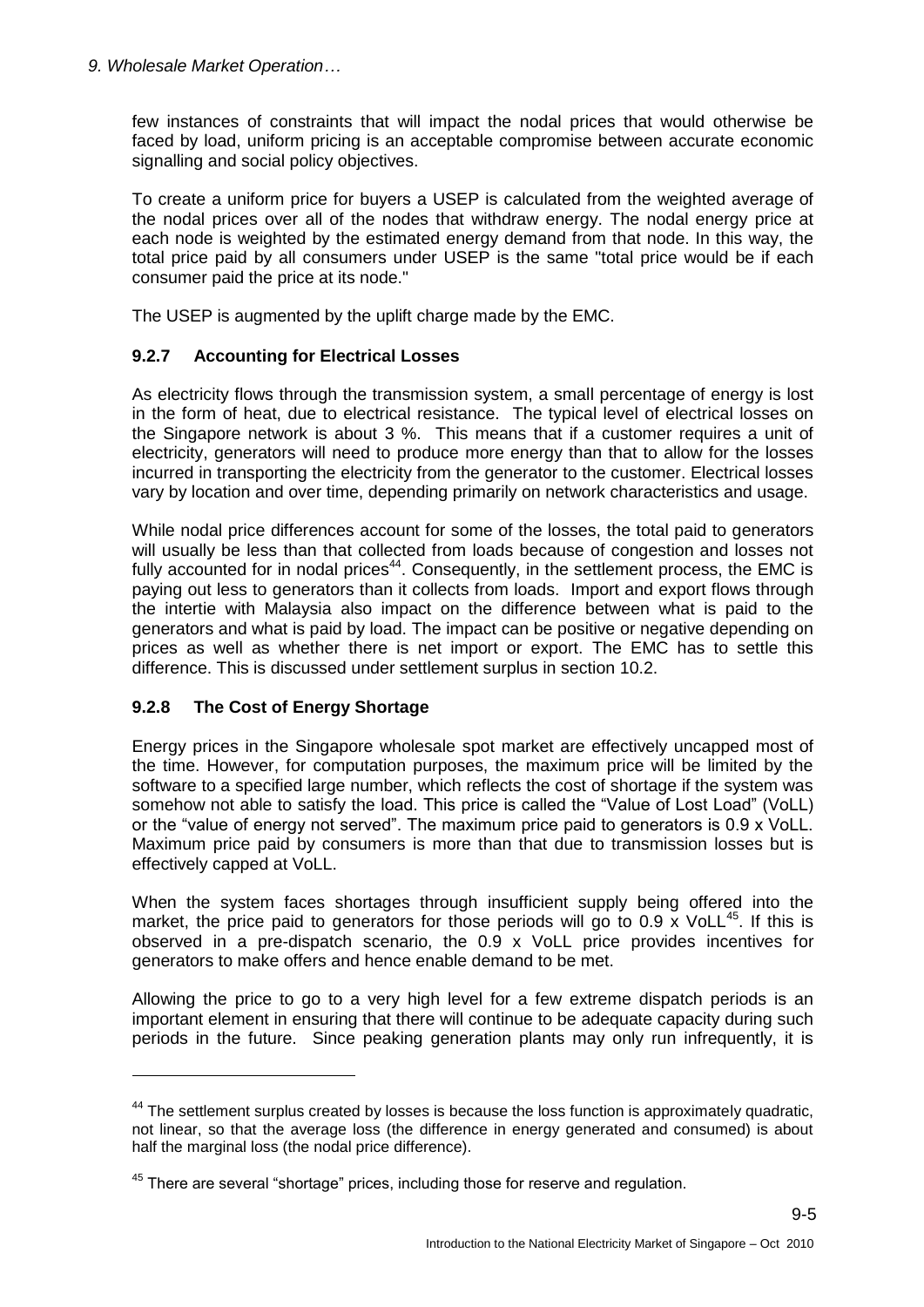important that when they do run, they receive sufficient revenue to ensure their viability. If consumers wish to be protected from these extreme price events, they can "hedge" against them by entering into financial contracts with generators.

The market is designed to handle as many situations as possible within the market framework and to limit the need to suspend the operation of the market to extremely serious circumstances that are not related to pricing.

## **9.2.9 Reasons for Negative Energy Prices**

Nodal energy prices in the Singapore market are allowed to become negative. Negative prices can occur in two ways, either directly through negative offers by generators offering energy into the market, or as a result of transmission loop-flow effects. They fulfil a useful economic and dispatch function by signalling to generators that they should back off their units, or perhaps even shut them down when there is an excess of energy in the system.

A generator making a negative offer is signalling that it wants to keep its plant running over a minimum load period (typically during the middle of the night, or if the plant is a cogeneration plant) and that the cost of shutting down is greater than the cost of continuing to run. Generators may wish to continue to be dispatched through this period so that they will have capacity available as soon as load increases. Naturally, a negative offer, or a series of negative offers, will (normally) only result in a negative market-clearing price if all offers by all generators needed to fulfil the load is negative<sup>46</sup>. In this case the negative price is an important tool in managing the conflicting desires of generators in a fair and economically efficient manner.

Negative prices can also be caused by transmission constraints on the system. This is an extreme event caused by loop-flow effects<sup>47</sup>. When it occurs, it indicates that a plant needs to be backed-off to relieve a transmission problem. The negative price provides the signal to the generator to do so. Currently, transmission constraints are unlikely to cause negative prices in the Singapore power system.

# <span id="page-42-0"></span>**9.3 MARKET OPERATIONS TIMETABLE**

As well as a real-time market, advance indicative market outlook and pre-dispatch scenarios are prepared to help with outage planning and real-time offering strategy and to indicate to consumers and retailers the expected prices they may face so that they can take remedial action. The indicative market scenarios are not binding and create no financial commitments.

The two indicative advance scenarios are:

-

 *Market Outlook Scenarios -* six-day rolling horizon re-issued daily. Indicative predispatch schedules and prices are issued for the next week.

<sup>&</sup>lt;sup>46</sup> In markets where the market-clearing price has been negative, generators have quickly discovered that their plant can be operated more flexibly than they first believed.

 $47$  Loop flows cause a phenomenon that is sometimes called the "spring washer" effect. The prices on either side of a transmission constraint are being pushed in opposite directions. If the change around the loop is sufficiently severe the nodal price on one side can go very high and/or the nodal price on the other side goes so low as to be negative.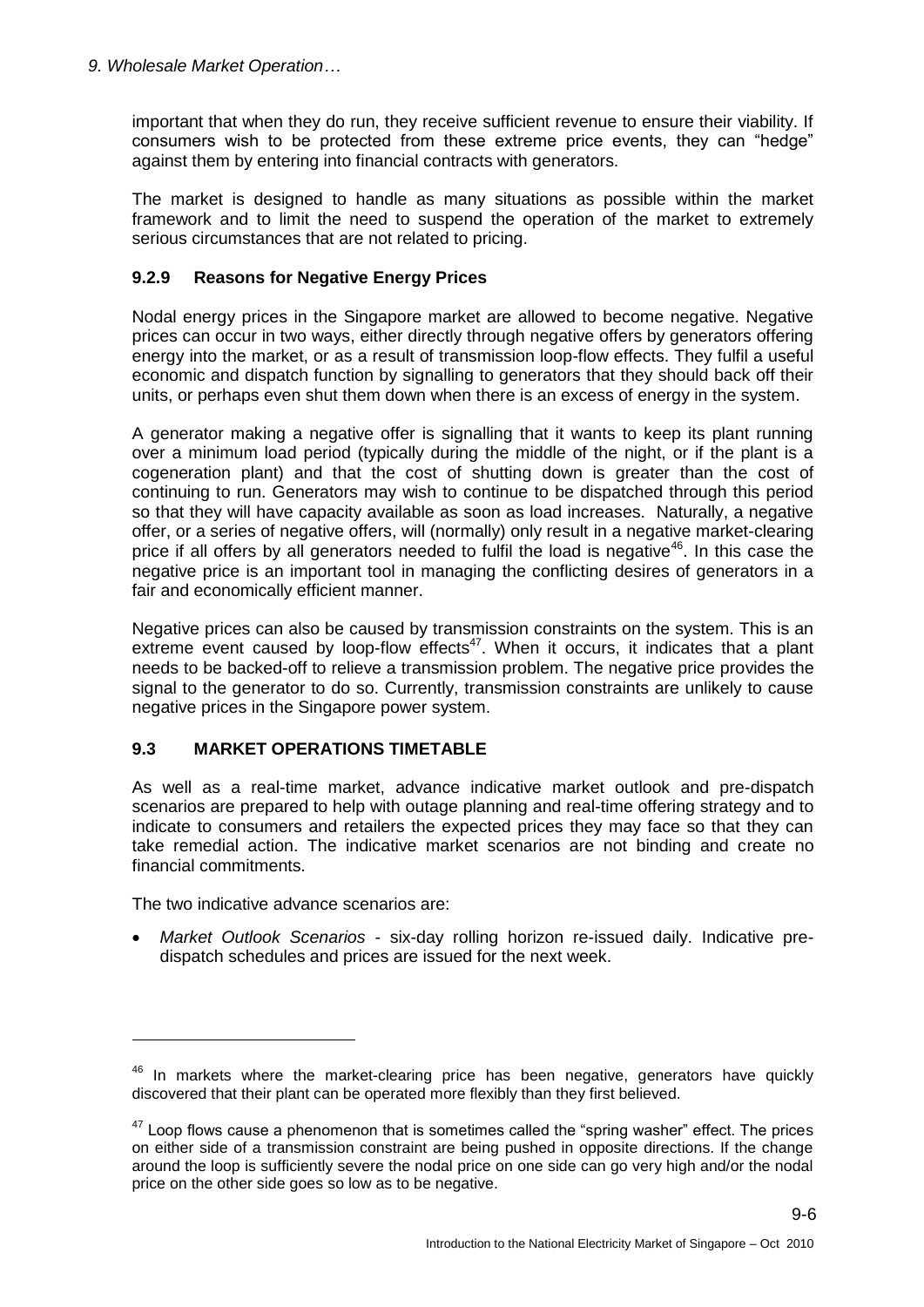- *9. Wholesale Market Operation…*
	- *Pre*-*dispatch Schedules –* 1 to 2 day horizon re-issued every two hours. Indicative pre-dispatch schedules and prices are issued for the current day and the next dispatch day.
	- *Short*-term Schedules issued every half hour covering the 12 dispatch periods after the dispatch period in which it was issued. Used for indicative purposes.

These are followed by the real-time dispatch, consisting of the real-time dispatch schedule (which is deemed to constitute the dispatch instructions for facilities) and market prices. At this point, generators are committed to their offer prices and quantities.

<span id="page-43-0"></span>

Each Period P-30min

The key steps in the offer timeline are shown in [Figure 4.](#page-43-0) These steps correspond to the 6-day market outlook scenarios, 1-2 day pre-dispatch scenarios and real-time timelines. Input Data Required for the Market to Operate

The same input data are required for each of the two indicative market scenarios, the short-term schedules and for the real-time dispatch:

- Capability data for all dispatchable plant: Standing capability data is provided when the plant is registered and may be revised in accordance with the system operation manual. These data state the characteristics of the plant, such as upper limits on ramping rates and maximum output capability, and data on the energy-reserve tradeoff function.
- System data for the transmission network and security conditions: Standing data is supplied by the asset owner , through the PSO and may be revised at any time.
- Offers for energy, reserve and regulation for all dispatchable plant: Standing offers are provided when the plant is registered. Variations to offer data for a dispatch period can be submitted at any time after 0900hrs on day D -8, where the dispatch period is in day D, up to the gate closures described below.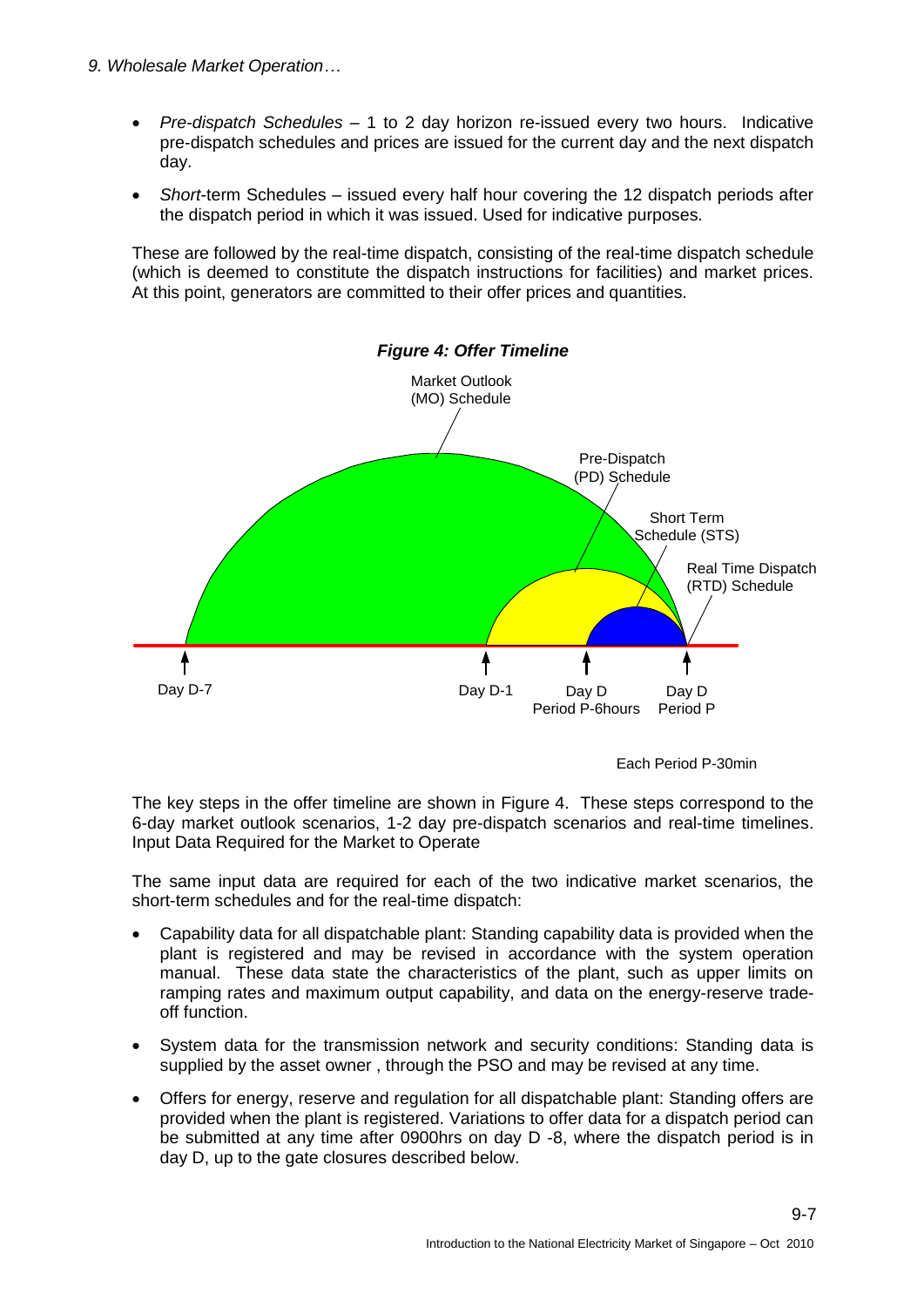- Load projections for each half-hour are provided by the PSO. These are on a Singapore-wide basis. The nodal load forecasts are constructed using participation factors<sup>48</sup> supplied by the EMC.
- System security conditions for each half-hour are supplied by the PSO.

The variations in standing offer data by dispatchable generators are the offers the generators are making for their plant into the market. We discuss this further in section [9.4.](#page-45-0)

## **9.3.1 Gate Closures on Offers**

There is a firm gate closure after which the market software cannot accept any changes in offers. There is also an earlier effective gate closure after which any change in offer, although accepted by the software, is subject to market surveillance investigation.

- Firm gate closure: offer variation data for a dispatch period must be submitted no less than 5 minutes prior to the dispatch period.
- Although not formally a gate closure, the last time for changing offers, under normal circumstances, is 65 minutes prior to the beginning of the dispatch period. Any offer variation data submitted within 65 minutes of the beginning of a dispatch period is reported by the EMC to the market surveillance panel for investigation.

## **9.3.2 Market Outlook Scenarios**

Starting 0900hrs of each day D-8, generators offer ahead for a period of 6 days which ends at the end of day D. Schedules and prices for the 6-day period are published each day. For day D, the schedules and prices are first available on day D-6. Several nodal load forecasts (normal, medium and low) are prepared by the EMC based on information provided by the PSO.

These 6-day scenarios enable market participants to gain some understanding of the market conditions that lie ahead. In particular, market prices and security issues are signalled well in advance, providing opportunity for market participants to modify their anticipated behaviour.

# **9.3.3 Pre-Dispatch Schedules**

The pre-dispatch process has a fixed horizon, looking ahead for the current day and the next day, with a maximum look-ahead of 36 hours and a minimum look-ahead of 14 hours. Any offer made for a dispatch period is assumed to be valid, and will be binding unless superseded by a later offer for the same dispatch period.

Several load scenarios are run and published. These scenarios represent various load forecasts from low to high estimates of the load for the day in the same way as for the market outlook scenarios. They are used to give market participants additional information about possible market conditions.

# **9.3.4 Short-term Schedules**

1

The short-term schedules are produced every half-hour and cover 12 consecutive periods immediately after the period in which the short-term schedule is published. They were

<sup>&</sup>lt;sup>48</sup> Participation factors are the proportions of the Singapore total load allocated to each load node.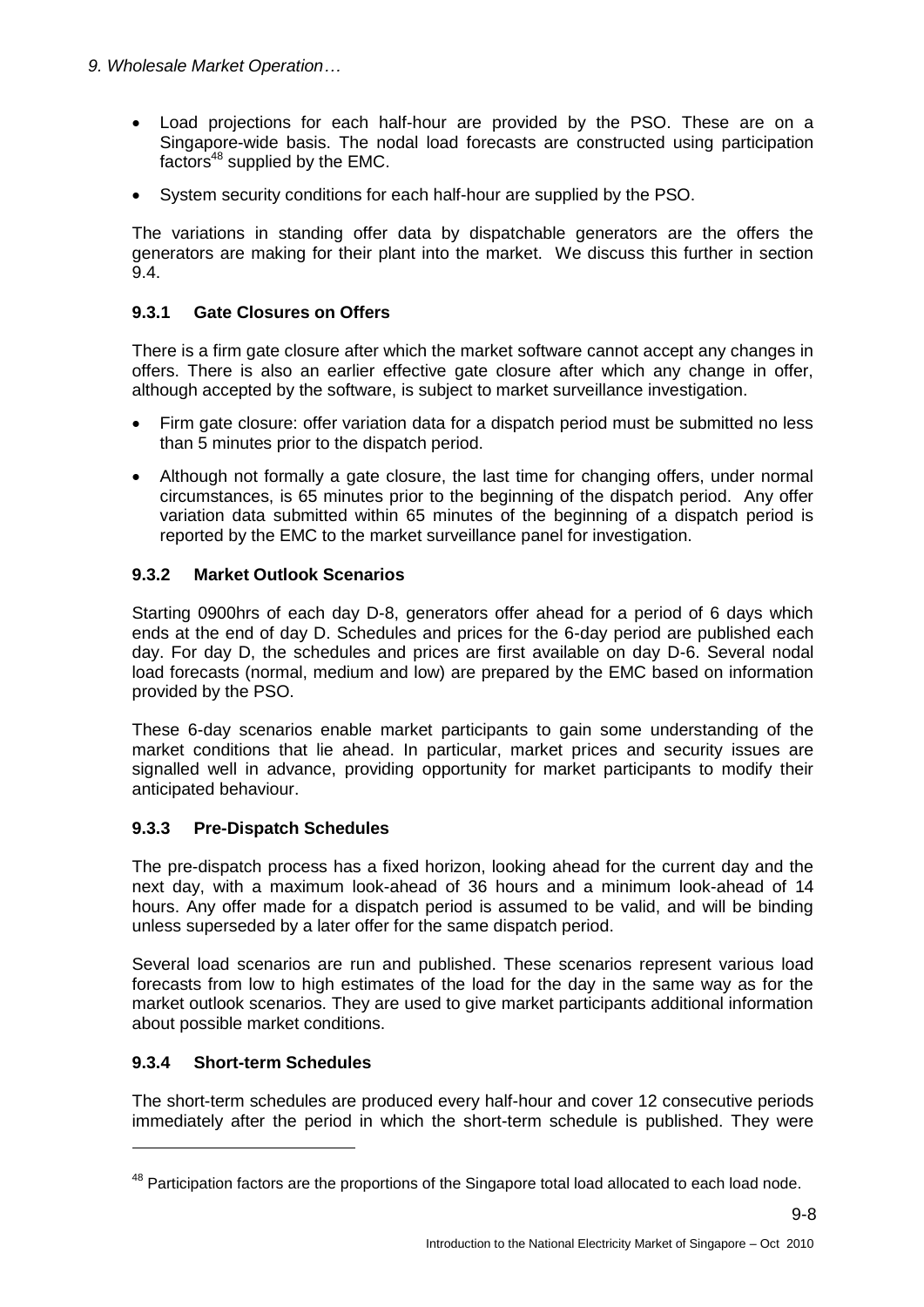introduced after the commencement of the NEMS with a view to allowing a shorter gate closure period for offers. They provide market participants with more timely and up-to-date indicative prices and dispatch schedules. A single load projection is used for each shortterm schedule.

## **9.3.5 Real-Time Market**

For each on-coming half-hour  $-$  the actual dispatch period  $-$  the offers, system data, reserve and regulation requirements, security conditions and load projection determine the real-time market. At this point, a single load projection is made.

The real-time market is run in advance of the dispatch period and gives ex ante prices so that all participants are able see the market prices before the event. It is very unlikely that the outcome of the dispatch period will be exactly as predicted or scheduled. However, generators and load face the ex ante market prices irrespective of the outcome, unless there were errors (excluding an inaccurate nodal load forecast<sup>49</sup>) in the information used to determine the real-time market. In such a case, a re-run would be conducted to obtain revised prices.

# <span id="page-45-0"></span>**9.4 THE OFFER PROCESS**

## **9.4.1 Energy, Reserve and Regulation Offers**

Generators make offers to supply energy, reserve, and regulation for each of their units in each half-hourly dispatch period in which they want to operate. They are similarly permitted to offer interruptible load through load facilities to supply reserve. Offers can vary for each half-hour, and are assumed to stand, unless modified, from the time they are made through to dispatch. The market does not distinguish between offers used for the market outlook, pre-dispatch and real-time processes. It simply uses the most recent offer made for each half-hour.

Key features of the generator offer process are:

- *Standing offers are required.* Generators are required to make standing offers into the market. The standing offers form a pattern for a week. The use of standing offers is particularly valuable for smaller generators, since it eases the administrative burden of participating in the market<sup>50</sup>.
- *Continuous adjustment of offers.* Market participants are allowed to continually adjust their offers up to the gate closure described above $51$ .
- *Up to 10 price/energy quantity bands.* Generators may make energy offers consisting of up to 10 price/quantity bands (tranches) for each facility for each half-hour.
- *Up to 5 price/reserve and regulation quantity bands.* Generators and interruptible load may make reserve offers (of different classes) and generators may make regulation offers if they are registered to do so.

1

 $49$  Nodal load forecasts are very unlikely to be perfectly accurate.

 $50$  For example, generators who wish their capacity to be fully dispatch always, when it is available, can use a standing offer of, say, zero or SRMC, and only change it in exceptional circumstances.

 $51$  Although, as noted above, offers modified within the 65 minutes may be subject to scrutiny from the market surveillance and compliance panel.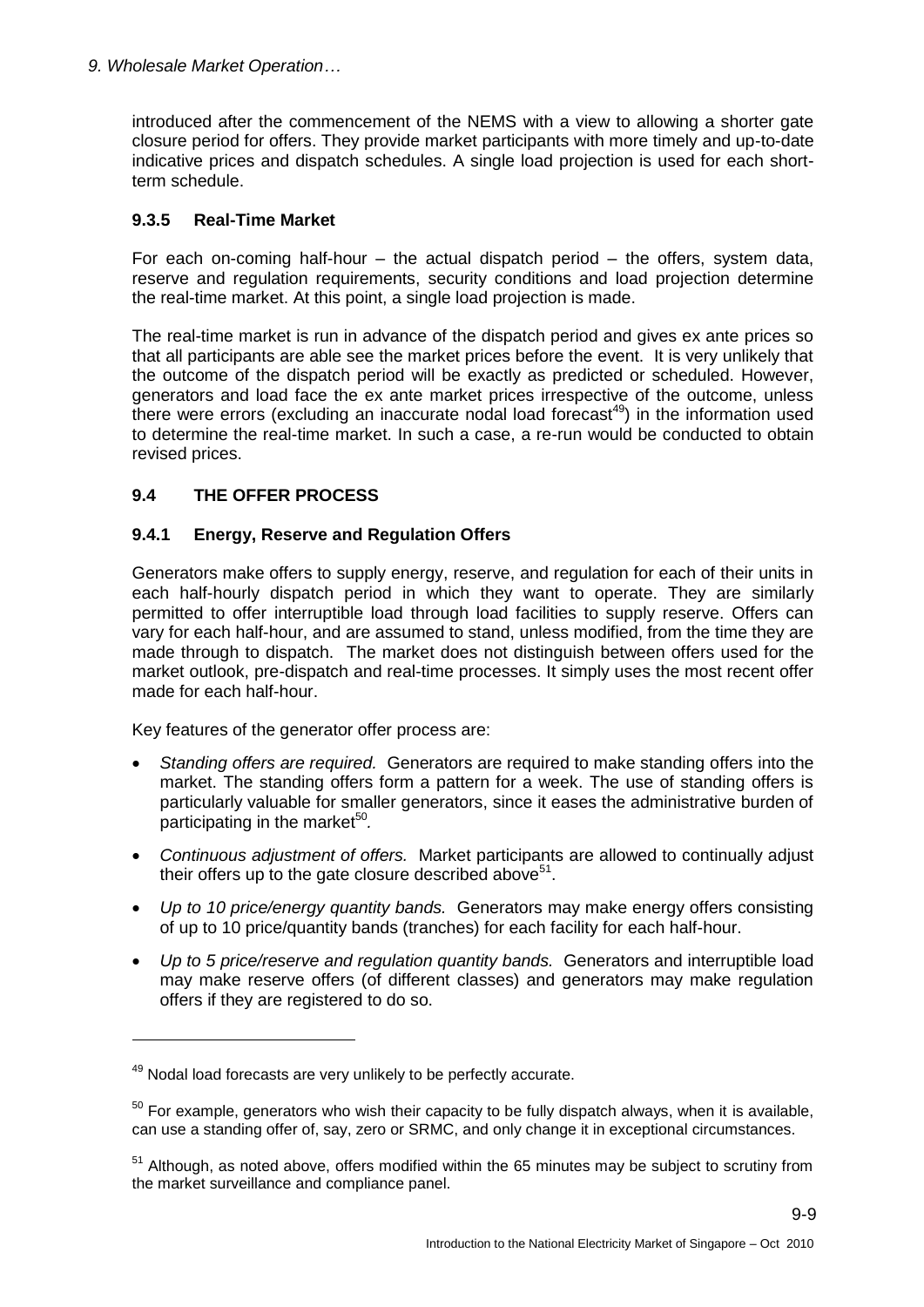- *Combined offers.* Energy, reserve and regulation are all offered simultaneously, and are co-optimised by the market clearing model. The model respects the trade-offs between the commodities so that a facility will not be scheduled to produce more energy, reserve and regulation than it can simultaneously manage. This is discussed further in section [9.5.1.](#page-46-1)
- *Offers at a node.* Energy offers for each generation facility are made at the node where that facility is located.

## **9.4.2 Consumer Bidding**

There is no consumer (demand-side) bidding for energy in the NEMS at this time. Load for each period is estimated by the EMC based on information provided by the PSO. Consideration may be given to load side bidding if nodal pricing is extended to load.

#### **9.4.3 Interruptible Load**

Since 1 January 2004, interested parties have been able to register their load facilities to offer interruptible load in the NEMS.

## <span id="page-46-0"></span>**9.5 ANCILLARY SERVICES**

Ancillary services are services required by the PSO to meet contingencies and ensure the secure supply of energy. There is a range of ancillary services required by the PSO, some of which are provided for in the wholesale market and others obtained separately by contract. Reserve and regulation are provided as an integrated part of the market clearing process, while other ancillary services are contracted for separately.

#### <span id="page-46-1"></span>**9.5.1 Reserve and Regulation Requirements to Meet Outages and Variations in Load**

Reserve is generation capacity that is required in case of an unexpected outage of scheduled plant. Because generating units may fail without warning, some reserve capacity has to be made available to the system to quickly correct any imbalance and maintain reliable supply. Reserve is a significant factor in the Singapore system since some generating units (600MW thermal units, for example) are large relative to the total load. Three levels of reserve are provided for in the system: 8 seconds, 30 seconds and 10 minutes.

Regulation, or "load-following", is required to cover second-to-second variations in load away from estimated load. This is a normal operational requirement.

The quantity of reserve required by the PSO is determined by the expected size of a contingency. It is calculated dynamically from:

- The size of largest unit generating;
- The stability of the unit under contingencies; and
- The correlation of unit failure with other contingencies.

A generator would wish to receive payment for the reserve and regulation it provides because it forgoes the opportunity of being dispatched fully, by being partially available for PSO to call on it for reserve and regulation, as and when required.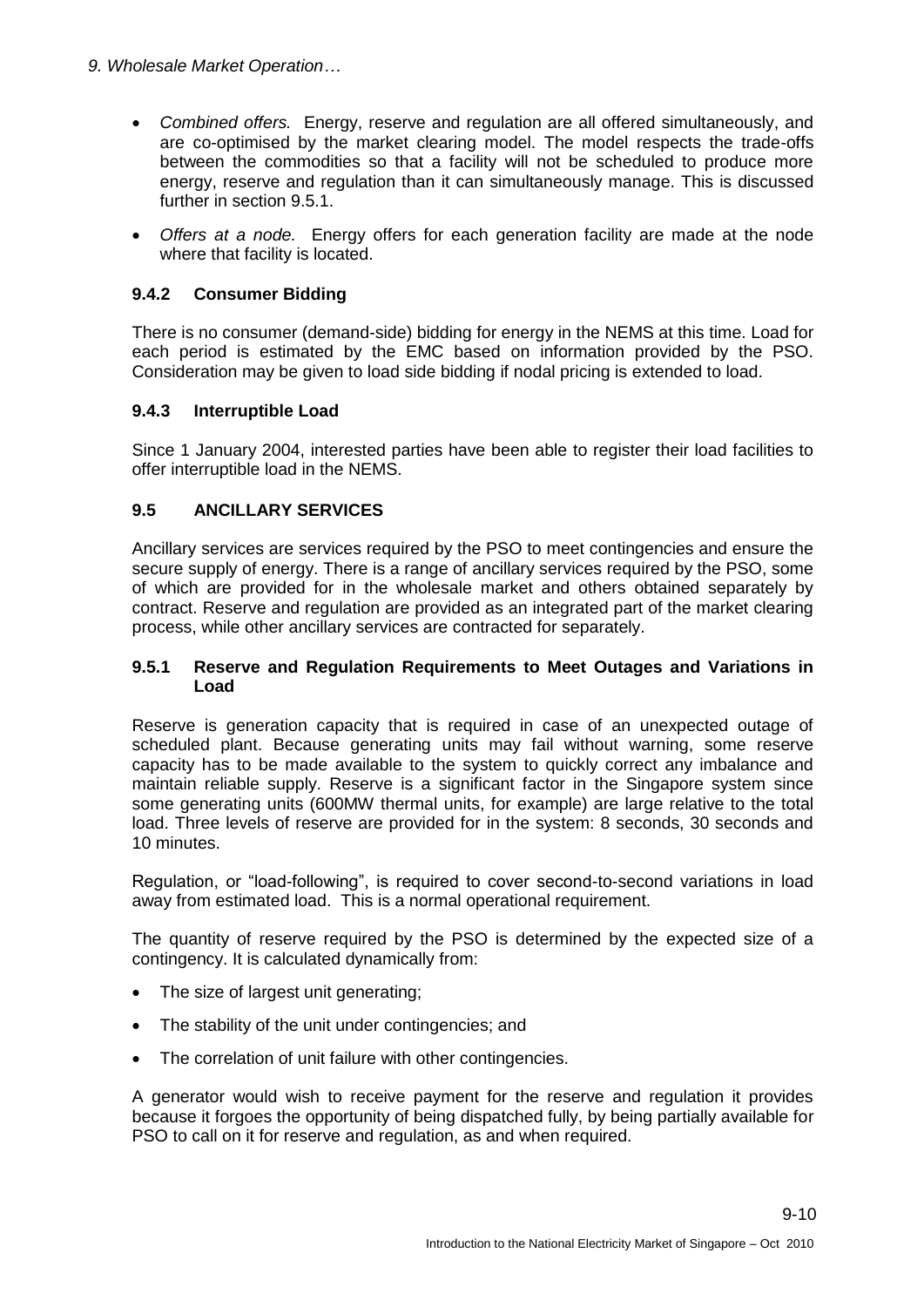#### *9. Wholesale Market Operation…*

-

Reserve in Singapore can be provided by generation facilities and load<sup>52</sup>. For a facility to provide reserve as quickly as in 8 seconds or even in 30 seconds, it needs to be already spinning and synchronised. In most instances, that requires the unit to also be supplying energy, with reserve capability coming from its ability to ramp up its scheduled output very quickly. Since not all plants have this technical capability, a plant has to be certified as meeting the requirements for registration to provide reserve before it can be offered in the reserve market.

There are also different reserve provider groups for each class of reserve. These groups represent the reliability of different reserve sources in providing reserve, and their effectiveness in curtailing falls in system frequency. For example, some generating stations may have a poor record for response. Reserve provider groups are a means of correcting this variability:

- All reserve providers are assigned by the PSO to a reserve provider group for each class of reserve they provide.
- The MCE discounts the quantities scheduled from reserve provider groups to account for the likelihood of a lower quantity of reserve being provided when it is requested.
- The reserve price paid to reserve provider groups is correspondingly discounted.

Since a facility's capacity may be available for both energy and reserve / regulation, the MCE must consider the optimal trade-off between the offers for reserve, regulation and energy. In solving the markets for each class of reserve and regulation, the MCE simultaneously finds the lowest cost solution (in terms of the offers made) that trades off between these products for the various facilities. Within the MCE, optimisation of the supply of energy must account for the minimum running level of facilities that provide reserve. The overall optimal solution may result in a unit being run "out of merit" for energy so that the unit is available for reserve $53$ .

Offers for reserve from a generator can only be made in association with a corresponding offer for energy. Part of the standing capability data for the plant is a function relating its reserve capability to its energy capability. This relationship is entered into the MCE.

The cost of reserve is recovered from all generation facilities operating in that half-hour by a levy that varies according to the contribution of each facility to the requirement for reserve. A variant of the "runway" model is used to calculate the allocation to each dispatchable facility. The model weighs the cost more heavily to the facilities generating higher quantities, and on those with a poor reliability history.

The cost of regulation is recovered from load and the first 10 MW of each generating facility being dispatched, since it is load and small variations in generation that create the need for regulation.

 $52$  In some markets, interruptible load plays a significant role in supplying reserve. Since it can be switched off very quickly it is well positioned as a supplier of 8 second and 30 second reserve.

 $53$  Since often a facility must be running in order to be available for reserve, it may be dispatched for energy even though its energy offer is higher than that of the marginal plant for energy. This is acceptable because there is no cheaper energy and reserve solution for the system as a whole. The reserve price received by such a plant will compensate it for the shortfall between its energy offer price and the energy spot price.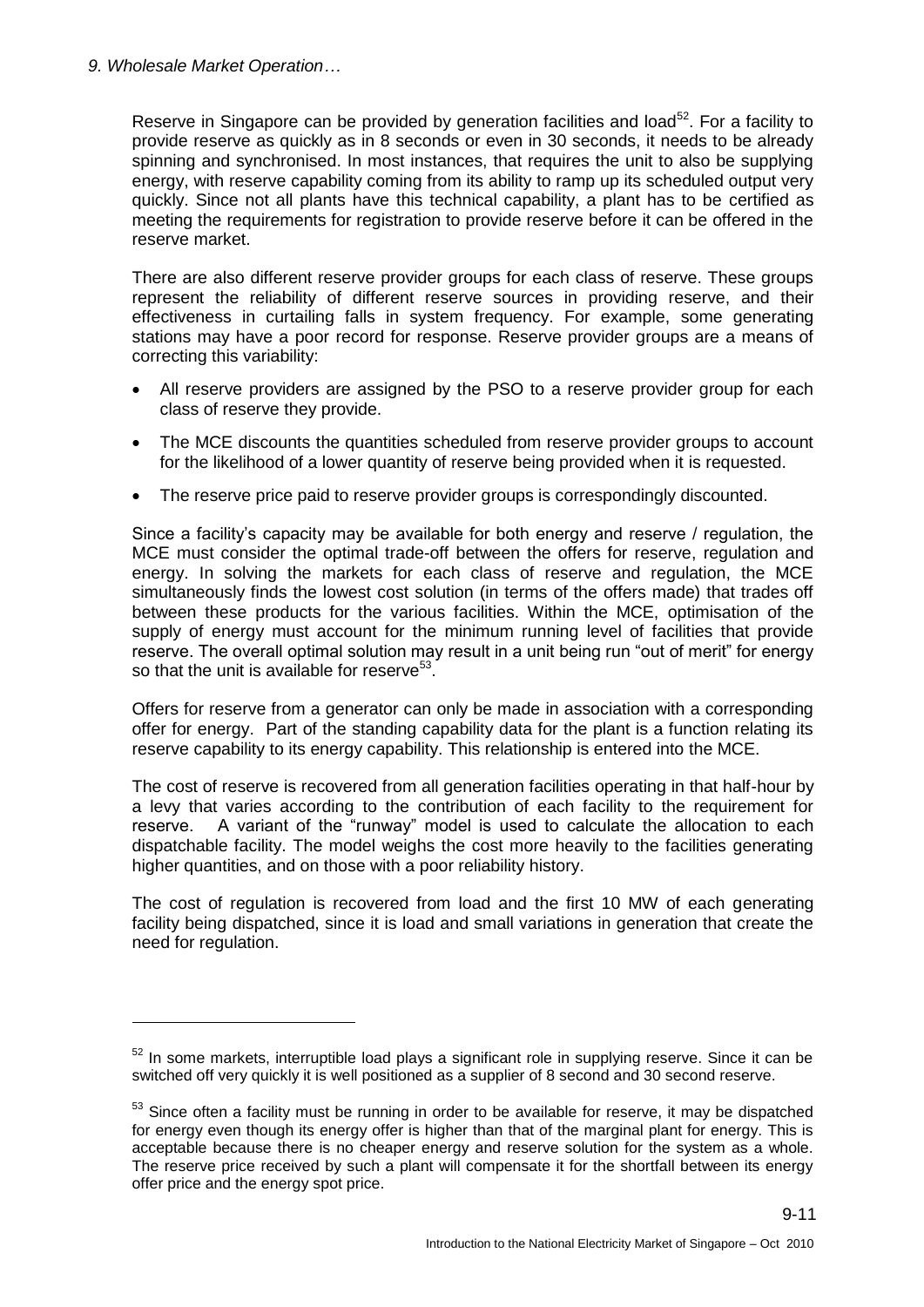## **9.5.2 Other Ancillary Services**

Other ancillary services such as reliability must-run service, reactive support and voltage control service and black start capability , while important, form a small part of the total value of the market. In many cases, they can be provided by only a few sources. It is not worthwhile creating spot markets for these services. Instead, they are supplied under contracts negotiated with market participants by the EMC acting on behalf of and under direction from the PSO.

The costs of supplying these ancillary services are recovered from market participants as part of the monthly energy uplift charge which despite its name is charged for every dispatch period.

## <span id="page-48-0"></span>**9.6 PUBLISHED RESULTS**

For each dispatch period, and each of the market outlook scenarios and pre-dispatch scenarios, the EMC publishes the following data:

- Total load:
- Transmission losses;
- Reserve requirements by reserve class;
- Regulation requirements;
- Energy price for each market network node at which a generation facility is located;
- USEP;
- Reserve prices by reserve class and reserve provider group;
- Regulation prices;
- Any energy shortfall reported by the MCE;
- Any reserve and regulation shortfall reported by the MCE; and
- <span id="page-48-1"></span>List of security constraints and generation fixing constraints applied.

#### **9.7 MARKET SUSPENSION AND ADMINISTERED PRICING**

Administered prices are prices that have not been calculated by the MCE in the normal way. This could happen for two reasons – either the MCE process has failed in some way, or because the market has been suspended by the EMA. If the MCE has failed in any dispatch period, then the EMC will endeavour to re-run the process to produce prices for that half-hour. If it cannot do this, then prices will be set to be the average of the corresponding prices for the preceding thirty days.

Market suspension is an extreme action. Only the EMA has the power to suspend the market, and only in circumstances where the operation of the market cannot continue. It may not be done, for example, merely because prices in the market are very high. The EMA may suspend market operations in the following circumstances:

- The declaration or anticipated declaration of a state of emergency by the Government of Singapore;
- The outbreak of war or similar conflict;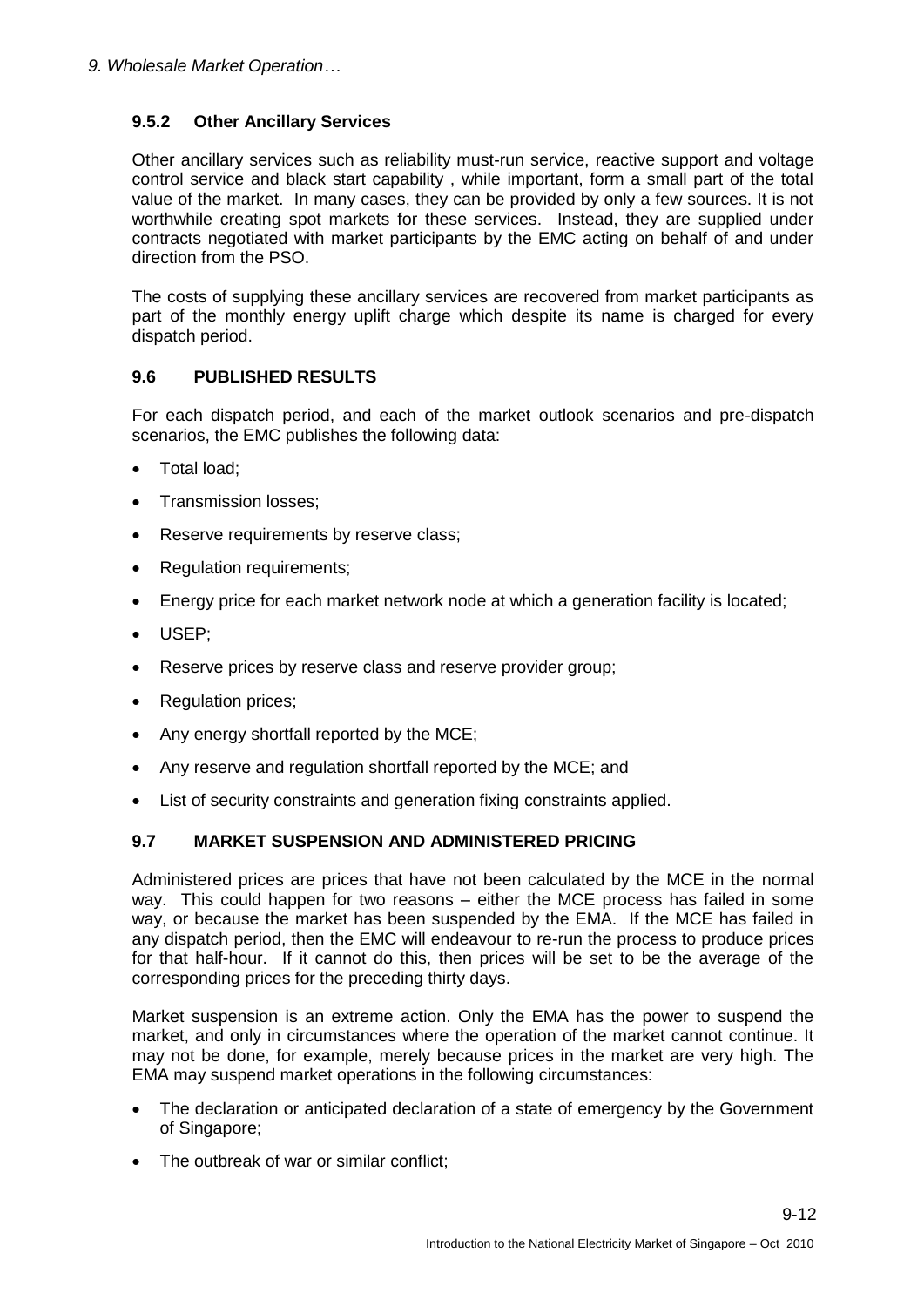- Significant and continuing degradation of the power system as the result of a natural or man-made disaster;
- The EMA receives notification from the EMC to the effect that circumstances have arisen, other than the inability of the EMC to meet its financial obligations under the market rules, which mean that it is no longer possible or practical for the EMC to comply with its non-financial functions and duties or meet its non-financial obligations under the market rules; or
- The EMC requests that the market be suspended due to an emergency situation that has required or will imminently require the EMC, the PSO or both to evacuate their respective principal control centres and move into their respective back-up control centres.

Where market operations are suspended, facilities will be dispatched and market participants will be settled financially for injections and withdrawals of electricity in the manner and on the basis of prices determined by the EMA in consultation with the EMC and the PSO*.*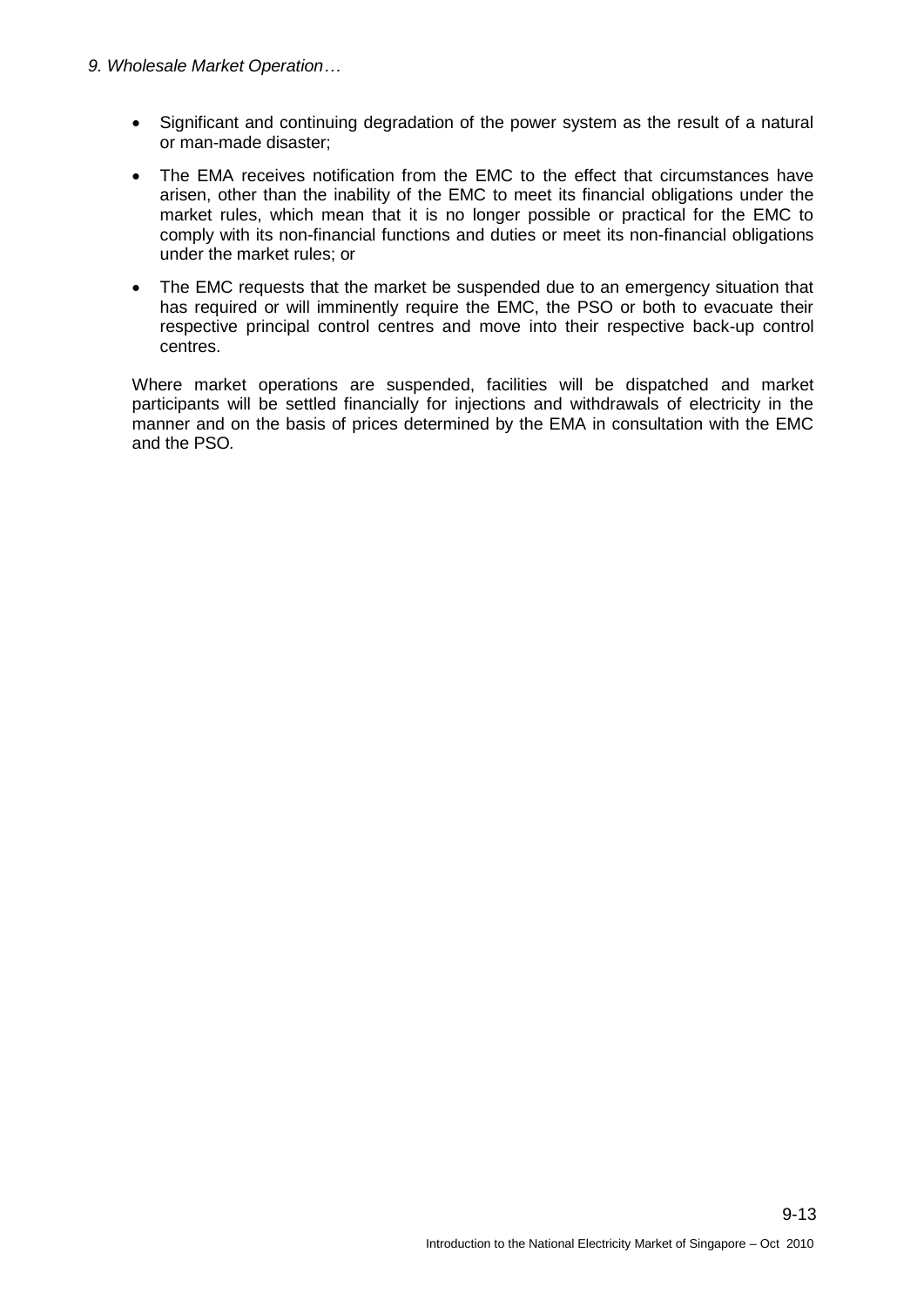#### <span id="page-50-0"></span>*10. WHOLESALE MARKET SETTLEMENT*

This section examines the settlement process in the wholesale market. The EMC settles all transactions in the spot market, besides performing several other functions. The settlement process uses information from the dispatch, including the ex ante prices and dispatch schedules, and from the metered outcome of each dispatch period. It uses this information to calculate the payments to be made to and by generators and loads participating in the wholesale market.

The items settled are principally:

- Energy;
- Reserve;
- Regulation;
- Vesting contracts between the generators and the MSSL;
- Hourly energy uplift charge covering any deficits and surpluses from imbalance in the market receipts and payments;
- Monthly uplift covering EMC's and the PSO's administrative costs, the cost of contracted ancillary services; compensation paid to market participants where compensation is expressly provided in the rules, amounts paid or received following the resolution of disputes and other costs approved by the EMC and EMA;
- Bilateral contracts between market participants, if requested by the parties; and
- <span id="page-50-1"></span>Financial transmission rights.

#### **10.1 SETTLEMENT TIMETABLE**

The settlement process begins at the time of dispatch, when prices are available, and ends when invoices for each dispatch period are produced. Invoices are generated on business days, on a rolling basis.

<span id="page-50-2"></span>Key steps in the settlements timetable are shown in [Figure 5.](#page-50-2)



*Figure 5. Settlement Timetable*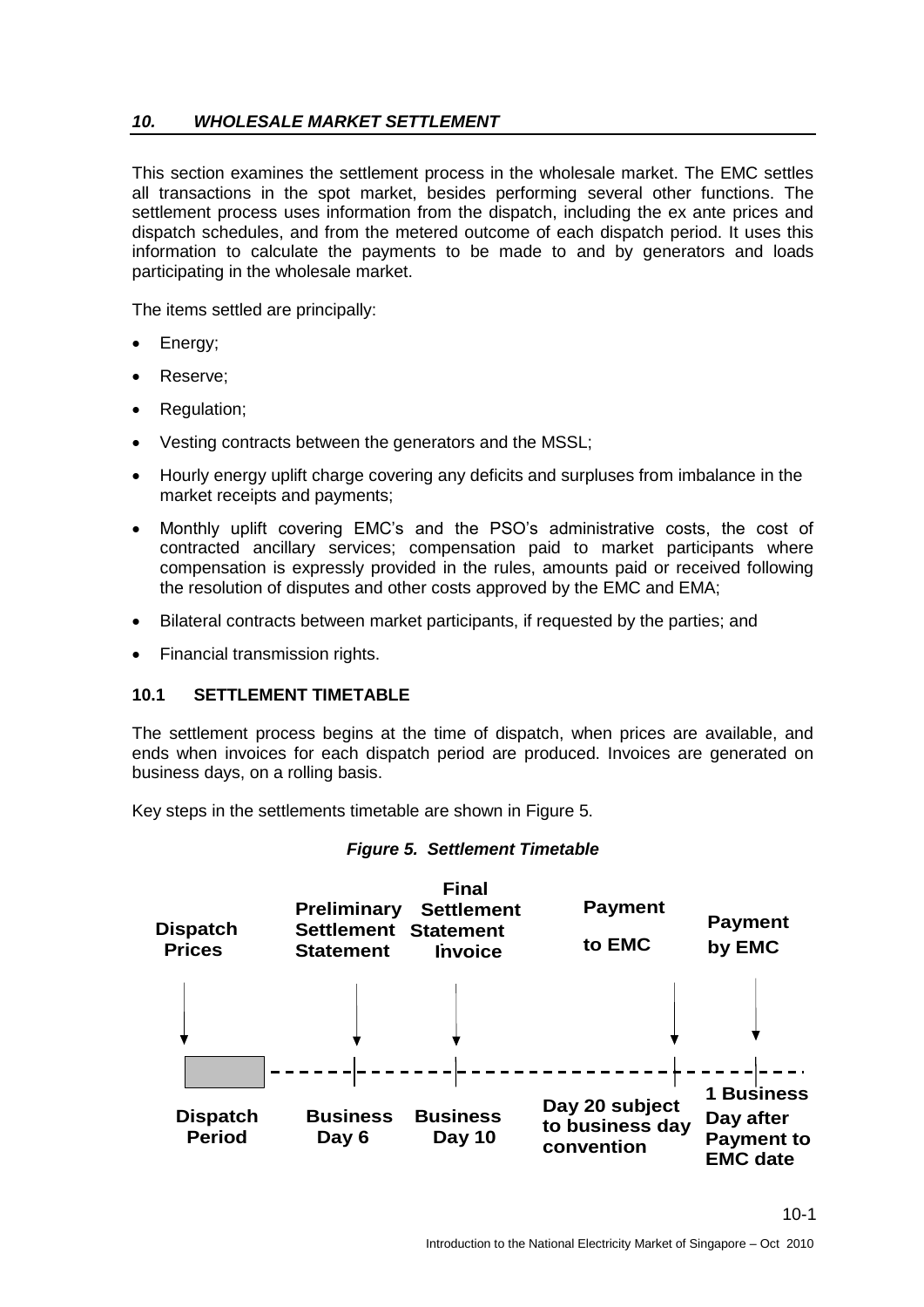# <span id="page-51-0"></span>**10.2 SETTLEMENT SURPLUS**

Nodal prices reflect marginal losses and economic rents from congestion while power flows reflect average losses. This difference gives rise to a "settlement surplus" because marginal losses exceed average losses. The surplus should initially be minimal in the Singapore market, because the transmission system is largely unconstrained and losses are small. It is returned to consumers by being credited to the energy uplift. Import and export flows through the intertie with Malaysia also impact on this "settlement surplus".

# <span id="page-51-1"></span>**10.3 SETTLEMENT OF VESTING CONTRACTS**

Vesting contracts are settled by the EMC in the wholesale market and by the MSSL in the retail market as shown in [Figure 6.](#page-51-3)

<span id="page-51-3"></span>

# *Figure 6: Vesting Contract Settlement*

#### <span id="page-51-2"></span>**10.4 UPLIFT AND OTHER PAYMENTS**

Market participants are liable for several uplift payments and market and administration costs:

- Uplift payments arising from payments for reserve, regulation and energy as well as import and export flows through the intertie with Malaysia. These are charged half hourly;
- Monthly energy uplift payments (actually charged half hourly however it is charged at a constant rate in each month though rate changes from month to month) relating to contracted ancillary services, import and export flows, compensation, amounts owing as the result of the resolution of disputes, etc.; and
- The EMC's and the PSO's administrative costs.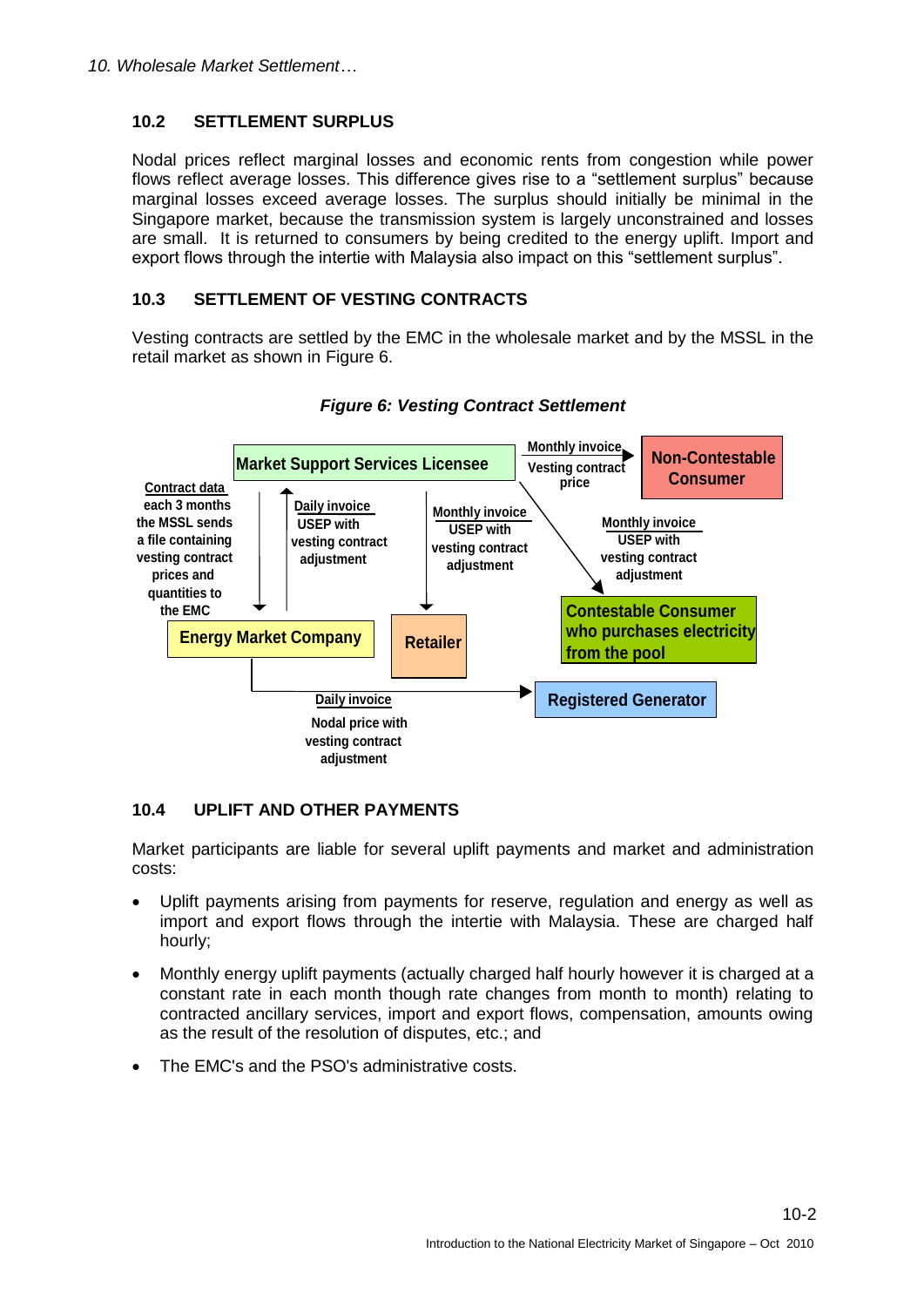#### <span id="page-52-0"></span>*11. THE RETAIL MARKET*

This section outlines the role of the retail market in the NEMS and how the retail market will operate.

The NEMS has a structure that enables the retail electricity system to develop into a fully competitive market. The institutional arrangements include competitive retailers, smaller contestable consumers (although not all are contestable immediately) and larger contestable consumers who can also participate directly in the wholesale market. A key feature of the Singapore market is the existence, powers and responsibilities of MSSL.

The retail market does not come under the jurisdiction of the market rules and the EMC. It is created and regulated under the Electricity Act and under electricity licences and codes of practice issued by the EMA.

## <span id="page-52-1"></span>**11.1 CONTESTABILITY SCHEDULE**

1

Contestability is structured so that the larger consumers are made contestable first through to the small consumers, including households last:

- Since July 2001, consumers with a maximum power requirement of 2MW and above have been contestable.
- In addition to the existing contestable consumers at market start, the first phase<sup>54</sup> of consumers who became contestable in June 2003 are those with average monthly usage of 20,000kWh and above. There are about 5,000 consumers in this category.
- The next phase of retail contestability involving those consumers with average monthly usage of 10,000kWh and above, numbering about 5,000 consumers – commenced in December 2003 and concluded in February 2006.
- Retail competition for rest of the other consumers (about 1 million consumers in total) is being studied.

All of the contestable customers in Phases 1 and 2 had "interval meters" installed in their premises to record consumption in half-hourly blocks (corresponding to the wholesale  $m$ arket dispatch period) $55$ .

# <span id="page-52-2"></span>**11.2 ROLE OF THE MARKET SUPPORT SERVICES LICENSEE**

The role of SP Services Ltd in the retail sector is to be the supplier of electricity for all noncontestable consumers. SP Services Ltd is required, under its MSS licence, to also provide contestable consumer who does not, cannot or no longer wishes to purchase electricity from a retailer or wholesale market, the service to purchase electricity through SP Services Ltd at prevailing market prices. In addition, SP Services Ltd has the role of facilitating the transfer of consumers between retailers.

<sup>&</sup>lt;sup>54</sup> In fact this phase was split in order to ensure a well-managed process of transferring them from MSSL to retailers.

<sup>&</sup>lt;sup>55</sup> PowerGrid is linking all of these meters to existing telephone lines to facilitate daily remote meter reading.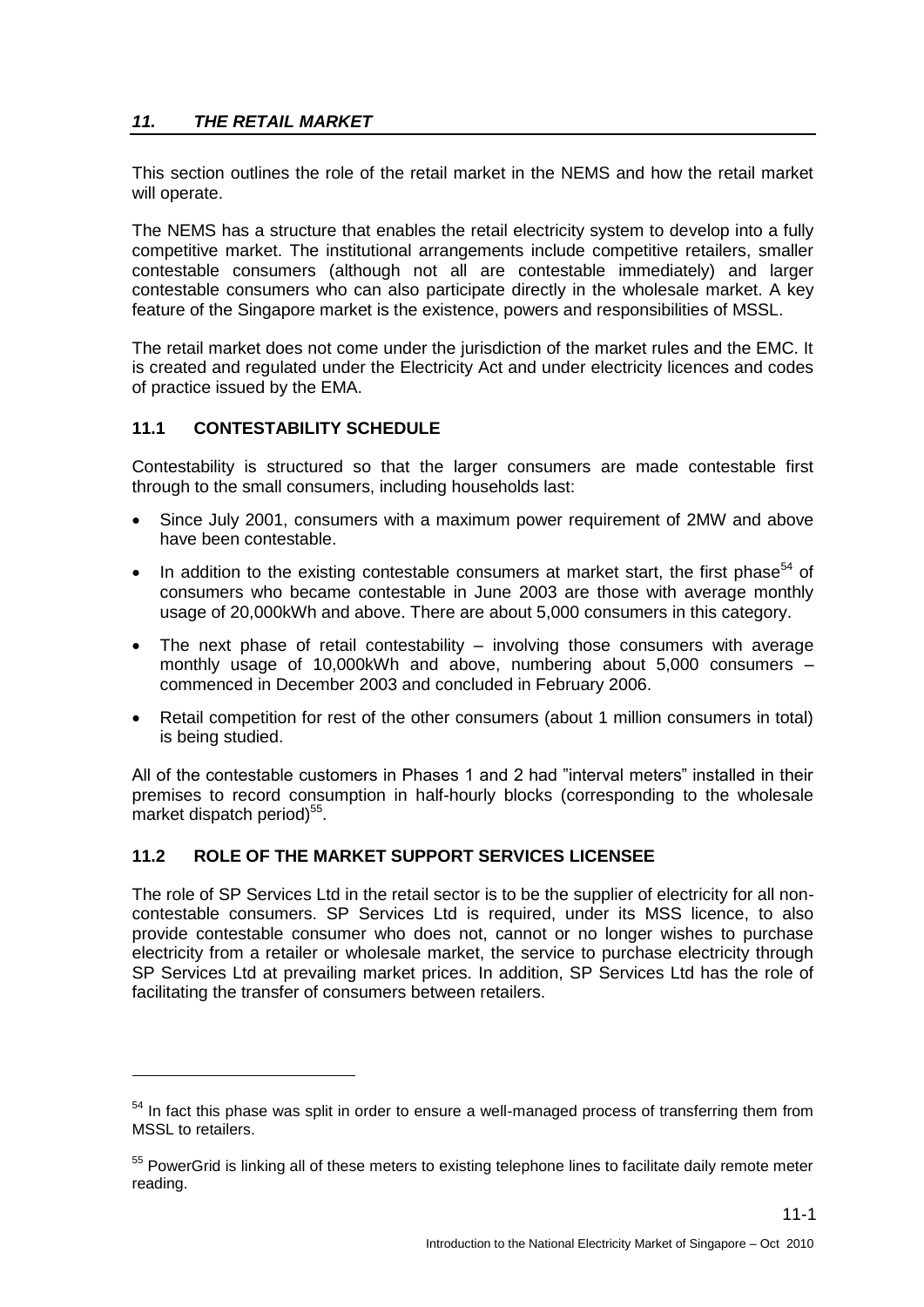## <span id="page-53-0"></span>**11.3 OPERATION OF RETAILERS IN THE MARKET**

Retailers may be wholesale market participants who purchase electricity directly from the wholesale market or purchase through the MSSL. Since they are permitted to trade in electricity and are not subject to regulation in the same degree as the MSSL, they may offer contestable consumers contracts different from those available from the MSSL. They can bundle energy and other charges into a single invoice, charge a price other than the USEP for energy and offer additional services to the consumer.

For retailers with affiliated generators, the retail load creates a natural hedge for the affiliate's generating capacity and against spot market volatility. This aspect of the market design is expected to heighten the desire for such vertically integrated companies to expand their retail load.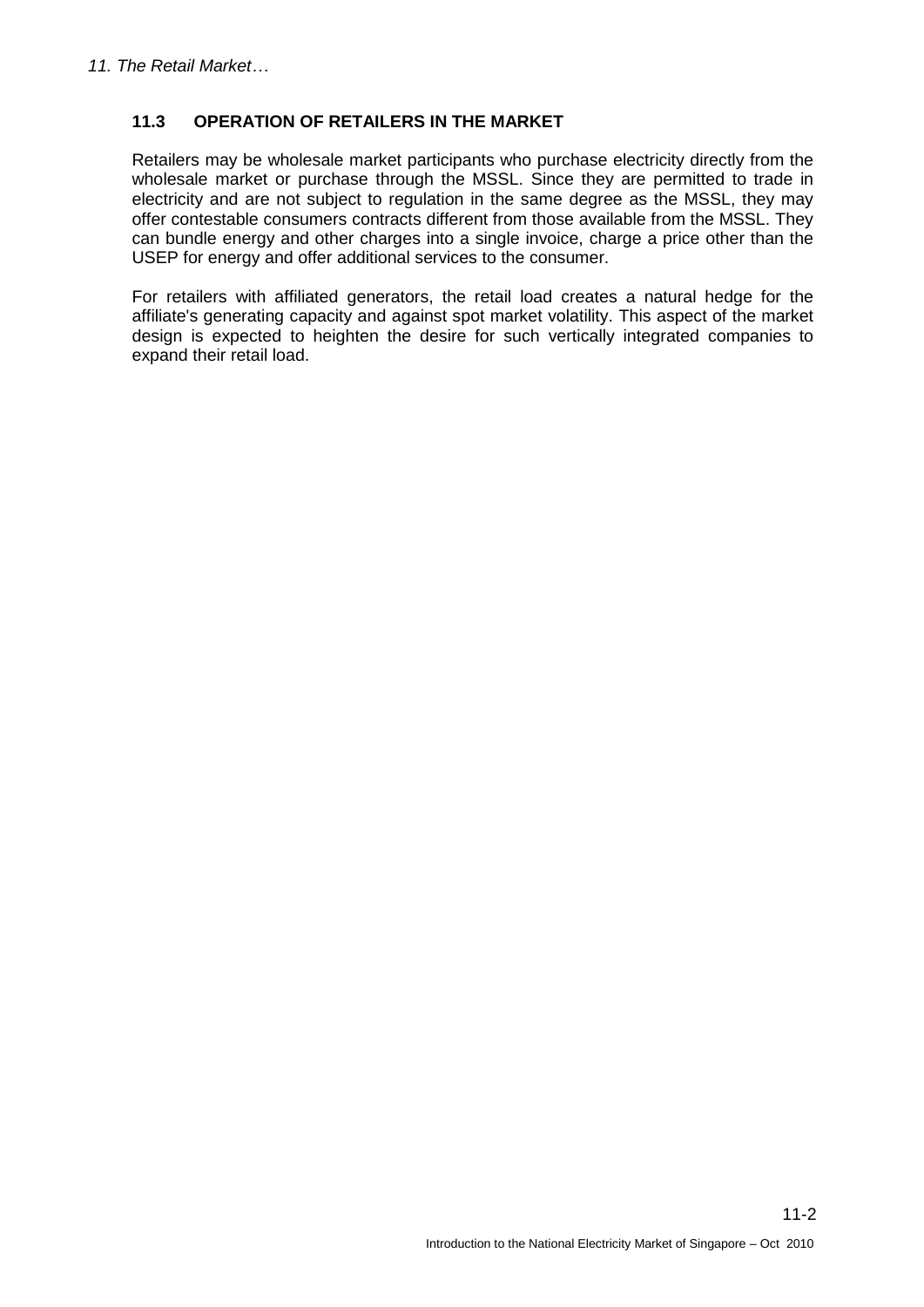## <span id="page-54-0"></span>*12. TRANSMISSION AND METERING*

This section introduces the transmission system which is owned, operated and maintained by SP PowerAssets in accordance with the Transmission Code and as directed by the PSO under the terms of their operating agreement, as well as in accordance with the provisions of connection agreements with connected entities. This section also describes the metering arrangements in the NEMS. Metering for wholesale and retail market purposes are governed largely by the provisions of the Metering Code.

#### <span id="page-54-1"></span>**12.1 GRID CHARGES**

SP PowerAssets recovers its costs of providing transmission services via grid charges. In general, the grid charge structure is made up of the contracted capacity charge (fixed component) and the usage charge (variable component), which is further sub-divided into the peak charge and the non-peak charge.

The various classes of customers served by SP PowerAssets are:

- (a) Ultra High Tension for consumers taking ultra-high tension supplies (230kV and above).
- (b) Extra High Tension for consumers taking extra-high tension supplies (66kV).
- (c) High Tension-Large for consumers taking high tension supplies (22kV and 6.6kV) with a Contracted capacity of at least 1700kW.
- (d) High Tension-Small for consumers taking high tension supplies with a Contracted capacity of less than 1700kW.
- (e) Low Tension-Large for large industrial and commercial consumers taking low tension supplies (400V/230V). These are contestable consumers with time-of-day metering.
- (f) Low Tension-Small for all non-contestable consumers taking low tension supplies.

Low Tension customers are only levied on a usage basis, where for Low Tension-Large due to the presence of time-of-day metering, allows for measurement of consumption on a peak and non-peak basis; hence these customers pay both peak and off-peak charges.

#### <span id="page-54-2"></span>**12.2 METERING ARRANGEMENTS**

The rules relating to metering in Singapore are contained principally in the Metering Code. For the time being, the "metering equipment service provider" (i.e., the entity that provides, installs and maintains the meters) for the wholesale and retail markets is SP PowerAssets, except for meters for generation facilities which are provided and installed by the generators themselves. All other metering-related services (meter reading, meter data management, etc.) are performed by the MSSL.

All wholesale market participants are required to have revenue-quality metering that meets certain technical specifications including, for example, falling within an allowable measurement accuracy range. Wholesale meters must be interval meters that can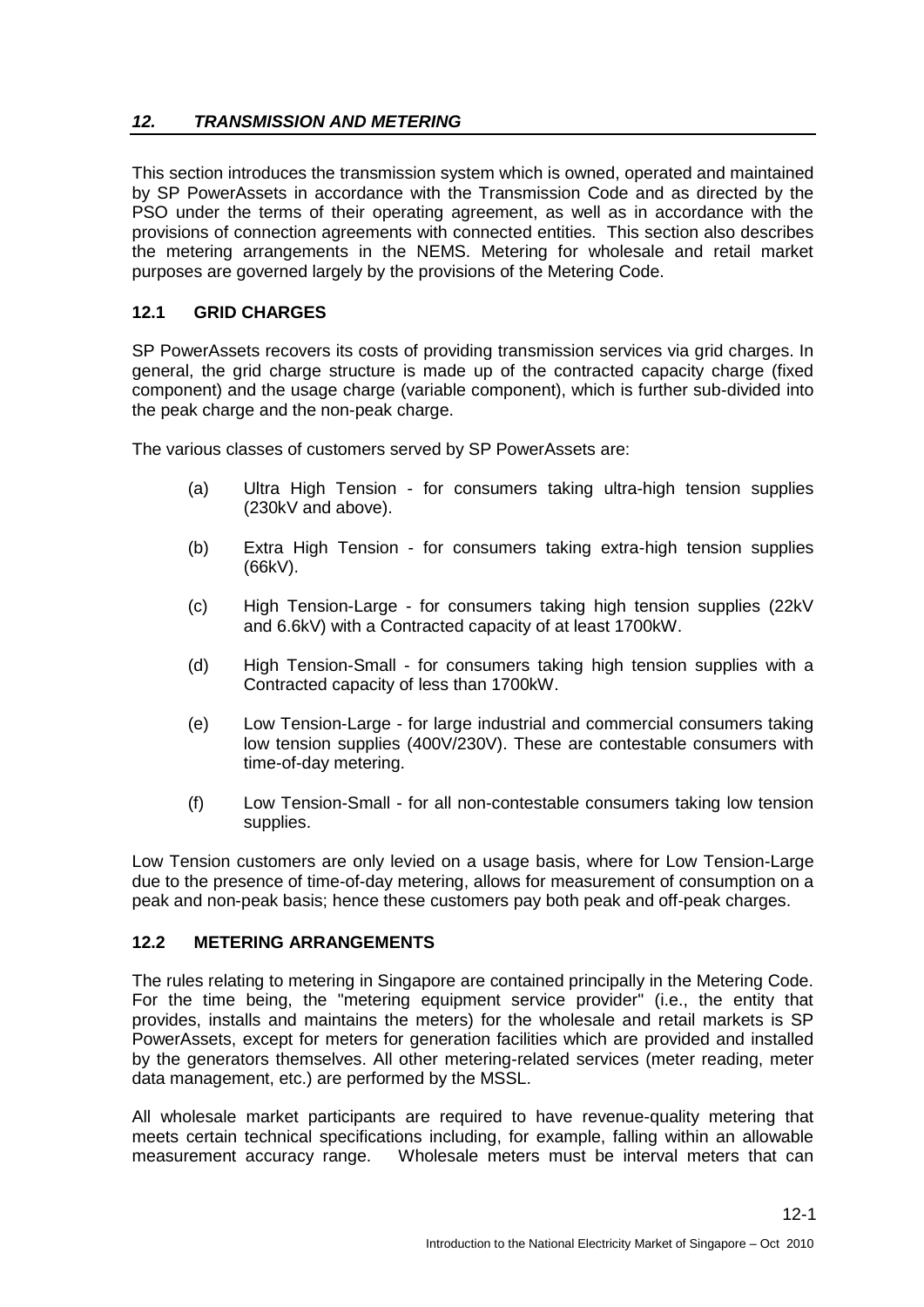*12. Transmission and Metering…*

record data half-hourly in order to allow for settlement in the wholesale market (since settlement is based on half-hour settlement intervals).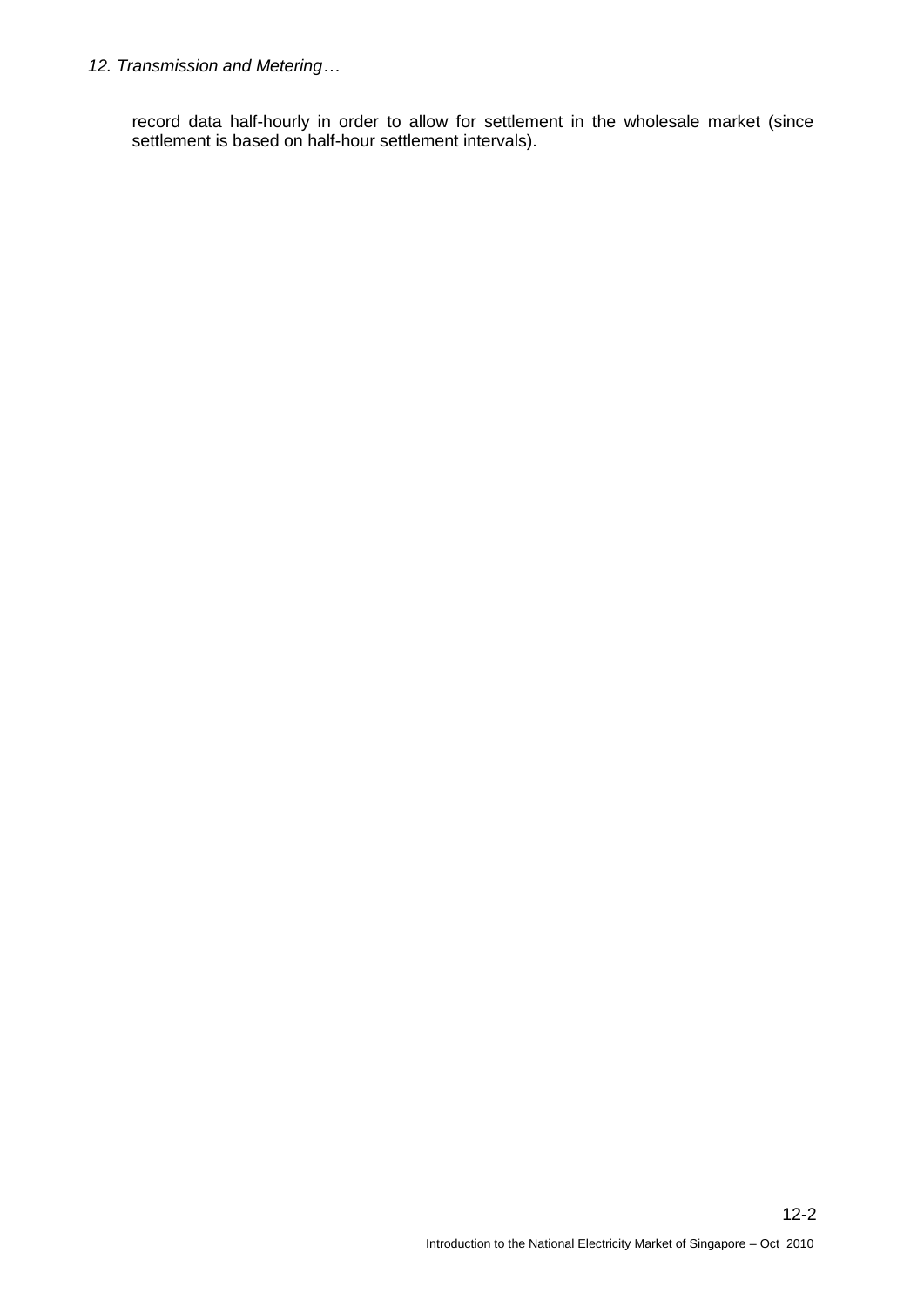## <span id="page-56-0"></span>*13. MANAGING FINANCIAL RISK*

The NEMS will expose the industry to a certain level of volatility. This section describes how participants can manage their financial risk through the use of financial contracts.

## <span id="page-56-1"></span>**13.1 FINANCIAL CONTRACTS**

Electricity markets are very volatile and can experience periods of unexpected (and sometimes extreme) high and low prices. The wholesale market in Singapore is not designed to eliminate or be immune to price volatility – indeed, it is important to the market that prices move freely. As a result, the design also recognises the need to allow participants to manage price risk.

To manage this price risk, market participants, especially retailers and consumers, need to hedge against price changes. They may seek to reduce their exposure to volatile spot prices by entering into short or long term bilateral contracts that set an agreed price for a defined quantity of electricity at specified times. Many different types of financial risk management contracts are possible in the electricity market. The most common is a Contract for Differences (CfD).

Bilateral financial contracts are outside the wholesale market in the sense that they are not taken into account in the physical dispatch process (except indirectly through generator offer behaviour) and are not in any way regulated by the market rules. The facility exists, however, for the parties to the contract to settle the contracts through the EMC's settlement system.

#### **13.1.1 An Example of a Contract for Differences**

[Figure 7](#page-57-0) shows a bilateral CfD hedge between a retailer and a generator. The hedge strike price has been agreed to be \$40/MWh. When the spot price exceeds the strike price, the generator pays the retailer the difference between the spot price and the strike price. When the spot price is less than the strike price, the retailer pays the generator the difference between the spot price and the strike price. The net effect is that both the retailer and the generator effectively see a price of \$40/MWh for the volume of energy covered by this hedge contract (assume 500MW each hour) – thereby limiting the spot price risk for both parties.

If the generator only generates 400MW in a given hour and the retailer consumes 600MW in the hour and the spot market price is \$80/MWh, the financial settlement is:

- Generator earns in the spot market  $400 \times $80 = $32,000$ : spot market settlement.
- Retailer pays in the spot market  $600 \times $80 = $48,000$  : spot market settlement.
- Generator compensates retailer for  $500 \times (1880 440) = 20,000$ : side settlement.
- The net effect is that the generator earns  $$32,000 $20,000 = $12,000$ . (This can also be seen as it getting \$40 x 500 (\$20,000) for its contract but having to buy from the market 100 x \$80 (\$8,000) to meet its shortfall in generation).
- Similarly the net effect is that the retailer pays \$48,000 \$20,000 = \$28,000. (This can also be seen as it paying \$40 x 500 (\$20,000) for its contract but having to buy from the market a further 100 at \$80 (\$8,000) to meet its shortfall in contract cover).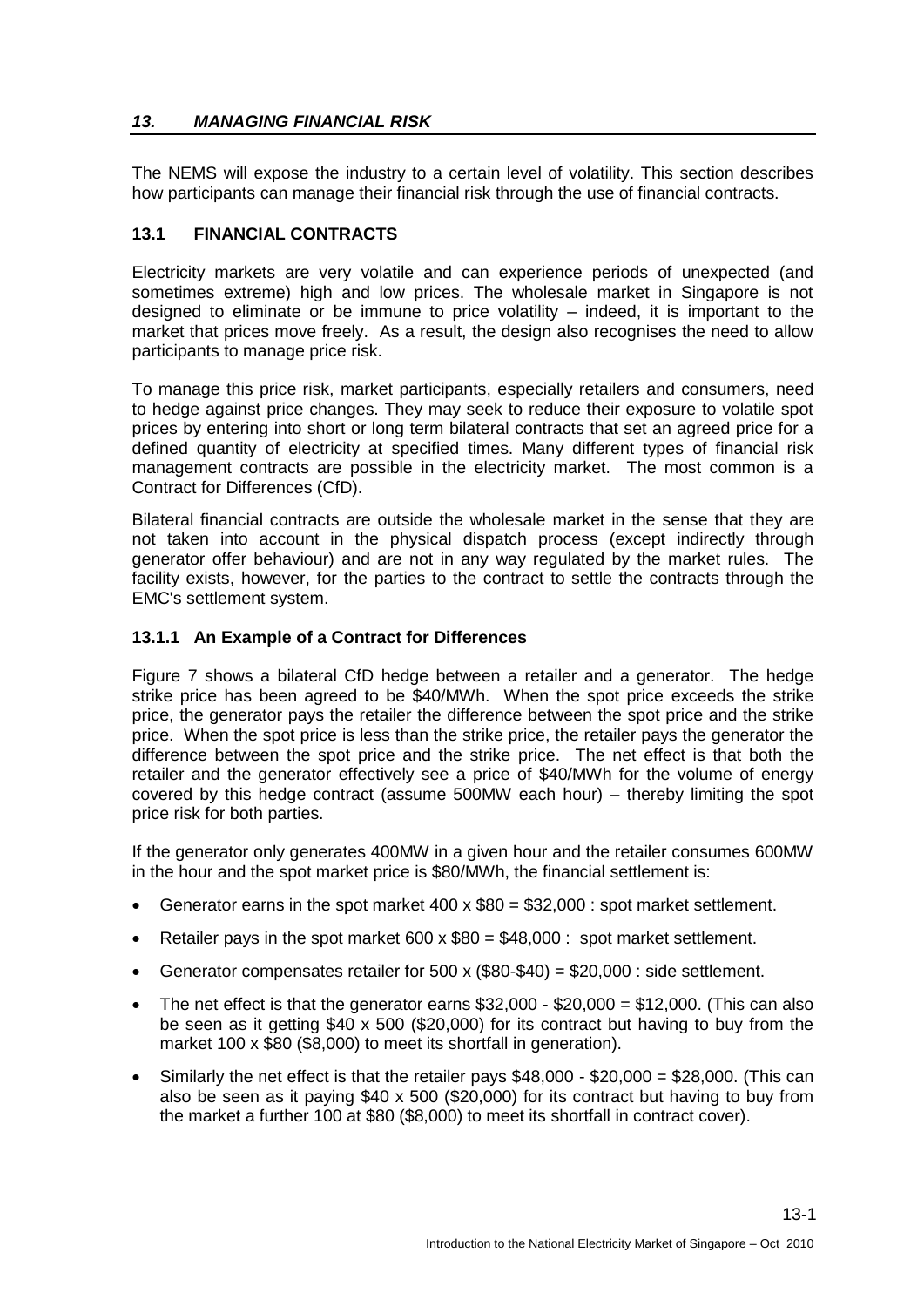In this example, the retailer has hedged most of its risk and is only exposed to the spot market for 100MWh. The generator is over-hedged and has to buy at a high spot price to meet its hedge quantity.

A generator can control its exposure to spot market risk by offering its capacity in the market to cover its contracts. It does this by meeting its contract obligation from its own generation as long as its short-run marginal cost is below the market price.

Vesting contracts behave exactly like the CfD described above between the generators and the MSSL.

<span id="page-57-0"></span>

*Figure 7. Example CfD Hedge*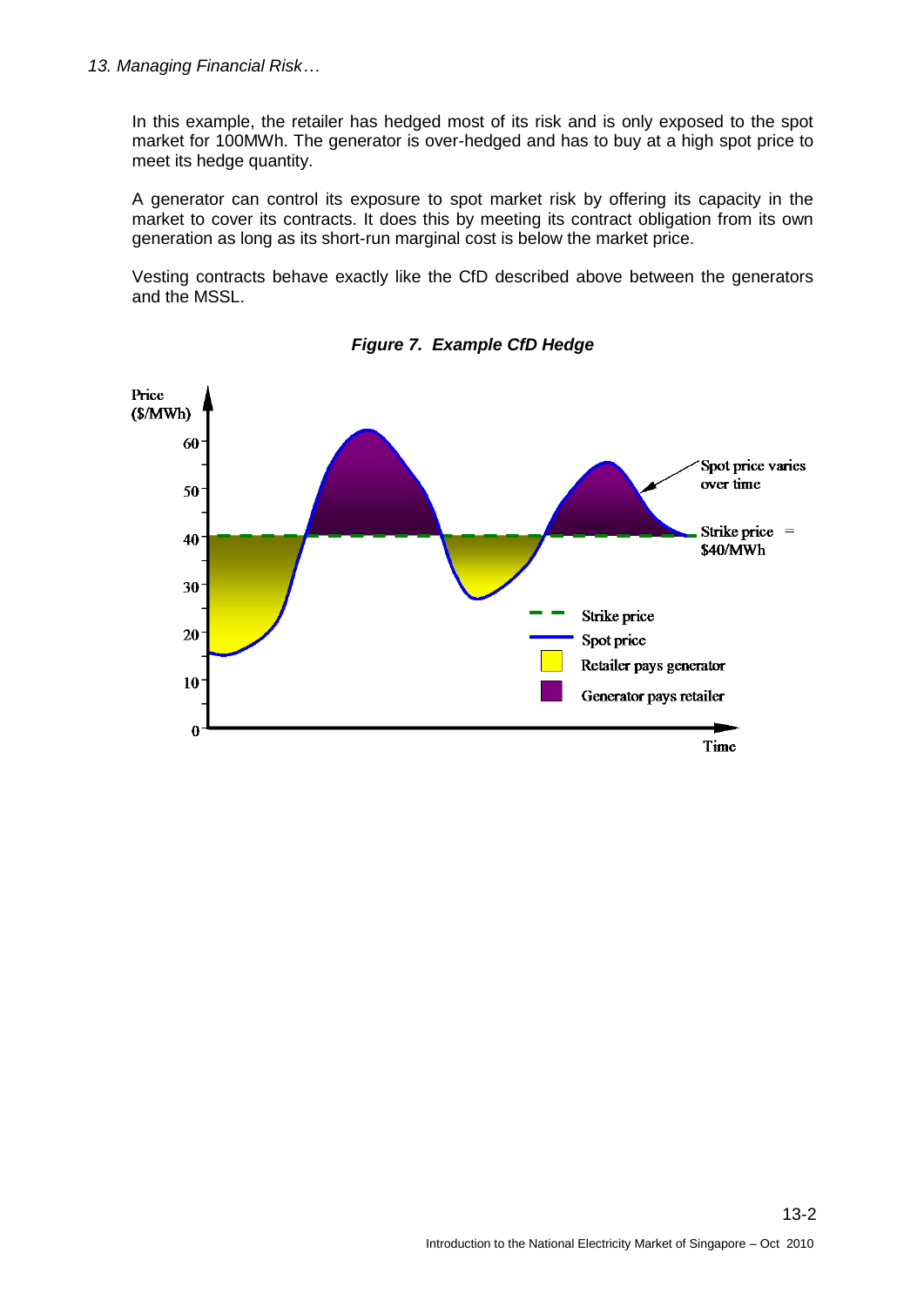## <span id="page-58-0"></span>*14. OUTAGE AND EMERGENCY PLANNING*

This section outlines the obligations of the PSO to coordinate outages in the NEMS. It also details the responsibilities of the various participants in ensuring their own emergency preparedness.

## <span id="page-58-1"></span>**14.1 ANNUAL OUTAGE PLAN**

The PSO is responsible for the coordination of outages in the NEMS and is required, among other things, to conduct an annual outage planning process. In support of this, each market participant is required to prepare its own long-term outage plans and to submit outage requests at various times for approval, confirmation and final consent by the PSO.

The outage planning process is as follows:

- Each market participant supplies to the PSO a long-term outage plan.
- The PSO reconciles the outage plans supplied by market participants into a provisional annual outage plan.
- If there are conflicts in the plans from different market participants, they are notified by the PSO and are expected to attempt to resolve the conflicts and to make resubmissions accordingly.
- If the conflict cannot be resolved by the market participants, the PSO resolves it according to precedence determined by submission timestamp.
- The PSO publishes the approved annual outage plan.
- Market participants can submit revised outage plans for approval after publication of the approved annual outage plan. Any outages approved or withdrawn in a given year, after publication of the approved annual outage plan, are included in the PSO's outage plan updated as and when required.
- The PSO can cancel a planned outage for which it has previously granted approval if it later determines that the planned outage would pose a risk to the reliable operation of the power system

In addition, as the time for a planned outage draws near, market participants are required to obtain final approval for the outage from the PSO, PSO's confirmation of the outage and, within hours before the commencement of the outage, PSO's final consent to the outage.

#### <span id="page-58-2"></span>**14.2 SINGAPORE ELECTRICITY EMERGENCY PLAN AND SINGAPORE POWER SYSTEM RESTORATION PLAN**

The PSO is required to prepare the Singapore Electricity Emergency Plan and the Singapore Power System Restoration Plan.

The PSO, the EMC and market participants are obliged to ensure their own emergency preparedness and ability to meet power system restoration obligations, including regular and real-time testing. Market participants and the EMC must produce emergency preparedness plans that are co-ordinated with the Singapore Electricity Emergency Plan as well as restoration plan attachments that are coordinated with the Singapore Power System Restoration Plan.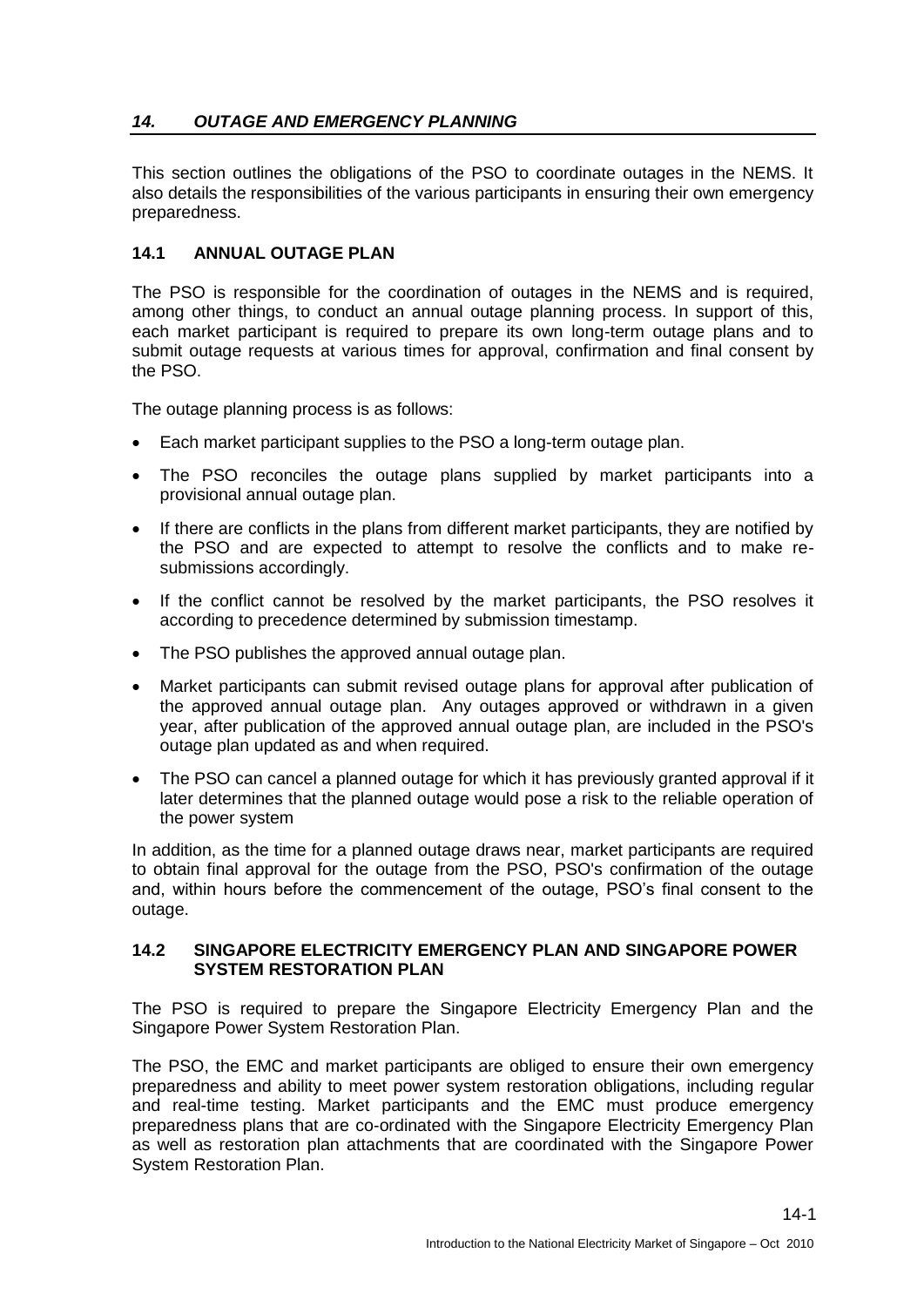*14. Outage and Emergency Planning…*

The purpose of the Singapore Electricity Emergency Plan is to alleviate the effects of an emergency on the power system, with regard to public health and safety.

The Singapore Power System Restoration Plan covers restoration of the power system following a major contingency event or emergency. It details the planning, testing, information, load reduction, load restoration and communication protocols necessary to implement effective restoration of the power system. In addition to describing the roles of the EMC, the PSO and various market participants in system restoration activities, the Singapore Power System Restoration Plan includes:

- Plans for managing major disturbances on the power system that black out all or a portion of the power system; and
- Plans for the testing and verification of emergency preparedness, facilities and procedures.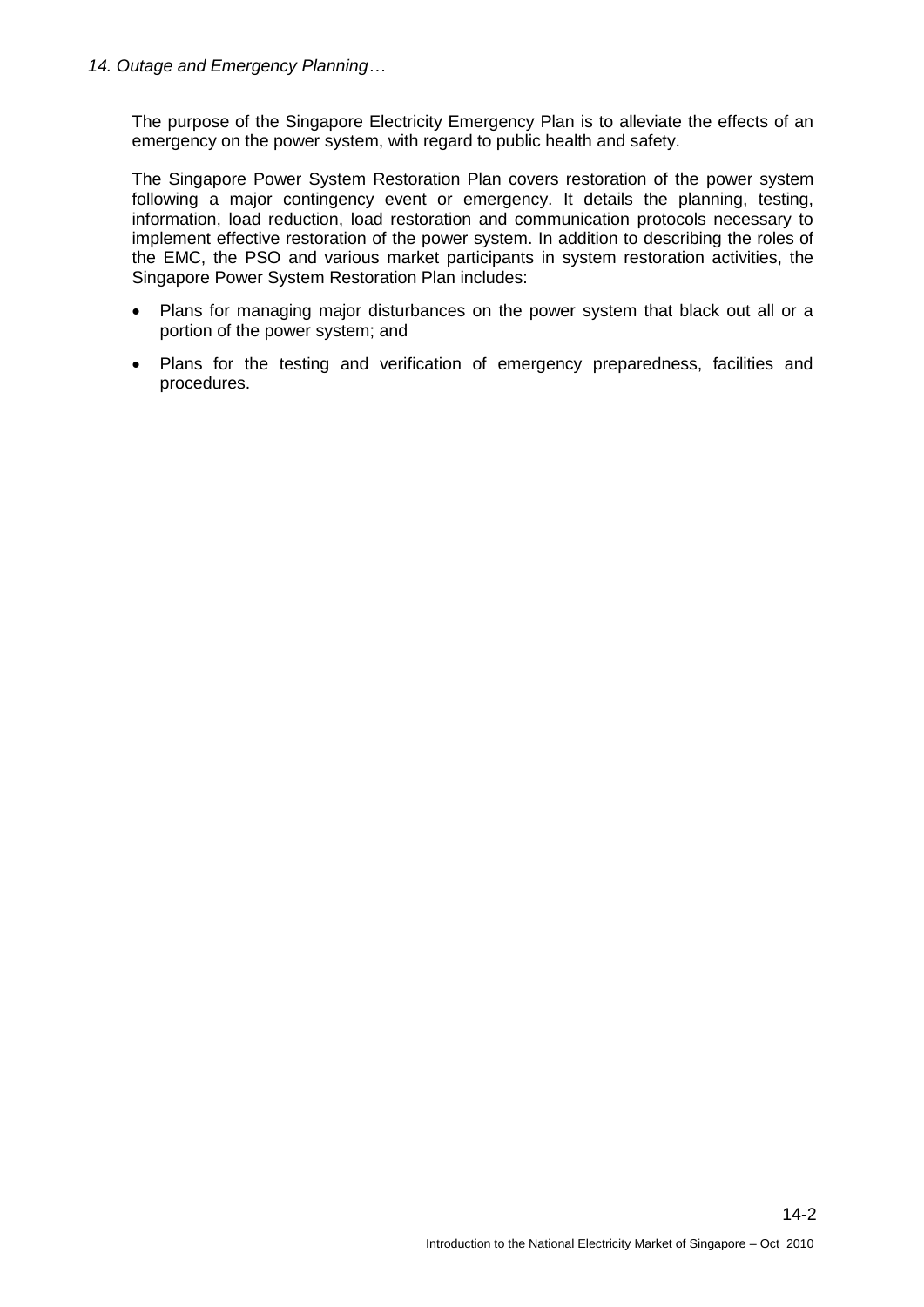#### <span id="page-60-1"></span><span id="page-60-0"></span>**15.1 ACRONYMS**

| CfD | Contract for Differences |
|-----|--------------------------|
|-----|--------------------------|

- **EMA** Energy Market Authority of Singapore
- **EMC** Energy Market Company, the market company licensee
- **GWh** Giga-Watt hour (1,000 MWh or 1,000,000 kWh)
- **kW** kilo-Watt
- **kWh** kilo-Watt hour
- **MCE** Market Clearing Engine, the computer software that creates dispatch schedules and determines market clearing prices
- **MPR** Market Participant Retailer
- **MSSL** Market Support Services Licensee
- **MW** Mega-Watt
- **MWh** Mega-Watt hour (1,000 kWh)
- **NEMS** National Electricity Market of Singapore
- **NMPR** Non-Market Participant Retailer
- **PSO** Power System Operator, the division of the EMA responsible for ensuring the secure operation of the power system
- **PUB** Public Utilities Board
- **USEP** Uniform Singapore Energy Price, the energy price used to settle all energy transactions deemed to occur at the "Singapore Hub" (essentially, the price used to settle loads)
- <span id="page-60-2"></span>**VoLL** Value of Lost Load

#### **15.2 DEFINITION OF TECHNICAL TERMS**

**Ancillary services:** Those adjunct services necessary to ensure the security and reliability of the power system such as reserve, regulation, black start, reactive power etc.

**Bilateral contract:** In the context of the Singapore NEMS, a contract for financial settlement between two parties.

**Co-generation:** A type of generation plant that draws its energy from a related industrial process or that uses its waste heat for such a process.

**Contestability:** The right to choose between electricity suppliers.

**Dispatch:** The process by which generation is co-ordinated in real time to meet demand.

**Dispatchable generator:** A generator that is capable of following dispatch instructions from the PSO.

**Dispatch Period:** A thirty-minute time interval beginning on the hour or the half-hour during which dispatch is being effected.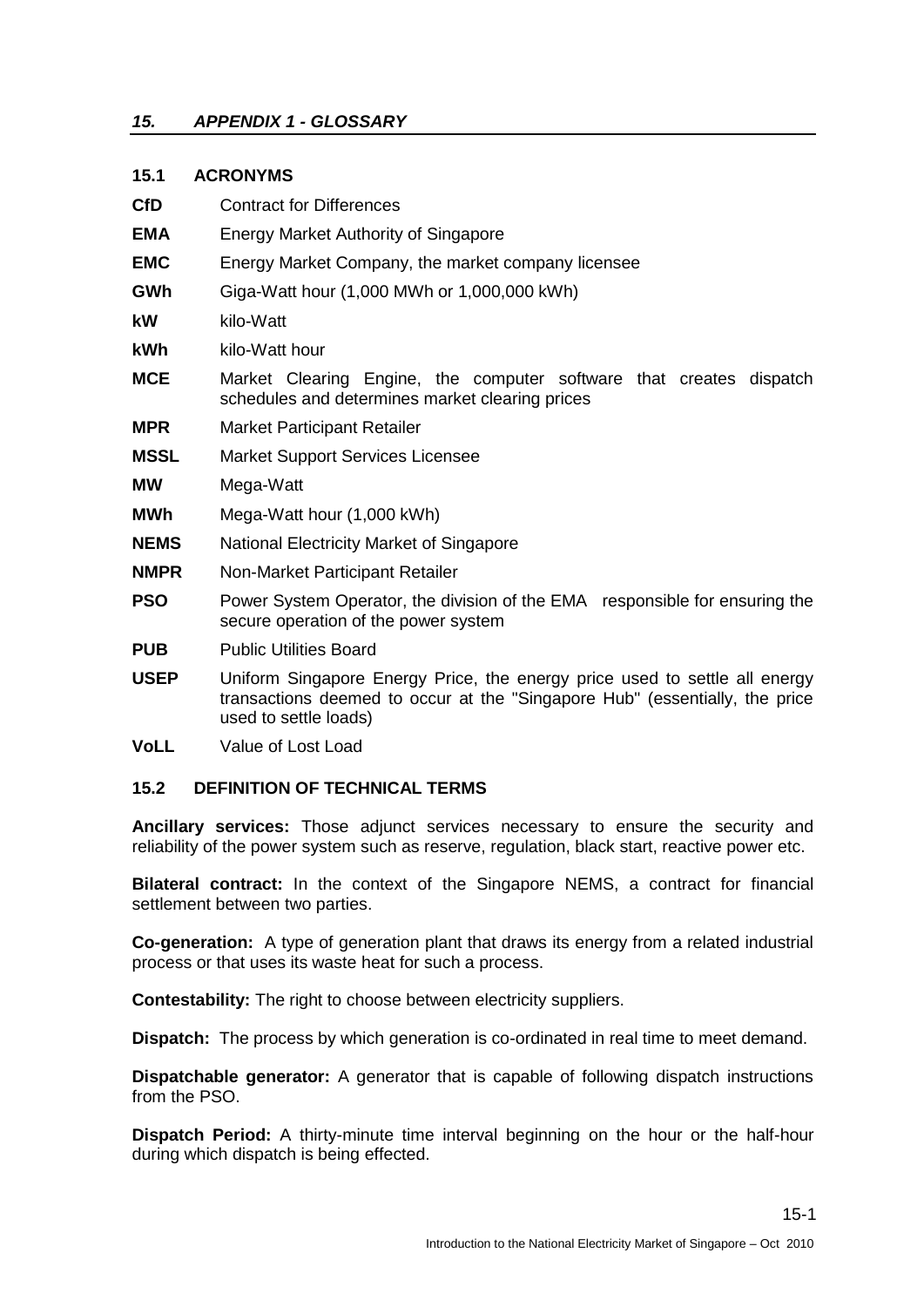**Energy shortfall:** The amount by which energy supplied is less than the load to be met.

**Ex-ante:** Literally means "before the time or event". A market that has ex-ante pricing determines prices before energy is injected or consumed. The Singapore wholesale market has ex-ante pricing.

**Generation:** The production of electricity.

**Hedge:** A financial instrument that protects against volatility in prices.

**Intertie:** A transmission interconnection between the Singapore transmission system and an electricity system that is outside Singapore and under the control of an operator other than PSO.

**Load shedding:** The situation when there is a shortage of supply, and demand has to be reduced (or "shed") to restore the balance between generation and demand.

**Marginal generator:** The scheduled generator that supplies the last unit of electricity to meet demand.

**Market model:** The representation of the Singapore electricity system used in the MCE.

**Market clearing price:** The spot market price.

**Market operator***:* The company, referred to in the Electricity Act as the "Market Company", which holds an electricity licence authorising it to operate any wholesale electricity market (the EMC).

**Metering:** The measurement of the flow of electrical energy.

**Nodal price:** An electricity price at a specific location.

**Node:** Any of the injection or exit points on the transmission system in the market model.

**Non-contestable consumers:** Consumers who are required to take supply from the MSSL.

**Offer:** A set of price / quantity pairs placed in the market for a generating facility.

**Real-time dispatch:** A schedule determined by the MCE that contains the quantities of energy, reserve and regulation scheduled in respect of a registered facility.

**Real-time market:** The wholesale electricity markets operated by the EMC for energy, reserve or regulation.

**Regulation:** In relation to a generating unit, the frequent adjustment to its output so that any power system frequency variations or imbalances between load and the output from generation facilities can be corrected.

**Regulator:** The entity that has regulatory oversight over the Singapore electricity market (the EMA).

**Reserve:** An ancillary service consisting of generation capacity that is available to, or load that can be interrupted by, the PSO in the event of an unexpected outage of scheduled plant.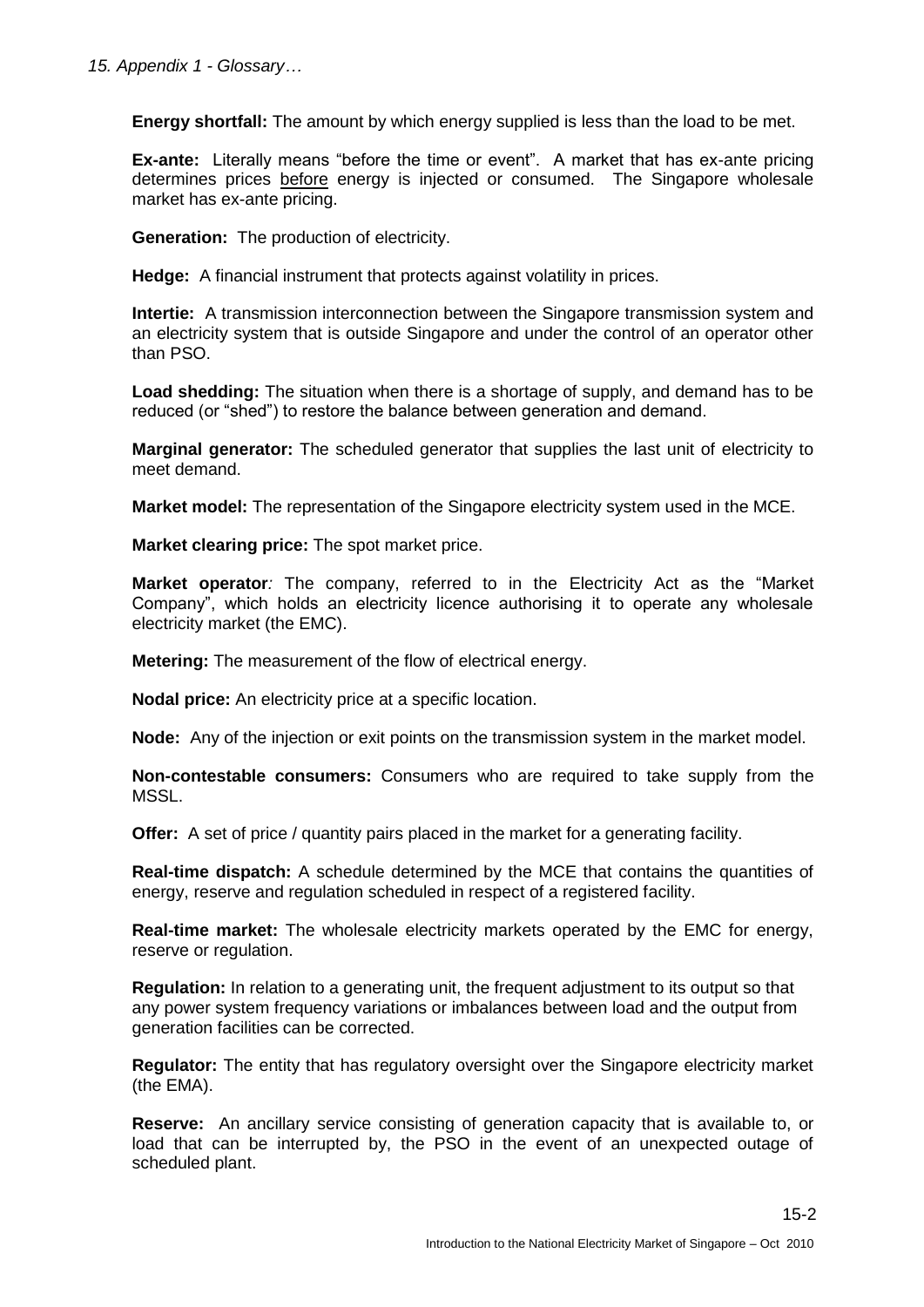**Security constraint:** A generic constraint defined by the PSO to be used as input data to the MCE to restrict dispatch solutions for the purpose of maintaining the security of the power system.

**Settlement account:** An accounting balance that the EMC maintains for each market participant for the purpose of accounting for settlement amounts determined in accordance with the market rules.

**Settlement surplus:** With regard to the spot market settlement process, the difference between the aggregate amount paid by consumers and the aggregate amount paid to generators.

**Spot market:** The "real-time" market consisting of a half-hourly auction of electricity by generators to meet projected demand.

**Transmission:** The conveyance of electricity by means of a system which consists wholly or mainly of electric lines and electrical plants. The system is used for conveying electricity (a) from an electrical plant to a substation; (b) from one electrical plant to another or from one substation to another; or (c) from a substation or electrical plant to the electrical installation serving the consumer's premises or directly to the consumer's premises (where such premises are not served by an electrical installation).

**Unit Commitment:** The operating state of generating units over time where in each time interval a unit may be operating or not.

**Uplift:** A charge levied on wholesale market participants to recover costs otherwise not recoverable in the spot market.

**Vesting contract:** A contract or other financial arrangement between a market support services licensee and a generation licensee in a form approved by, and designated as a vesting contract by, the Authority.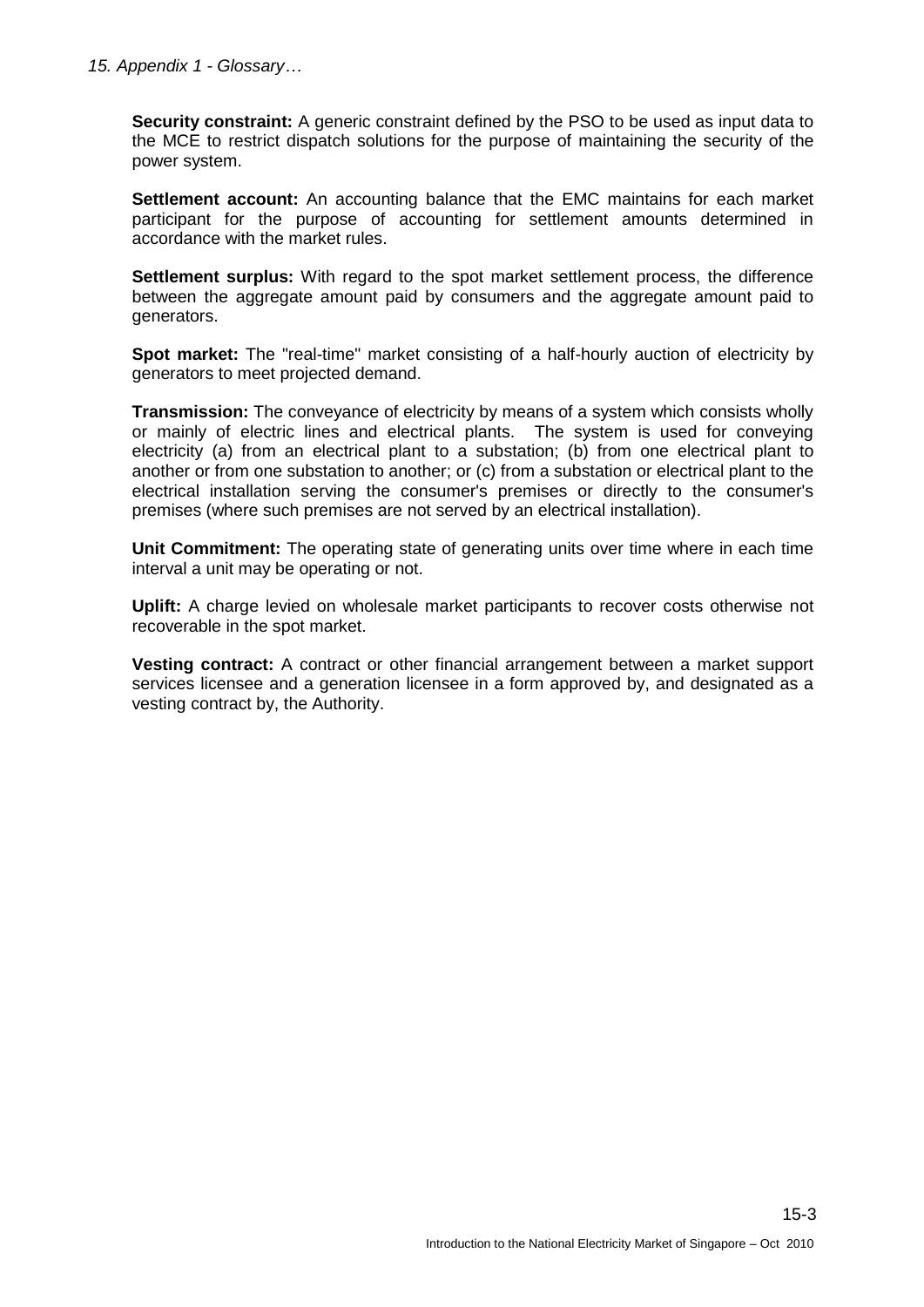## <span id="page-63-0"></span>*16. APPENDIX 2 - FACTS AND FIGURES*

This section presents a range of statistical information relating to the Singapore economy, as well as details of the generation, transmission and retail components of the Singapore electricity industry.

#### <span id="page-63-1"></span>**16.1 THE SINGAPORE ECONOMY**

The Singapore Government has adopted a free market approach to economic management, with an open economy based on trade and investment. [Figure 8](#page-63-3) shows key demographic and economic statistics for the last five years.

<span id="page-63-3"></span>

| <b>Statistic</b>                      | 2005  | 2006  | 2007   | 2008   | 2009   |
|---------------------------------------|-------|-------|--------|--------|--------|
| Population (million)                  | 4.27  | 4.40  | 4.59   | 4.84   | 4.99   |
| Labour Force (million)                | 2.37  | 2.59  | 2.71   | 2.94   | 3.03   |
| Unemployment Rate (%, average)        | 3.3   | 2.7   | 2.3    | 2.2    | 3.2    |
| GDP (\$billion)                       | 208.8 | 230.5 | 266.4  | 273.5  | 265.1  |
| Annual Growth in Productivity (%)     | 2.9   | 1.9   | $-0.1$ | $-7.2$ | $-3.9$ |
| CPI (% change)                        | 0.5   | 1.0   | 2.1    | 6.6    | 0.6    |
| Balance of payments (\$billion)       | 20.40 | 27.00 | 29.30  | 18.53  | 16.46  |
| Exchange rate (S\$ per US\$, average) | 1.66  | 1.59  | 1.51   | 1.41   | 1.45   |

*Figure 8. Singapore Demographic and Economic Statistics*

*Source: Yearbook of Statistics Singapore 2010 (Dept. of Statistics)*

# <span id="page-63-2"></span>**16.2 THE SINGAPORE ELECTRICITY INDUSTRY**

#### **16.2.1 The Generation Sector**

The generation sector produces electricity by burning fossil fuels – primarily natural gas and oil. The share of generation capacity by plant type is shown in

<span id="page-63-4"></span>[Figure 9.](#page-63-4) Some 98% of electricity generation capacity in the year 2009 was either oil, or combined oil and natural gas thermal generation plant.

Figure 9. Licensed generation capacity in commercial operation by plant type,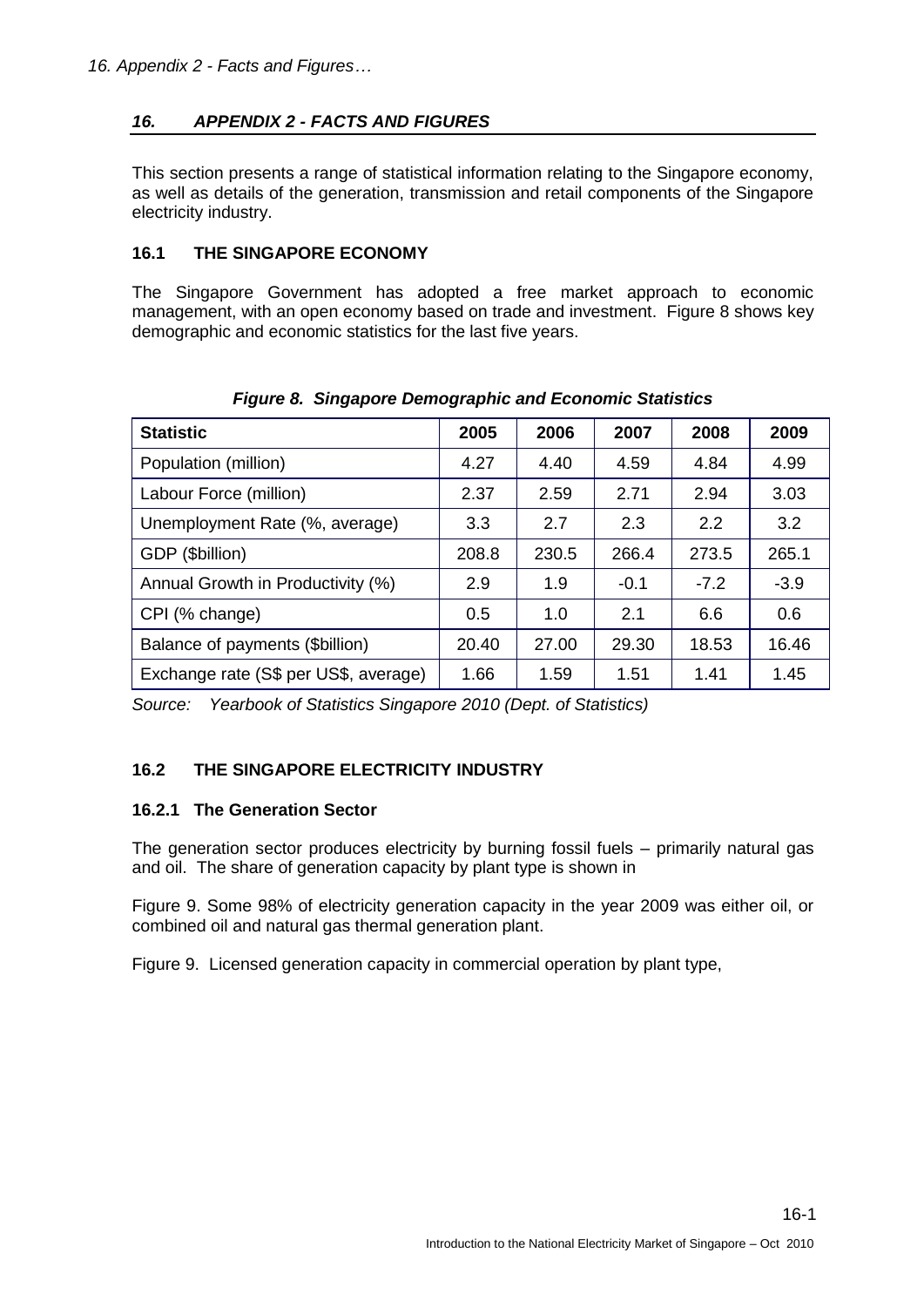

Singapore has seen rapid growth in its electricity generation volume and capacity, as well as in peak demand in line with Singapore's high rate of economic growth.

- Peak demand has been growing at 2.6% per annum compounded over 10 years between 2000 and 2009.
- Total electricity generation volume grew at a compound rate of 2.8% per annum between 2000 and 2009 – increasing by a total of 32% over 10 years.

As of mid 2010, 11 companies have been issued generation licences. The licensed generation capacity, as shown in **Error! Reference source not found.**, represents the maximum allowable generation capacity that can be installed by the respective generation companies. This licensed capacity includes current capacity in commercial operation and capacity yet to be commissioned.

#### *Figure 10. Generation Company*

| <b>Company</b>                     | <b>Authorised Generation Capacity</b><br>(MW) |
|------------------------------------|-----------------------------------------------|
| Senoko Energy                      | 3,300                                         |
| PowerSeraya                        | 3,100                                         |
| <b>Tuas Power Generation</b>       | 2,670                                         |
| SembCorp Cogen                     | 785                                           |
| <b>Island Power Company</b>        | 800                                           |
| Keppel Merlimau Cogen              | 1,400                                         |
| ExxonMobil Asia Pacific            | 220                                           |
| <b>National Environment Agency</b> | 179.8                                         |

#### *Licensed Capacity*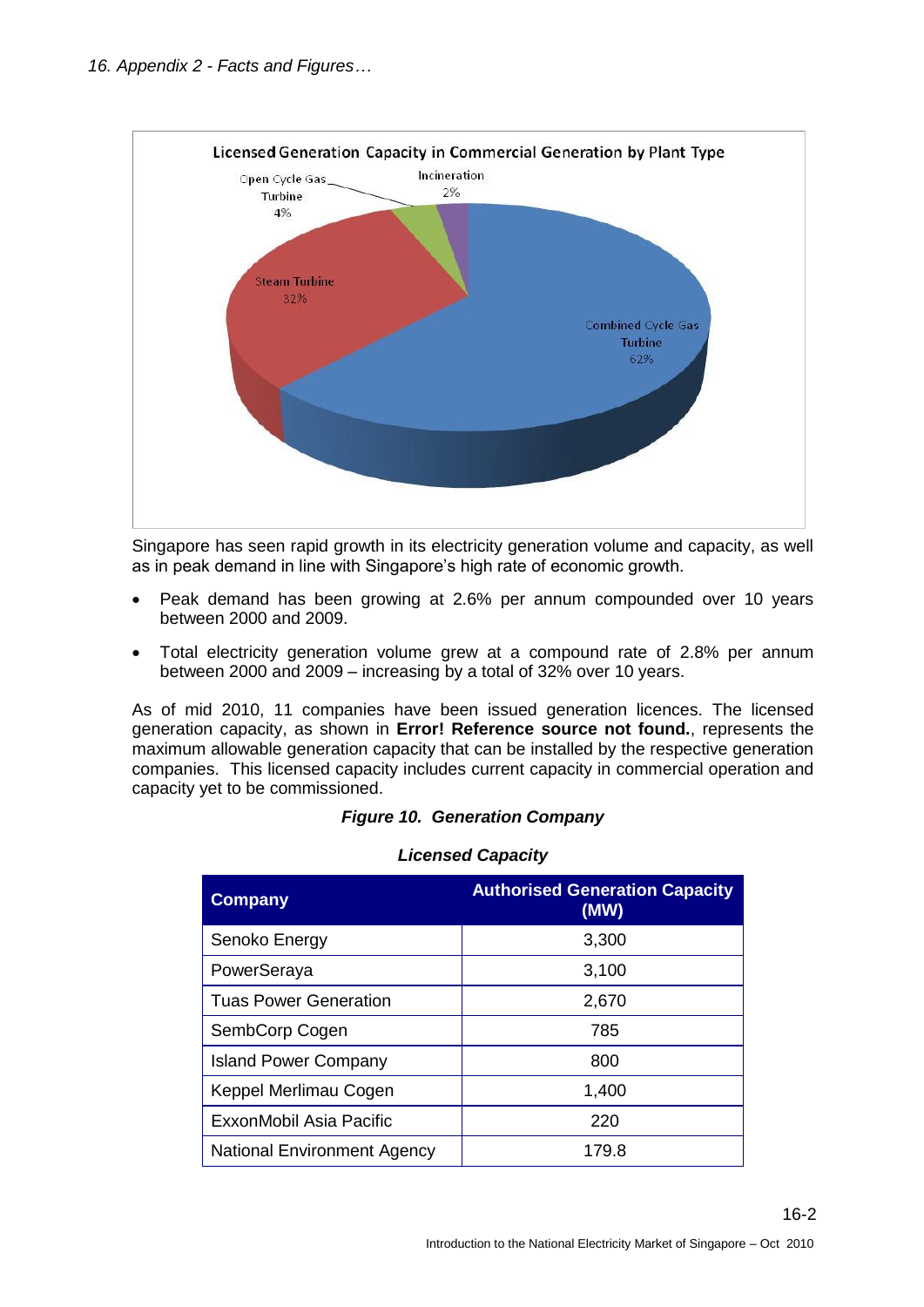| <b>Shell Eastern Petroleum</b>                | 60     |
|-----------------------------------------------|--------|
| Senoko Waste-to-Energy                        | 55.4   |
| Keppel Seghers Tuas Waste-<br>to-Energy Plant | 24     |
| otal                                          | 12,330 |

A history of spot prices in the Singapore Electricity Pool is shown in [Figure 11.](#page-65-0) Due to the high proportion of generation produced from oil and natural gas, pool prices have substantially reflected changes in the price of oil and natural gas<sup>56</sup>.

<span id="page-65-0"></span>



# **16.2.2 The Network System**

1

The system operates on a frequency of 50 Hz, and consists of the following infrastructure:

- The high voltage transmission system comprising a network of 400kV, 230kV and 66kV substations interconnected by underground cables. There are 101 substations: 3 of 400kV, 15 of 230kV and 83 of 66kV, served by 6,106 km of underground cables.
- The low voltage transmission (or distribution) system comprising a network of 22kV and 6.6kV substations interconnected by underground cables. There are 319 22/6.6kV substations, 4,566 22kV and 5,062 6.6kV substations, served by 15,710 km of underground cables.

Network losses for 2009 were reported to be 2.79%.

 $56$  The price of gas is closely related to the price of oil through contractual arrangements.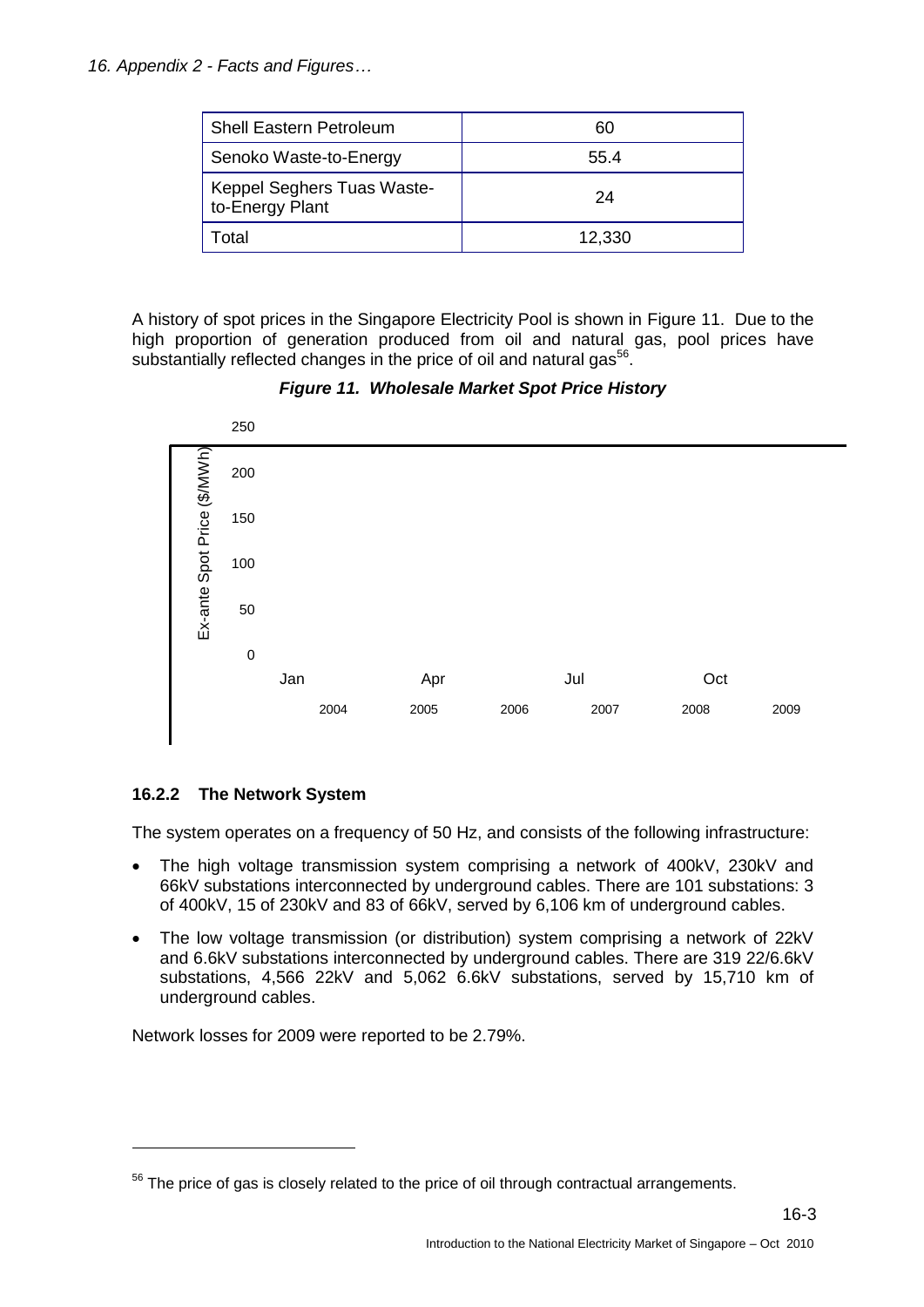# **16.2.3 The Retail Market**

Figure 12 shows the number and type of electricity consumers in Singapore. Residential consumers account for 89% of all consumers but only 19% of consumption, while manufacturing consumers account for 36% of consumption yet constitute only 1% of consumers.



*Figure 12. Types of electricity consumer and consumption (2009)*

# **Electricity Consumption (GWh)**



Consumption growth rates for the three sectors are shown in Figure 13 while sales by sector are shown in Figure 14. With Singapore's tropical climate, there is relatively little seasonal variation in electricity consumption, although there is substantial variation from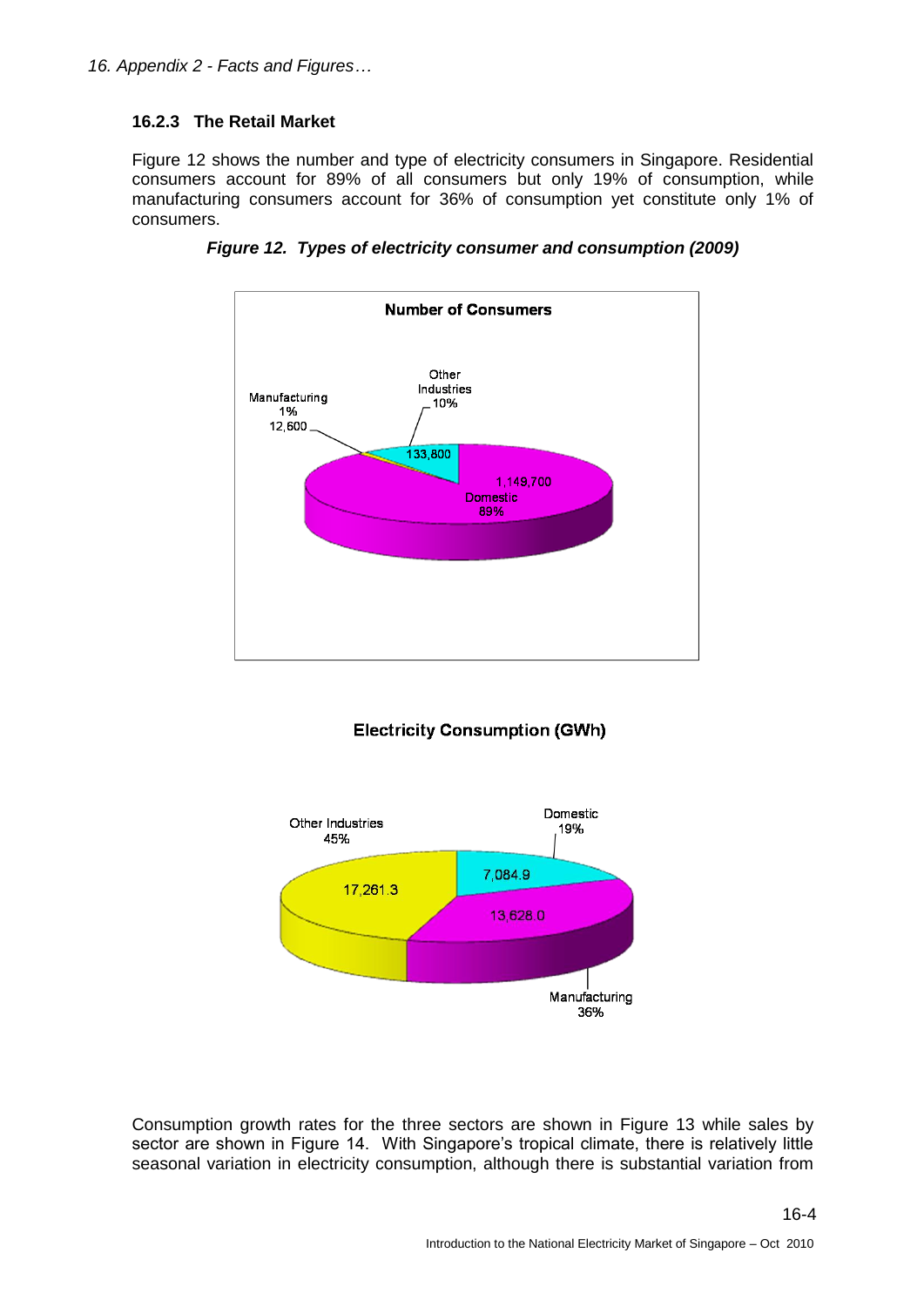week-day to Saturday and Sunday. The load profile over a day is very static with few unexpected weather changes to alter demand. This makes estimation of half-hourly load levels very reliable<sup>57</sup>.

| <b>Sector</b>           | <b>Annual Growth Rate</b> |
|-------------------------|---------------------------|
| Residential             | 5.0%                      |
| Manufacturing           | $-12%$                    |
| <b>Other Industries</b> | 9.9%                      |
| Overall                 | $0.1\%$                   |

#### *Figure 13. Electricity Consumption Growth Rates 2009 over 2008*

| <b>Figure 14. Electricity Sales by Sector</b> |  |
|-----------------------------------------------|--|
|                                               |  |

| Volumes are in GWh |                 |                      |                                   |              |                            |  |  |
|--------------------|-----------------|----------------------|-----------------------------------|--------------|----------------------------|--|--|
| Year               | <b>Domestic</b> | <b>Manufacturing</b> | <b>Other</b><br><b>Industries</b> | <b>Total</b> | % Growth<br>(year on year) |  |  |
| 1999               | 5,344.1         | 11,653.5             | 10,125.4                          | 27,123.3     | 4.0                        |  |  |
| 2000               | 5,726.3         | 12,485.4             | 10,921.3                          | 29,133.1     | 7.4                        |  |  |
| 2001               | 5,984.6         | 12,239.1             | 11,372.9                          | 29,596.5     | 1.6                        |  |  |
| 2002               | 6,347.6         | 12,732.9             | 12,008.7                          | 31,089.3     | 5.0                        |  |  |
| 2003               | 6,507.1         | 13,706.7             | 11,771.9                          | 31,985.7     | 2.9                        |  |  |
| 2004               | 6,524.8         | 14,446.2             | 12,200.2                          | 33,171.2     | 3.7                        |  |  |
| 2005               | 6,750.3         | 15,005.0             | 13,005.8                          | 34,761.3     | 4.8                        |  |  |
| 2006               | 6,764.3         | 15,041.5             | 14,116.0                          | 35,921.8     | 3.3                        |  |  |
| 2007               | 6,820.8         | 15,621.6             | 14,977.9                          | 37,420.3     | 4.2                        |  |  |
| 2008               | 6,748.5         | 15,482.6             | 15,709.2                          | 37,940.3     | 1.4                        |  |  |
| 2009               | 7,084.9         | 13,628.0             | 17,261.3                          | 37,974.2     | 0.1                        |  |  |

1

<sup>57</sup> Reliable load estimation is important for the NEMS.